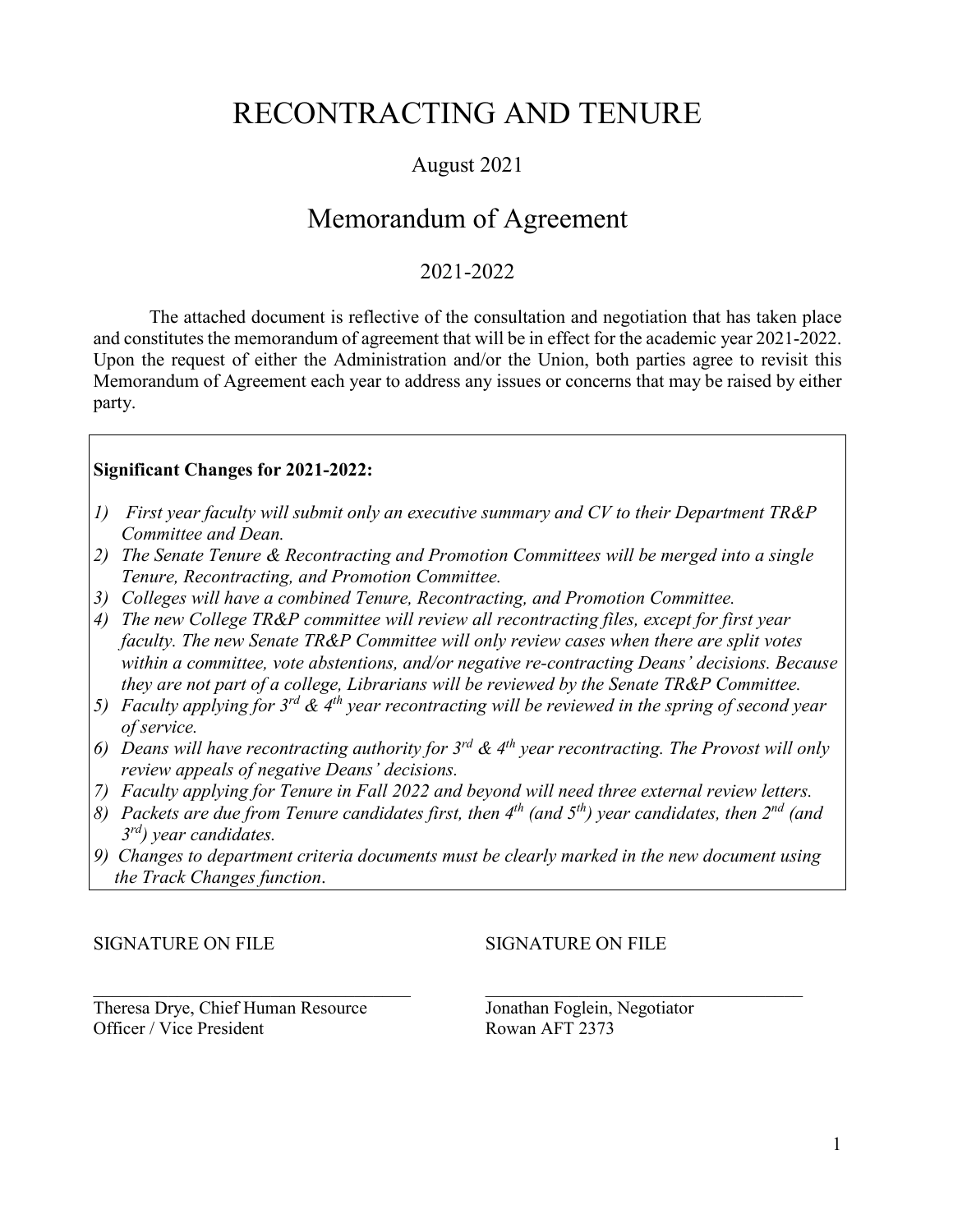#### REVIEW CYCLES: FACULTY AND LIBRARIANS

| <b>YEAR OF</b>               |                                                                                                                                                                             |               | FOR WHAT                                                |
|------------------------------|-----------------------------------------------------------------------------------------------------------------------------------------------------------------------------|---------------|---------------------------------------------------------|
| <b>SERVICE</b>               | WHO REVIEWS                                                                                                                                                                 | <b>WHEN</b>   | <b>CONTRACT</b>                                         |
| <b>FIRST</b>                 | <b>DEPARTMENT</b><br><b>DEAN</b>                                                                                                                                            | <b>SPRING</b> | $2^{nd}$ 1                                              |
| <b>SECOND</b><br>(and THIRD) | <b>DEPARTMENT</b><br>COLLEGE <sup>2</sup><br>SENATE <sup>3</sup><br><b>DEAN</b><br>PROVOST or Designee (appeals only)                                                       | <b>SPRING</b> | $3^{\text{rd}}$ & $4^{\text{th}}$<br>$(4^{th})$         |
| <b>FOURTH</b><br>(and FIFTH) | <b>DEPARTMENT</b><br>COLLEGE <sup>2</sup><br>SENATE <sup>3</sup><br><b>DEAN</b><br>PROVOST or Designee<br>PRESIDENT or Designee (appeals only)                              | FALL          | $5^{\text{th}}$ & $6^{\text{th}}$<br>(6 <sup>th</sup> ) |
| <b>SIXTH</b>                 | <b>DEPARTMENT</b><br>COLLEGE <sup>2</sup><br>SENATE <sup>3</sup><br><b>EXTERNAL REVIEWERS</b><br><b>DEAN</b><br>PROVOST or Designee<br>PRESIDENT or Designee (appeals only) | FALL          | $7th$ & Tenure                                          |

For Librarians, the Dean's role will be fulfilled by the Associate Provost for Library Information Services.

#### NOTES:

<sup>1</sup>Faculty and Librarians are evaluated after they have already been reappointed to a second-year contract by the Board of Trustees in February. These files will consist only of a CV and an executive summary.

<sup>2</sup> For Librarians, the Senate TR&P Committee will replace the College TR&P Committee. Librarians who receive a split or negative vote from the University Senate TR&P Committee shall have their files reviewed by a committee of at least three faculty members assembled by the University Senate President. These members cannot be librarians and should be currently serving on College TR&P committees.

 $3$  The Senate TR&P Committee will only review cases when there are negative votes, abstentions and/or negative re-contracting decisions from the Dean, and only if the candidate wishes. This review is limited only to verifying that there have been no process violations while assessing the candidate at the committee, college, or Dean levels. It is not a substantive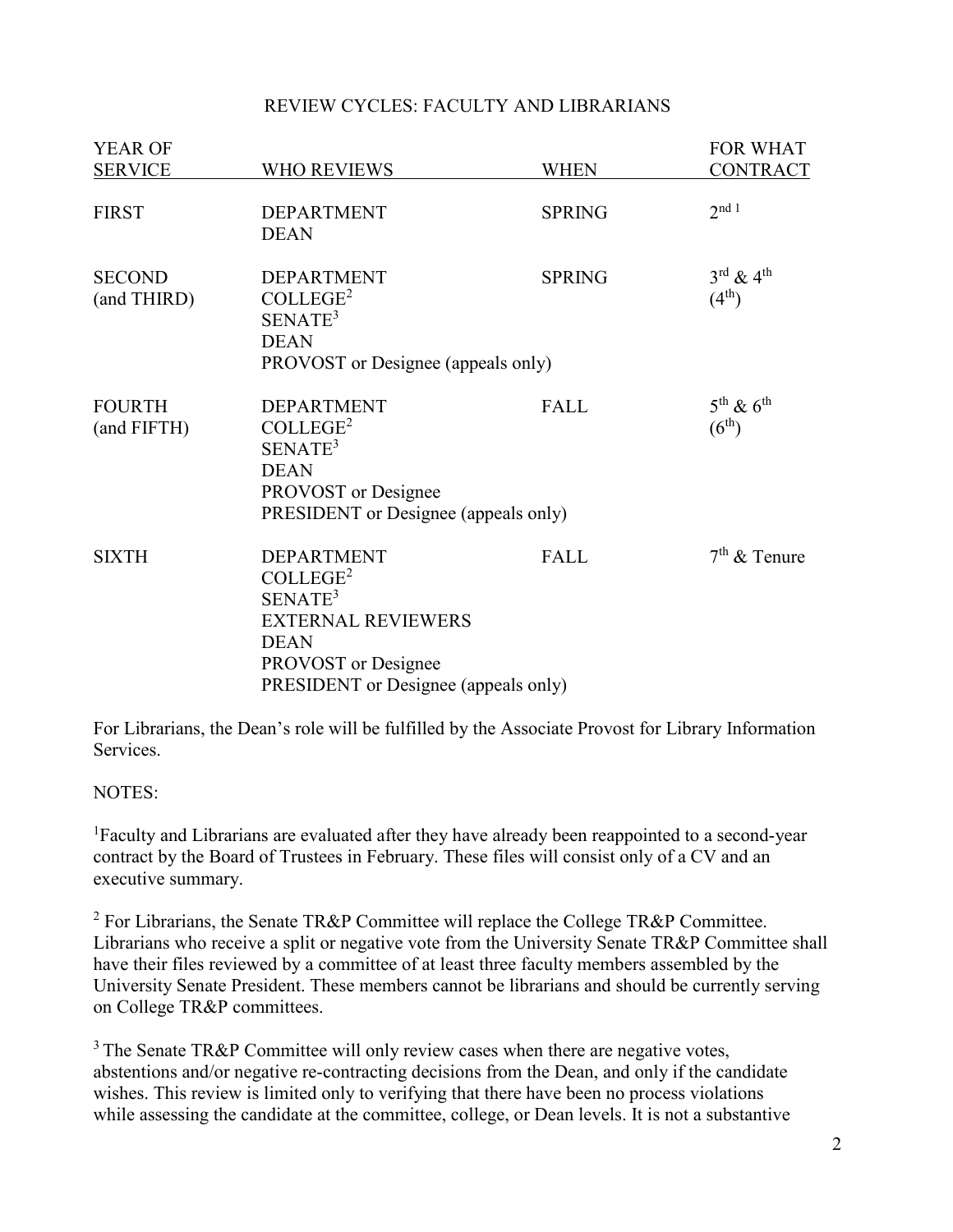review on the merits of the application nor should it offer an opinion or recommendation on the personnel benefit being sought out in those applications.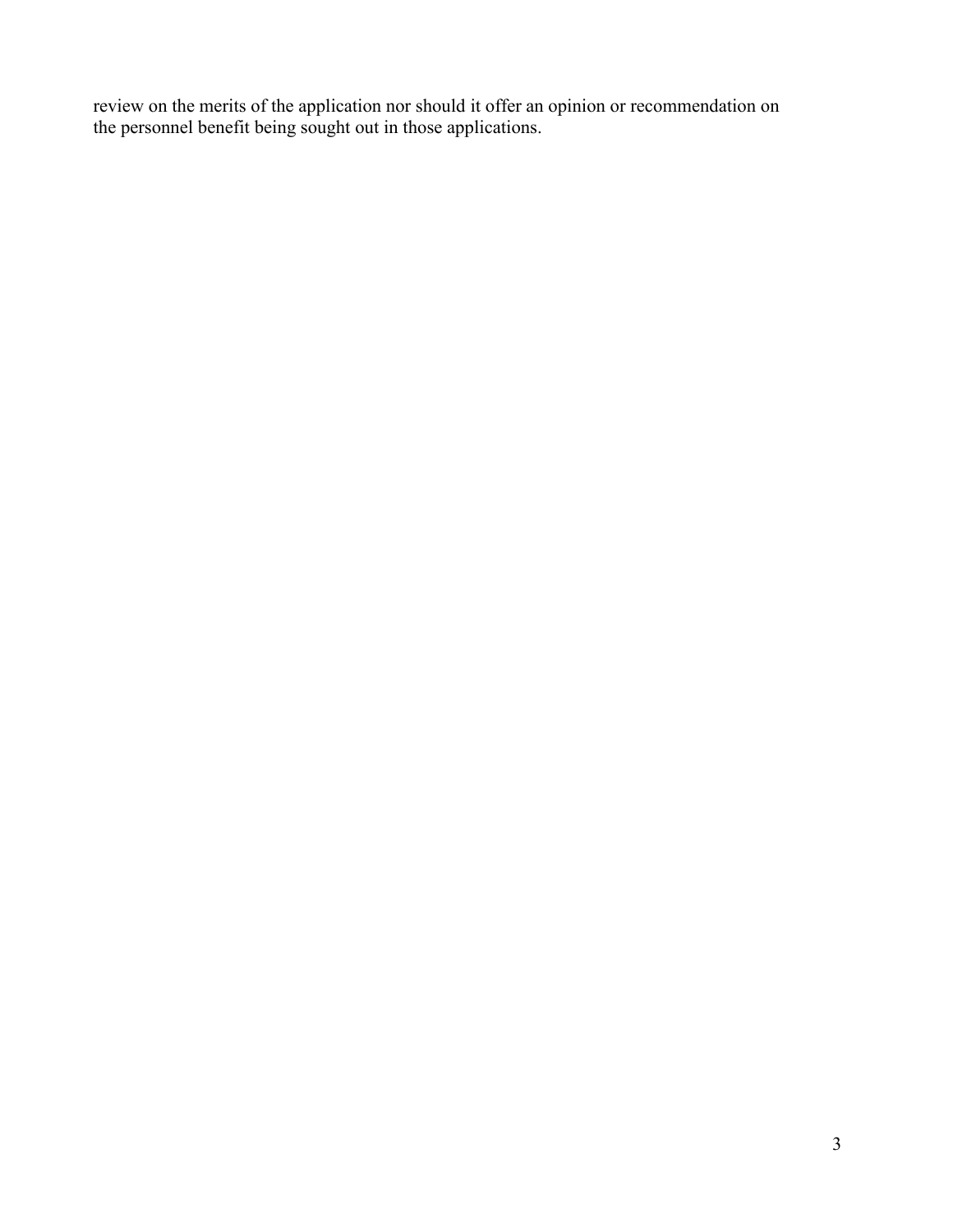#### REVIEW CYCLES: LECTURERS

| <b>YEAR</b><br>OF SERVICE          | <b>WHO REVIEWS</b> | WHEN          | <b>FOR WHAT</b><br><b>CONTRACT</b>                       |
|------------------------------------|--------------------|---------------|----------------------------------------------------------|
|                                    |                    |               |                                                          |
| <b>FIRST</b>                       | DEPARTMENT, DEAN   | <b>SPRING</b> | $2^{\text{nd} 1}$                                        |
| <b>SECOND</b>                      | DEPARTMENT, DEAN   | <b>SPRING</b> | $3^{\text{rd}}$ & 4 <sup>th</sup>                        |
| <b>FOURTH</b>                      | DEPARTMENT, DEAN   | <b>SPRING</b> | $5^{\text{th}}$ , $6^{\text{th}}$ , and $7^{\text{th}}$  |
| <b>SEVENTH</b><br>11 <sup>th</sup> | DEPARTMENT, DEAN   | <b>SPRING</b> | $8^{\text{th}}$ , 9 <sup>th</sup> , 10 <sup>th</sup> , & |
| ELEVENTH <sup>2</sup>              | DEPARTMENT, DEAN   | <b>SPRING</b> | $12^{th} - 16^{th}$ <sup>2</sup>                         |

NOTES:

<sup>1</sup>Lecturers are evaluated after they are reappointed to a second year by Board of Trustees in February. These files will consist only of a CV and an executive summary.

<sup>2</sup> Candidates follow a 5-year multi-year process.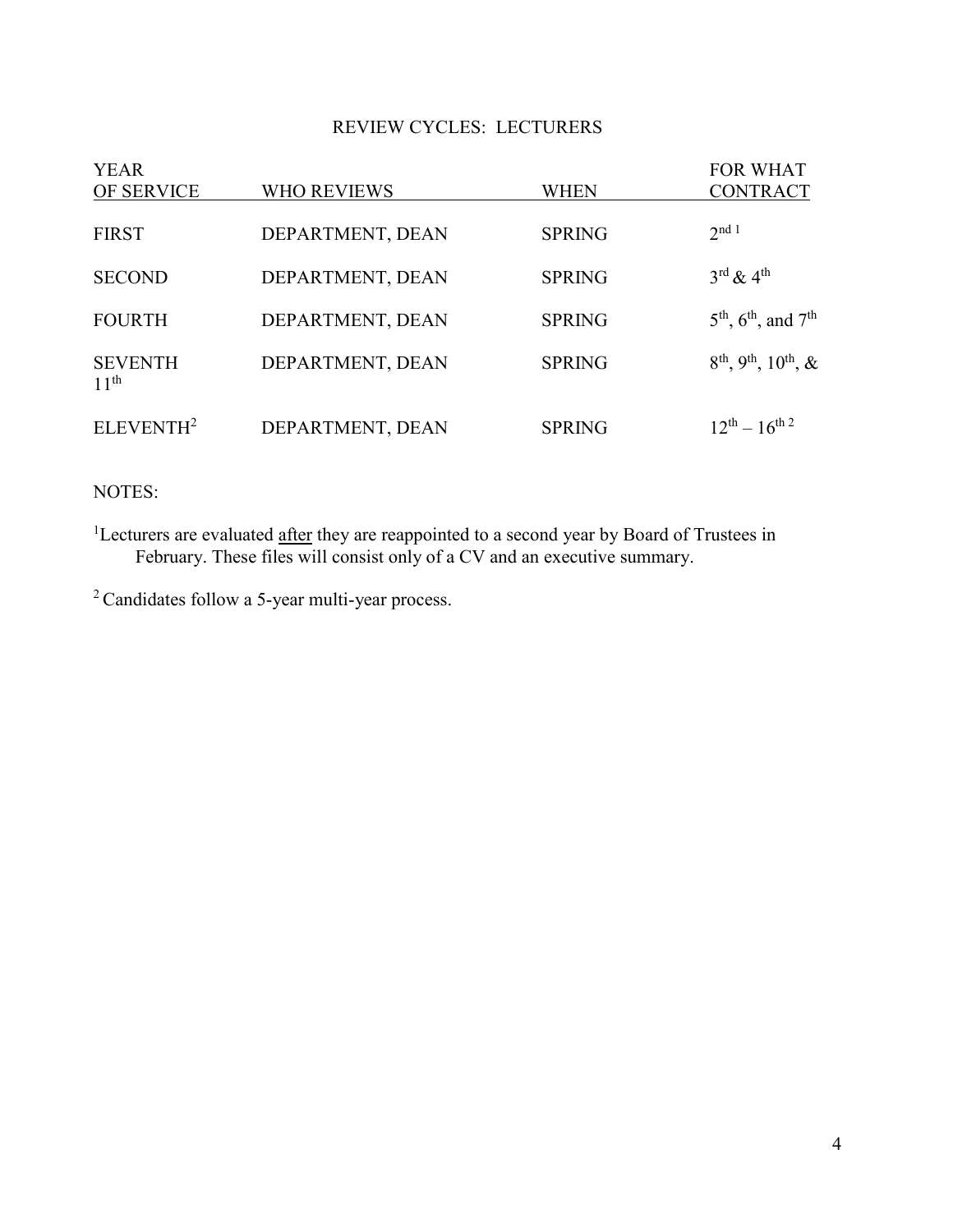#### **EVALUATION PROCESS FOR FIRST YEAR FACULTY (TENURE-TRACK AND LECTURERS) AND LIBRARIANS**

The evaluation process for faculty in their first year of service will be more streamlined than the regular evaluation process; they will be evaluated at the department and dean level during the spring semester of their first year. Faculty must provide a current CV and an executive summary of no more than four pages that outlines their teaching, research/professional development, and service. The department committee will meet with the candidate and provide a written evaluation of the candidate's progress. While faculty should be collecting student evaluations and should be observed by their peers, these materials do not need to be included in this review.

Following the department review, the Dean will review the candidate's progress and provide written feedback. Copies of this assessment will be forwarded to the faculty member, the Chair of the Department TR&P Committee, and the Department Chair/ Head. If the Dean and/or faculty member requests, those parties will meet to discuss the faculty member's progress.

Reappointment to a second-year contract may be withheld or withdrawn for cause, for a change in programmatic need, or for fiscal reasons.

A similar, but slightly different, process will be used for first-year employees at the Cooper Medical School at Rowan University (CMSRU) as described in a separate side letter of agreement between Rowan University and AFT 2373. The time frame for evaluation and decision-making will remain the same for those employees.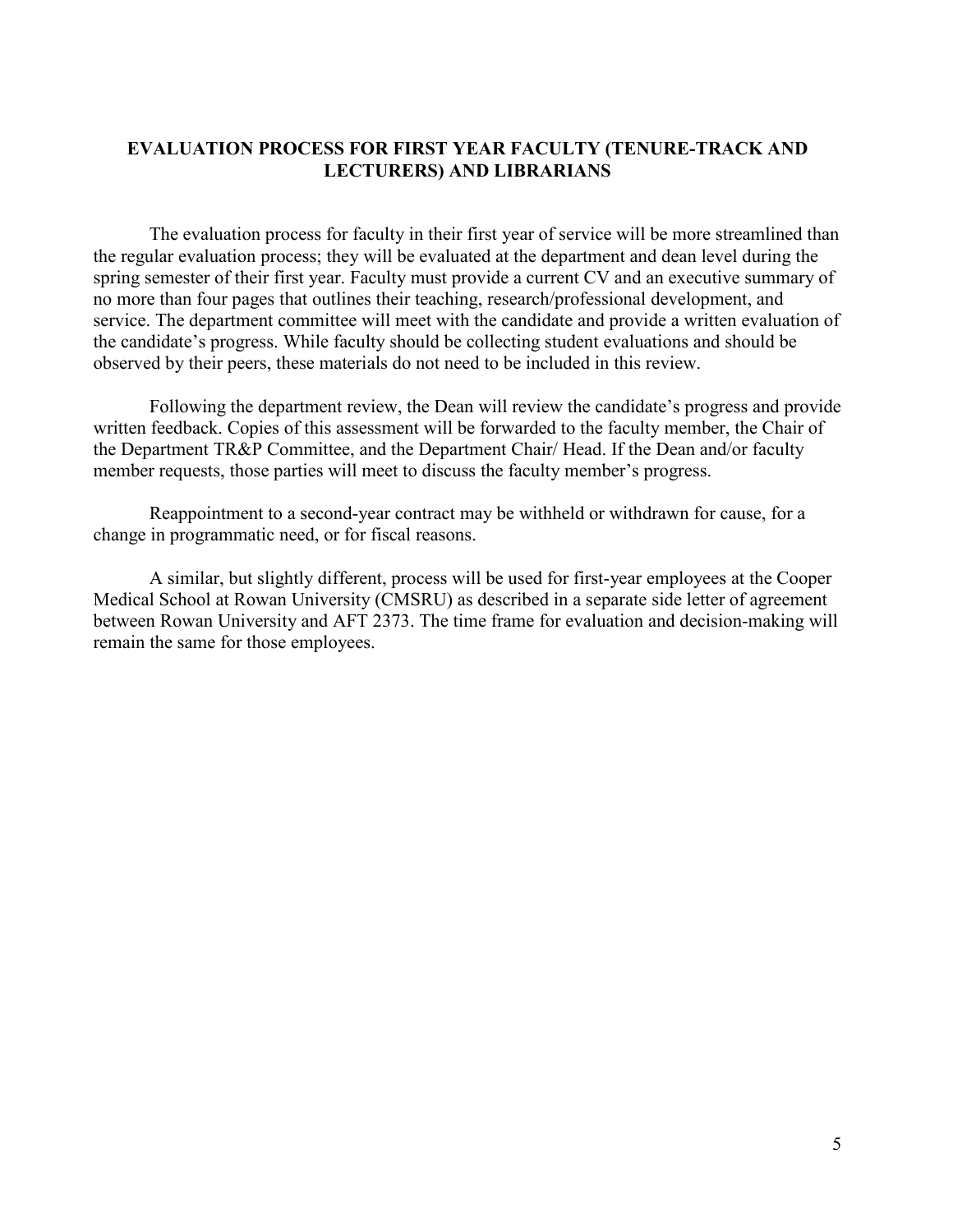#### **CALENDAR FOR APPROVAL OF EVALUATION CRITERIA FOR FULL-TIME FACULTY AND LIBRARIANS, IN FIRST YEAR OF SERVICE**

| <b>ACTION TAKEN ON OR BEFORE</b>                                                                                                                                                                                                                                                                                                                                    | DATE      |
|---------------------------------------------------------------------------------------------------------------------------------------------------------------------------------------------------------------------------------------------------------------------------------------------------------------------------------------------------------------------|-----------|
| <b>Establish Department Tenure, Recontracting, and Promotion Committee</b>                                                                                                                                                                                                                                                                                          | September |
| Department TR&P Committee prepares and ratifies Evaluation Criteria only<br>if they have newly hired faculty.                                                                                                                                                                                                                                                       | Oct 1     |
| Department TR&P Committee notifies Dean of any recommended changes<br>to the evaluation criteria by providing the Dean the revised criteria using the<br>cover signature page in Form 1. Changes and any new language added to<br>existing and approved criteria documents must be clearly marked in the new<br>criteria document using the Track Changes function. | Oct $11$  |
| Dean consults with Provost (or designees) regarding the evaluation criteria.                                                                                                                                                                                                                                                                                        |           |
| Dean informs the Department TR&P Committee of decision regarding the<br>evaluation criteria and returns the signature page to the Committee.                                                                                                                                                                                                                        | Nov 1     |
| Provost or designee approves evaluation criteria and forwards to Senate<br>office for posting/archiving.                                                                                                                                                                                                                                                            | Feb       |
|                                                                                                                                                                                                                                                                                                                                                                     |           |

If any of the above deadlines falls on a weekend or holiday, the deadline will be at 5 PM on the following business day.

For Librarians, the Dean's role will be fulfilled by the Associate Provost for Library Information Services

#### **NOTES**

<sup>1</sup>It is strongly recommended that the ratified criteria be given to the Dean for review as early as possible.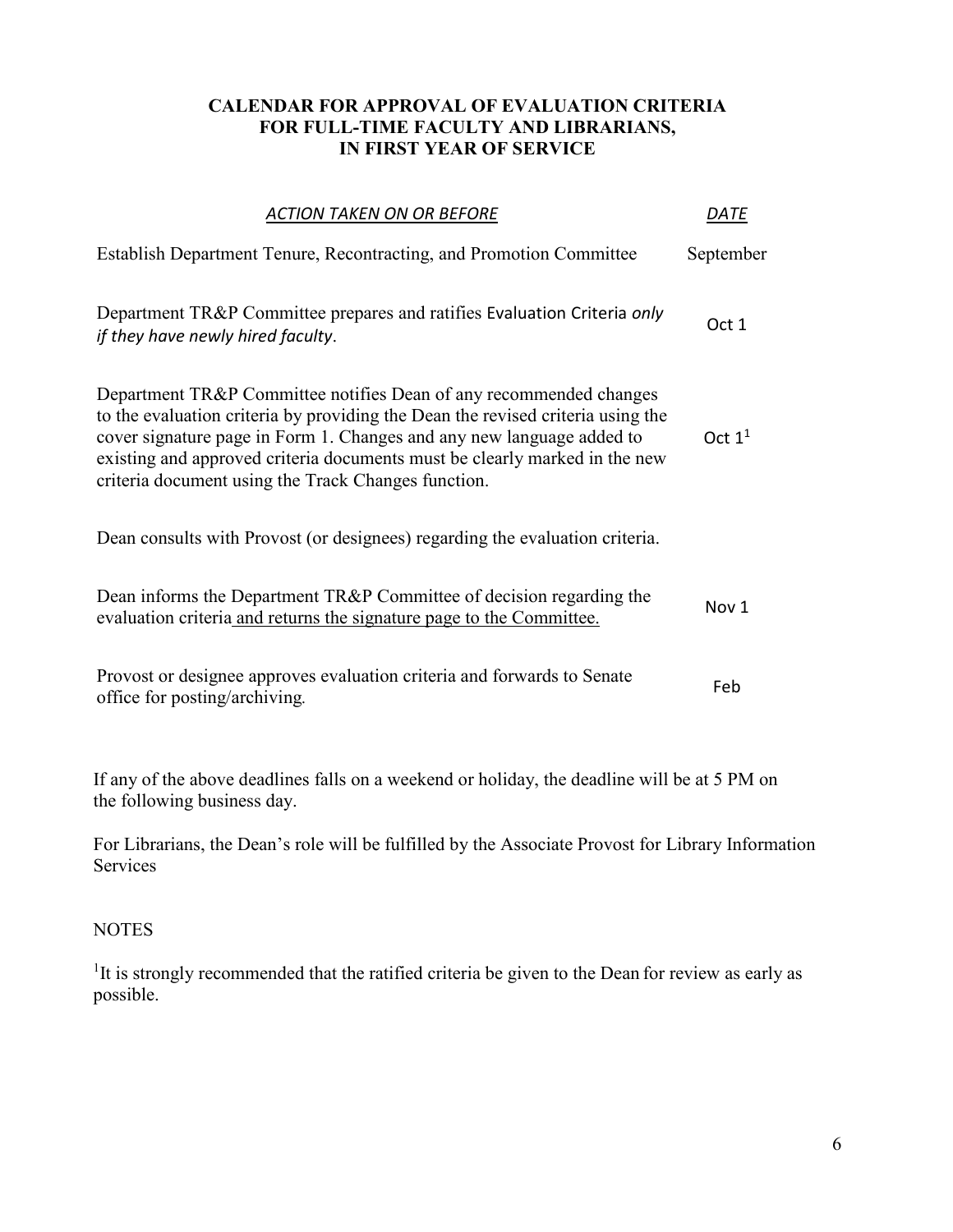#### **SIMPLIFIED TIMELINE FOR FACULTY AND LIBRARIANS DURING THE RECONTRACTING PROCESS ACADEMIC YEAR 2021-2022**

#### **Tenure-Track Deadlines for Faculty and Librarians in the Second or Third Year of Service1 (applying for Third and/or Fourth Year contracts):**

| Who finishes?           | Where does it go?                  | <b>When Is It Due?</b> |
|-------------------------|------------------------------------|------------------------|
| Candidate               | Department                         | January $28^2$         |
| Department              | Collect <sup>3</sup>               | February 11            |
| College                 | Dean (and Senate <sup>4</sup> )    | March 4                |
| Senate <sup>4</sup>     | Dean <sup>4</sup>                  | March 18               |
| Dean                    | Provost (and Senate <sup>4</sup> ) | April 1                |
| Senate <sup>4</sup>     | Provost <sup>4</sup>               | April 15               |
| Dean                    | Candidate                          | April 22               |
| Provost (final appeals) | Candidate                          | April 29               |
| <b>BOT</b>              |                                    | June <sup>5</sup>      |

#### **Tenure-Track Deadlines for Faculty and Librarians in the Fourth or Fifth Year of Service1 (applying for Fifth and/or Sixth Year contract):**

Department College<sup>3</sup> College<sup>3</sup> October 29 College Dean (and Senate<sup>4</sup>) Senate<sup>4</sup> Dean<sup>4</sup> Dean<sup>4</sup> December 3 Dean Provost (and Senate<sup>4</sup>)<br>Senate<sup>4</sup> Provost<sup>4</sup> Provost Candidate January 28 President (final appeals)  $BOT$  --- February<sup>5</sup>

**Who finishes?**<br>Candidate **Where does it go?**<br>Department **When Is It Due?**<br>October 15<sup>2</sup> Department

) November 19 ) December 17 January 14

#### **Tenure-Track Deadlines for Faculty and Librarians in the Sixth Year of Service1 (applying for Seventh Year contracts carrying Tenure):**

| Who finishes?             | Where does it go?                  | <b>When Is It Due?</b> |
|---------------------------|------------------------------------|------------------------|
| Candidate                 | Department                         | September $24^2$       |
| Department                | $Collect^3$                        | October 8              |
| College                   | Dean (and Senate <sup>4</sup> )    | October 29             |
| Senate <sup>4</sup>       | Dean <sup>4</sup>                  | November 12            |
| Dean                      | Provost (and Senate <sup>4</sup> ) | November 24            |
| Senate <sup>4</sup>       | Provost <sup>4</sup>               | December 10            |
| Provost                   | Candidate                          | January 21             |
| President (final appeals) |                                    |                        |
| <b>BOT</b>                |                                    | February <sup>5</sup>  |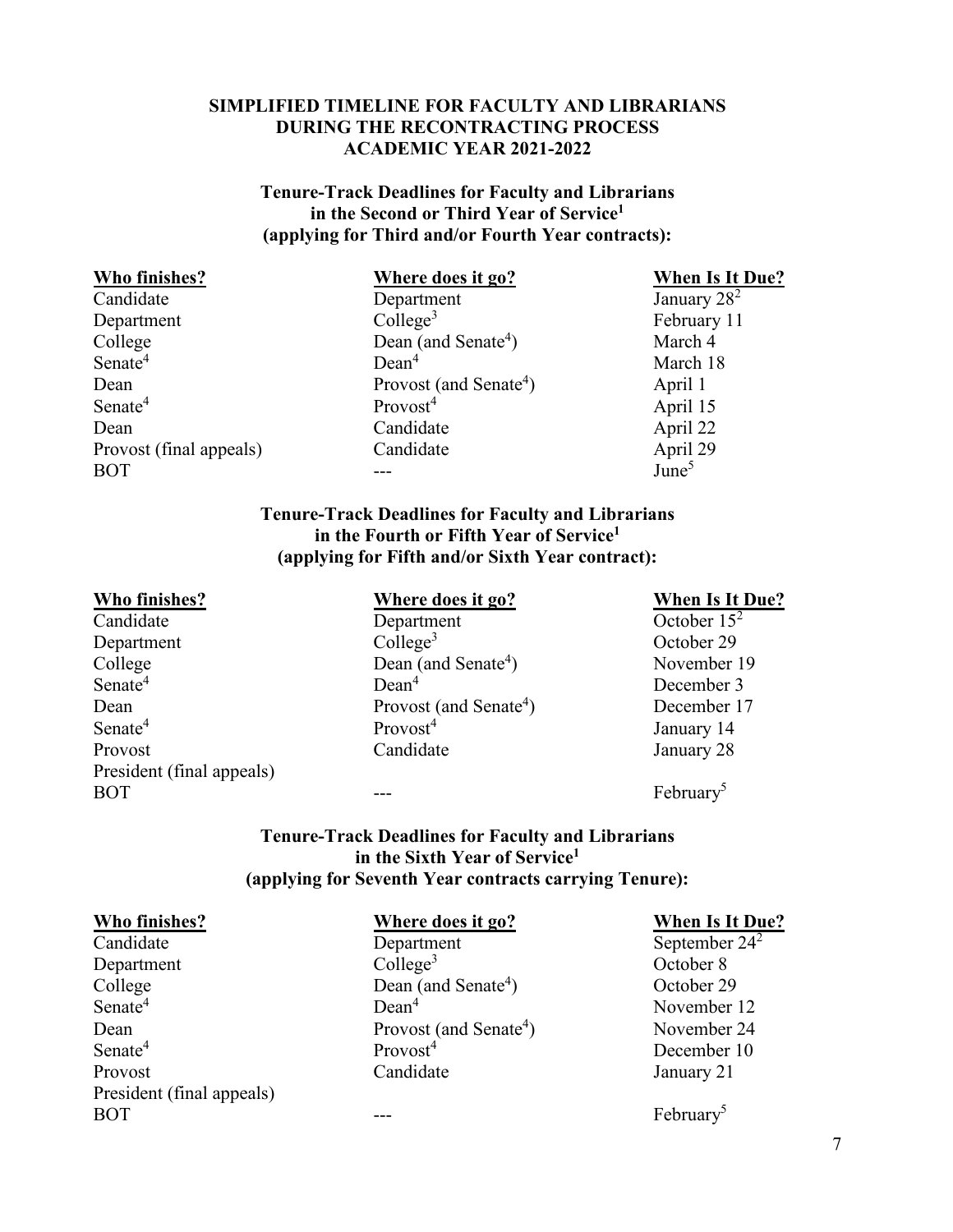#### THE CANDIDATE (OR DESIGNEE) IS RESPONSIBLE FOR COLLECTING THE REVIEW, INCORPORATING THE REVIEW AND RESPONSE (IF ANY) INTO THE PACKET, AND DELIVERING IT TO THE NEXT LEVEL OF REVIEW.

If any of the above deadlines falls on a weekend or holiday, the deadline will be at 5 PM on the following business day.

For Librarians, the Dean's role will be fulfilled by the Associate Provost for Library Information Services.

#### **NOTES**

<sup>1</sup>All years of service are on-cycle years. If there is a one-year delay in the tenure clock, subtract 1 from the total years of service (including the delay year) for the correct deadline.

<sup>2</sup>Approximate deadline. Candidates should provide their file to the Department TR&P Committee approximately two (2) weeks prior to the department's due date to transmit to the next review level to ensure enough time to evaluate the file. This date is not firm and can be extended if file is transmitted to next level on time. Candidates should contact their department committees to set a specific deadline.

 ${}^{3}$ For librarians, the Senate TR&P committee will replace the College TR&P Committee. Librarians who receive a split or negative vote from the University Senate TR&P Committee shall have their files reviewed by a committee of at least three faculty members assembled by the University Senate President. These members cannot be librarians and should be currently serving on College TR&P committees.

<sup>4</sup>The Senate TR&P Committee will only review cases when there are negative votes, abstentions and/or negative re-contracting decisions from the Dean, and only if the candidate wishes. This review is limited only to verifying that there have been no process violations while assessing the candidate at the committee, college, or Dean levels. It is not a substantive review on the merits of the application, nor should it offer an opinion or recommendation on the personnel benefit being sought out in those applications.

 $<sup>5</sup>$  The BOT recording month shown is only for those reappointments that did not require</sup> appeals. Appeal reappointments will be recorded at the earliest possible BOT meeting following the completion of the appeal process.

We are suggesting the Executive Summary not exceed four pages; the section on teaching and professional performance not exceed seven pages; the section on scholarly/creative activity not exceed seven pages; and the section on service not exceed two pages. For the 2021-2022 academic year ONLY, these page limits are recommendations. Page limits are for the narrative only, and do not count mandatory inclusions such as student evaluations, peer observations, and other documentation.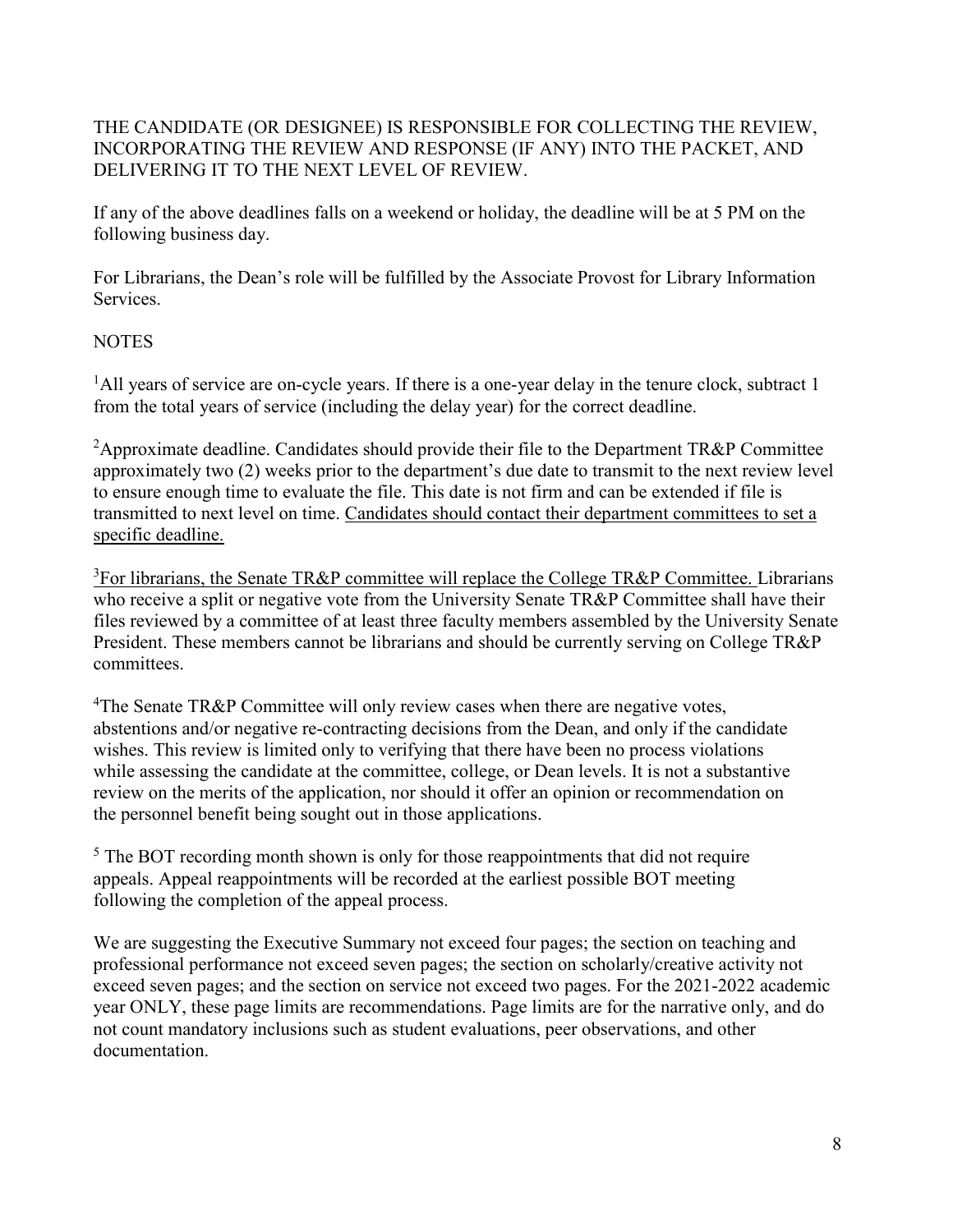#### **SIMPLIFIED TIMELINE FOR LECTURERS DURING THE RECONTRACTING PROCESS ACADEMIC YEAR 2021-2022**

Candidate Department Department Dean April 1 Dean's recommendation Candidate and Provost May 1<br>Provost<sup>2</sup> Dune Provost<sup>2</sup> BOT June

**Who finishes?**<br>Candidate **When Is It Due?**<br>Department **When Is It Due?**<br>March 1<sup>1</sup>

If any of the above deadlines falls on a weekend or holiday, the deadline will be at 5 PM on the following business day.

#### **NOTES**

<sup>1</sup>Approximate deadline. Candidates should provide their file to the Department TR&P Committee approximately two weeks prior to the date the file is due to the Dean. This date can be extended if file is transmitted to next level on time. Candidates should contact their department committees to set a specific deadline.

 $2$ The Dean holds recontracting authority for Lecturers, and the Provost or designee will only evaluate candidates in cases of faculty appeals when the Dean has denied recontracting. Provost's decisions are final and not subject to any further administrative review.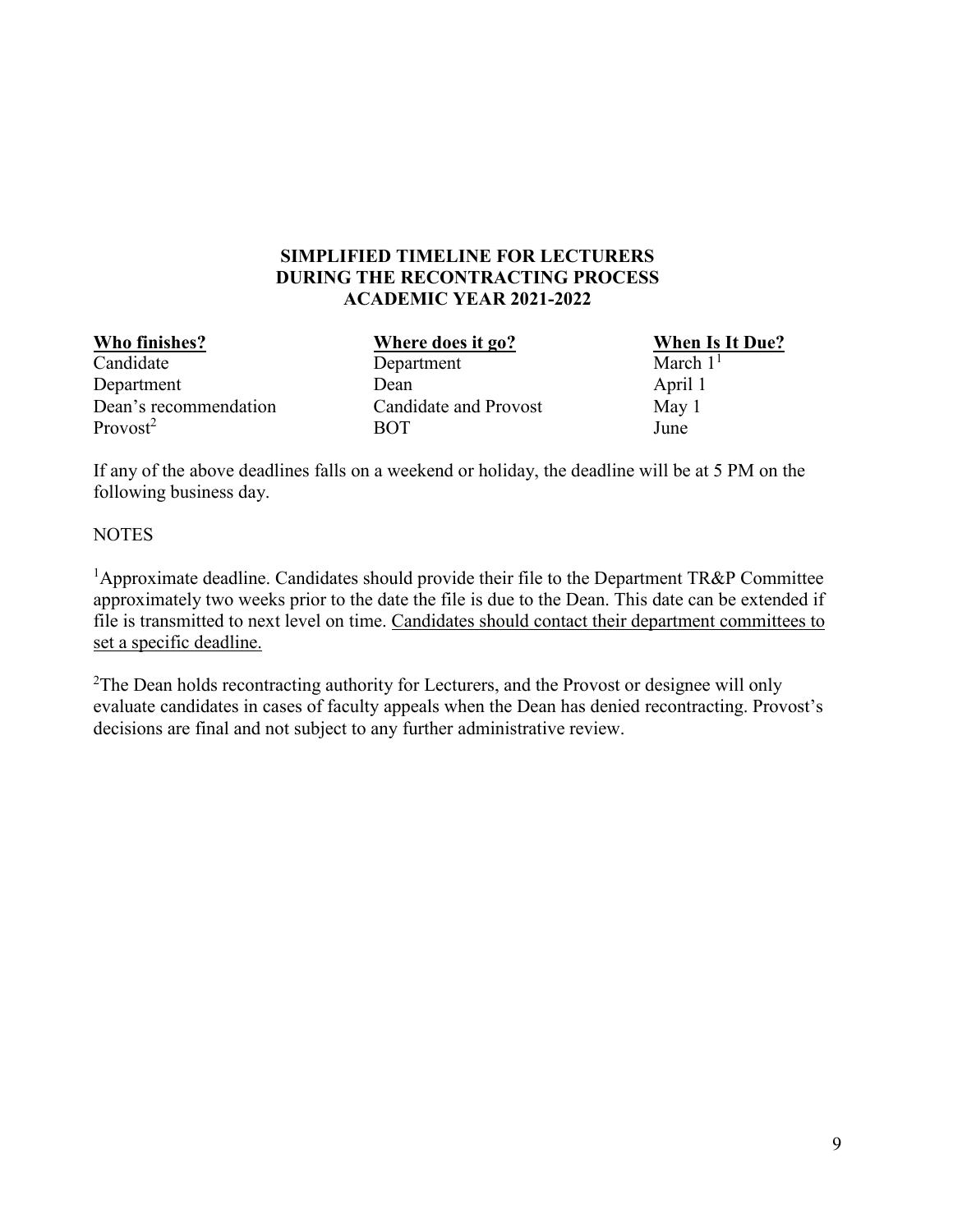## **Table of Contents**

| 1. |                                                                                                      |  |
|----|------------------------------------------------------------------------------------------------------|--|
|    | 1.1.                                                                                                 |  |
|    | 1.2.                                                                                                 |  |
|    | 1.3.                                                                                                 |  |
| 2. |                                                                                                      |  |
|    |                                                                                                      |  |
|    | 2.11                                                                                                 |  |
|    | 2.12                                                                                                 |  |
|    | 22                                                                                                   |  |
|    | 2.3.                                                                                                 |  |
|    | 2.4.                                                                                                 |  |
|    | 2.41                                                                                                 |  |
|    | 2.42                                                                                                 |  |
|    | 2.43                                                                                                 |  |
|    |                                                                                                      |  |
|    | DEPARTMENT TENURE, PROMOTION, AND RECONTRACTING COMMITTEE RESPONSIBILITIES AND PROCEDURES 20<br>2.6. |  |
|    | 2.7.                                                                                                 |  |
|    |                                                                                                      |  |
|    | 4. THE UNIVERSITY SENATE TENURE, RECONTRACTING, AND PROMOTION COMMITTEE RESPONSIBILITIES AND         |  |
|    |                                                                                                      |  |
|    | 6. PROCEDURES DUE TO A BREAK IN SERVICE FOR TENURE-TRACK FACULTY AND LIBRARIANS  30                  |  |
|    |                                                                                                      |  |
|    | APPENDIX A: ROLES AND RESPONSIBILITIES OF FACULTY AND EVALUATION OF FACULTY WORK FOR TENURE,         |  |
|    |                                                                                                      |  |
|    |                                                                                                      |  |
|    |                                                                                                      |  |
|    |                                                                                                      |  |
|    |                                                                                                      |  |
|    |                                                                                                      |  |
|    |                                                                                                      |  |
|    |                                                                                                      |  |
|    |                                                                                                      |  |
|    |                                                                                                      |  |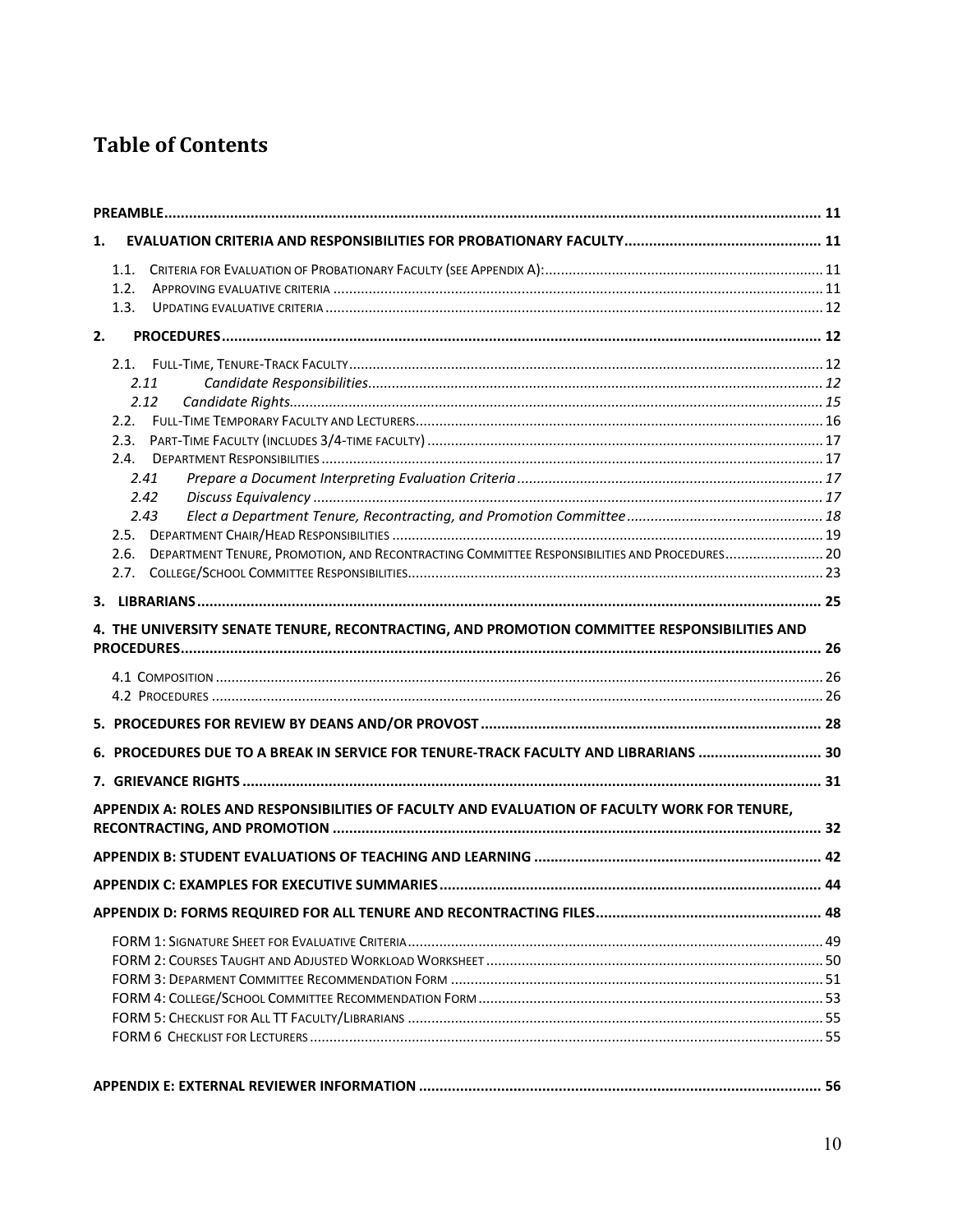#### **TENURE AND RECONTRACTING PROCEDURES**

#### <span id="page-10-0"></span>**Preamble**

The goal of the recontracting process is to identify and to encourage the professional growth of individuals who may become tenured members of the faculty or library of Rowan University. This process requires continuous department assessment of programmatic needs, a careful and fair evaluation of every candidate, and built-in guarantees that every individual's rights are fully protected.

The University expects that, in each year of the probationary period, candidates will demonstrate increased professional growth and achievement. Tenure or multi-year contracts will be offered at the end of the probationary period to those individuals of demonstrated achievement. The department is responsible for covering the costs of all in-house expenses related to the preparation of the candidates' file. However, all submissions will be in an electronic format of a PDF produced from suitable publishing software. Scanned images are permitted where necessary but should not be used for written portions of the documentation produced by the candidate. Scanned images may be used for the student evaluations, peer evaluations, supervisor evaluations, supplementary material, and other similar documents.

The University and the Union have agreed to the following processes and procedures for recontracting to be in operation during this academic year.

#### <span id="page-10-1"></span>**1. Evaluation Criteria and Responsibilities for Probationary Faculty**

The processes described herein and in accordance with the State/Union Agreement shall evaluate probationary faculty. While different manifestations of the work in the categories of Teaching Effectiveness; Scholarly and Creative Activity or Professional Development for Instructors and Lecturers; Contribution to University Community; and Contributions to the Wider and Professional Community may arise from a single work or activity of a probationary faculty member, identical work or activity of a probationary faculty member should **not be counted in more than one category.**

- <span id="page-10-2"></span>1.1. Criteria for Evaluation of Probationary Faculty (see Appendix A):
	- 1.11 Appropriate Teaching Effectiveness (see 1.1, Appendix A)
	- 1.12 Appropriate Scholarly and Creative Activity (Faculty; see 1.2A, Appendix A) OR Professional Development (Instructors and Lecturers; see 1.2B, Appendix A)
	- 1.13 Contribution to the University Community (see 1.3, Appendix A)
	- 1.14 Contribution to the Wider & Professional Community (optional for Lecturers; see 1.4, Appendix A)

**The evaluation criteria developed in the first year of service between the probationary faculty member and their Department Chair/Head (see Section 1.2) shall remain in effect for the duration of the probationary period.**

- <span id="page-10-3"></span>1.2. Approving evaluative criteria
	- Departments, in collaboration with first year probationary members, develop the evaluative criteria that the member will be evaluated under during the probationary period. This should include expectations and appropriate forms of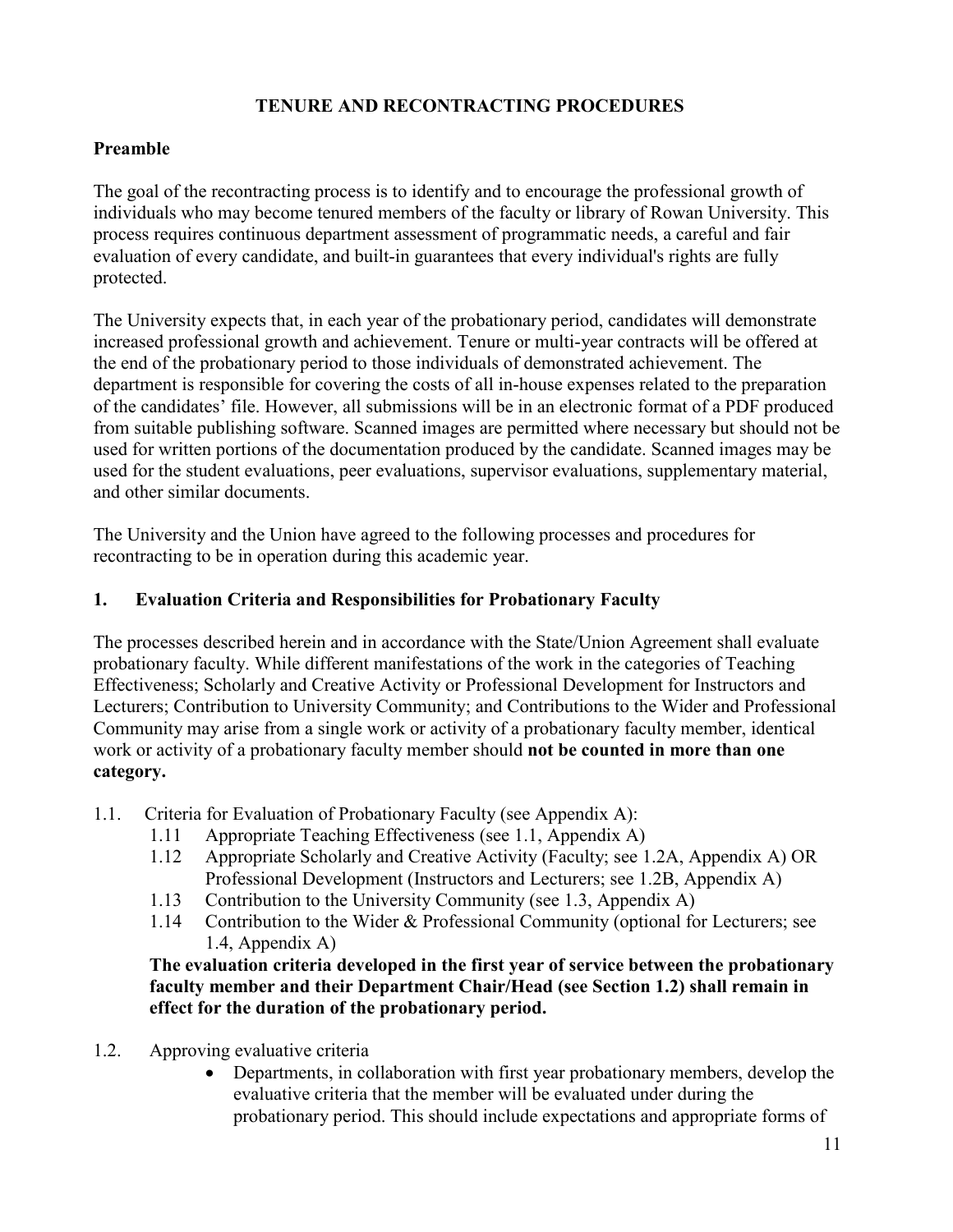accomplishments in professional service, scholarly and creative activity or professional development (as appropriate), service to the university community, and service to the wider and professional community.

- These criteria will be provided along with the signature cover sheet (Form 1) to the Dean for discussion and approval.
- The Dean will then send the revised evaluation criteria to the President/Provost or their designee for discussion and final approval.

The final approved criteria and signatures will be sent both to the candidate as well as the Senate office for posting and archiving.

#### <span id="page-11-0"></span>1.3. Updating evaluative criteria

Departmental Evaluation Criteria may be updated during the tenure cycle.

- Revisions must be initiated by candidate
- Revision proposed by the candidate must be agreed upon by the department committee, Dean, and Provost following the above procedure.
- The candidate must allow for at least two (2) months for the revisions to be reviewed.

#### <span id="page-11-1"></span>**2. Procedures**

<span id="page-11-2"></span>2.1. Full-Time, Tenure-Track Faculty

Demonstration of achievement during the first two (2) years of probationary service will focus principally on starting to establish their research/creative activity program, and on skills for teaching effectiveness. Faculty should provide evidence of an established research and/or creative program by the end of their first year. During their third and fourth years of service, probationary faculty should demonstrate excellent teaching and should also present evidence of success in scholarly and creative activities both in quality and quality. During the first four years, probationary faculty should also show a developing record of service contributions to the university community and the wider and professional community. By the middle of the fifth/sixth year of service, faculty who seek a tenure appointment should be able to demonstrate evidence of excellence in teaching, and in scholarly and creative activities. The achievements in scholarly and creative activities should show a firm and steady progress towards building an independent and suitable scholarly program. Faculty should also have evidence of service contributions at a level of quality appropriate for a positive tenure decision. Appendix A provides specific information about the definitions of teaching, scholarly and creative activity, and service contributions, as well as the characteristics of excellence, and supporting evidence for each category.

Faculty who do not hold the appropriate terminal degree or its equivalent shall not be reappointed to a third year unless the Provost determines that, for rare and exceptional reasons, reappointment is necessary to support the mission of the University.

- <span id="page-11-3"></span>2.11 Candidate Responsibilities
	- 2.111 Recontracting Files Probationary faculty must compile a searchable (when possible) PDF document that includes the following items: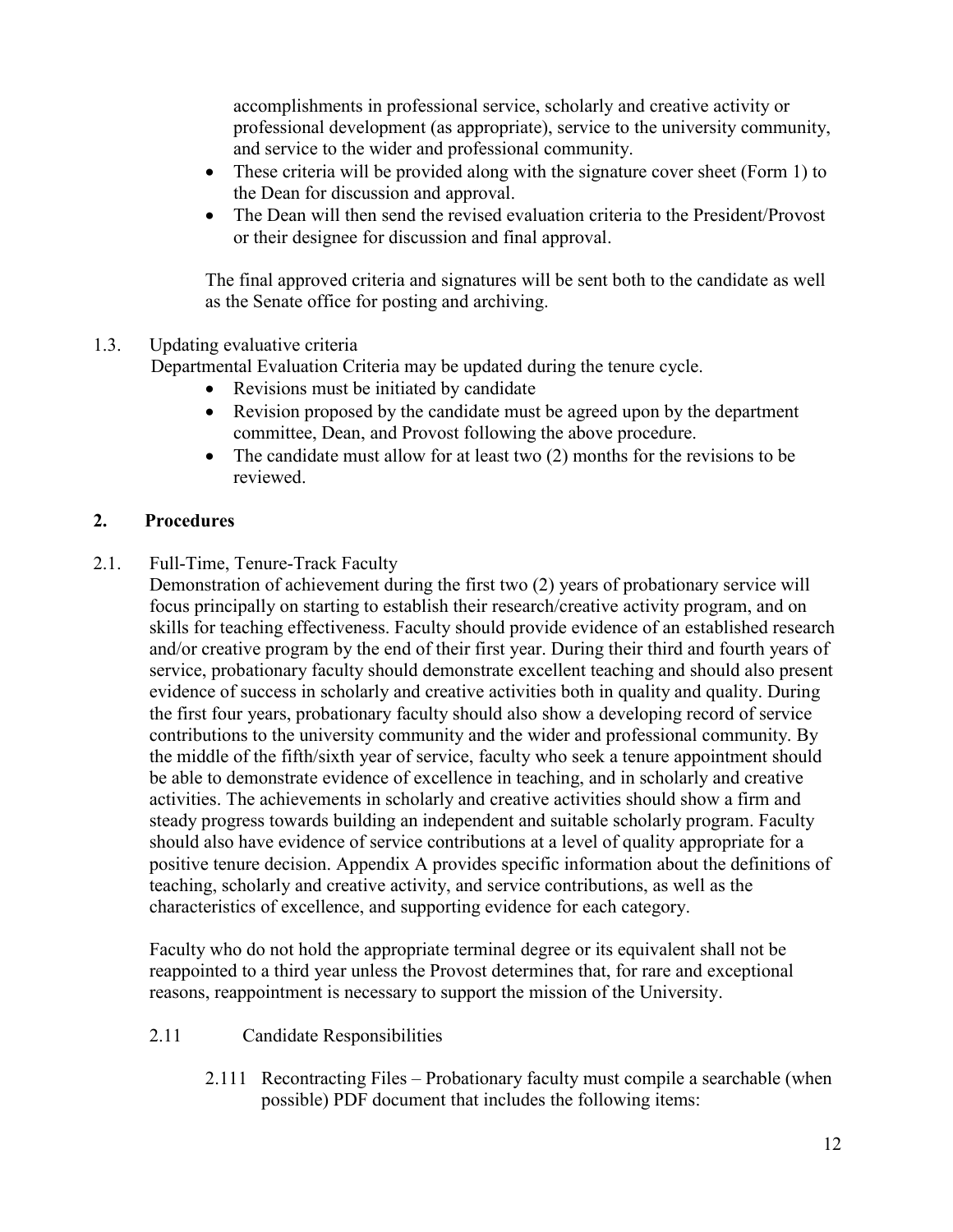2.1111 A self-appraisal of performance in all categories which includes an analysis and discussion of the following within certain page limits as specified in the checklist (recommended only in 2021-2022, mandatory thereafter):

#### 2.11111 Teaching Effectiveness

Documents regarding teaching should include

- A) Candidate's narrative (See Appendix A, 1.13A). This includes:
- B) Summary of student responses and candidate's analysis of the responses for the current review cycle (See Appendix A, 1.13B. and Checklist for placement)
- C) Candidate's analysis of peer observation(s) of teaching performance for the current review cycle (See Appendix A, 1.13C. and Checklist for placement)
- D) Additional documentation should be placed in the Supplemental file (See Appendix A, 1.13D.)

#### 2.11112 Scholarly and Creative Activity

Documents regarding scholarly and creative activity should include a discussion of the candidate's research, publications, presentation of scholarly papers, exhibitions, performances, or other scholarly and/or creative activities. (See Appendix A, Section 1.2A)

#### 2.11112a Professional Development

Faculty who are expected to maintain currency in their discipline through professional development will provide documents regarding these activities (See Appendix A, Section 1.2B)

#### 2.11113 Contributions to the University Community

Documents regarding contributions to the University Community should include a discussion of service on Department, College, and University-level committees, development of new courses or programs, related duties, etc. (See Appendix A, Section 1.3)

2.11114 Contributions to the Wider and Professional Community Documents should include a discussion of leadership in professional organizations, participation in organizing conferences, speeches, consultancies, service to the community, etc. This section is optional for Lecturers (NTTF), but can be counted as additional evidence of service (See Appendix A, Section 1.4.)

- 2.1112 A table of contents (in addition to the Checklist) that allows for easy navigation of the document in which clicking on each title/item takes the reader to the correct section of the document (i.e. a hyperlinked table of contents).
- 2.1113 A description of goals and plans for future professional development and an evaluation plan to measure the candidate's success in reaching these goals.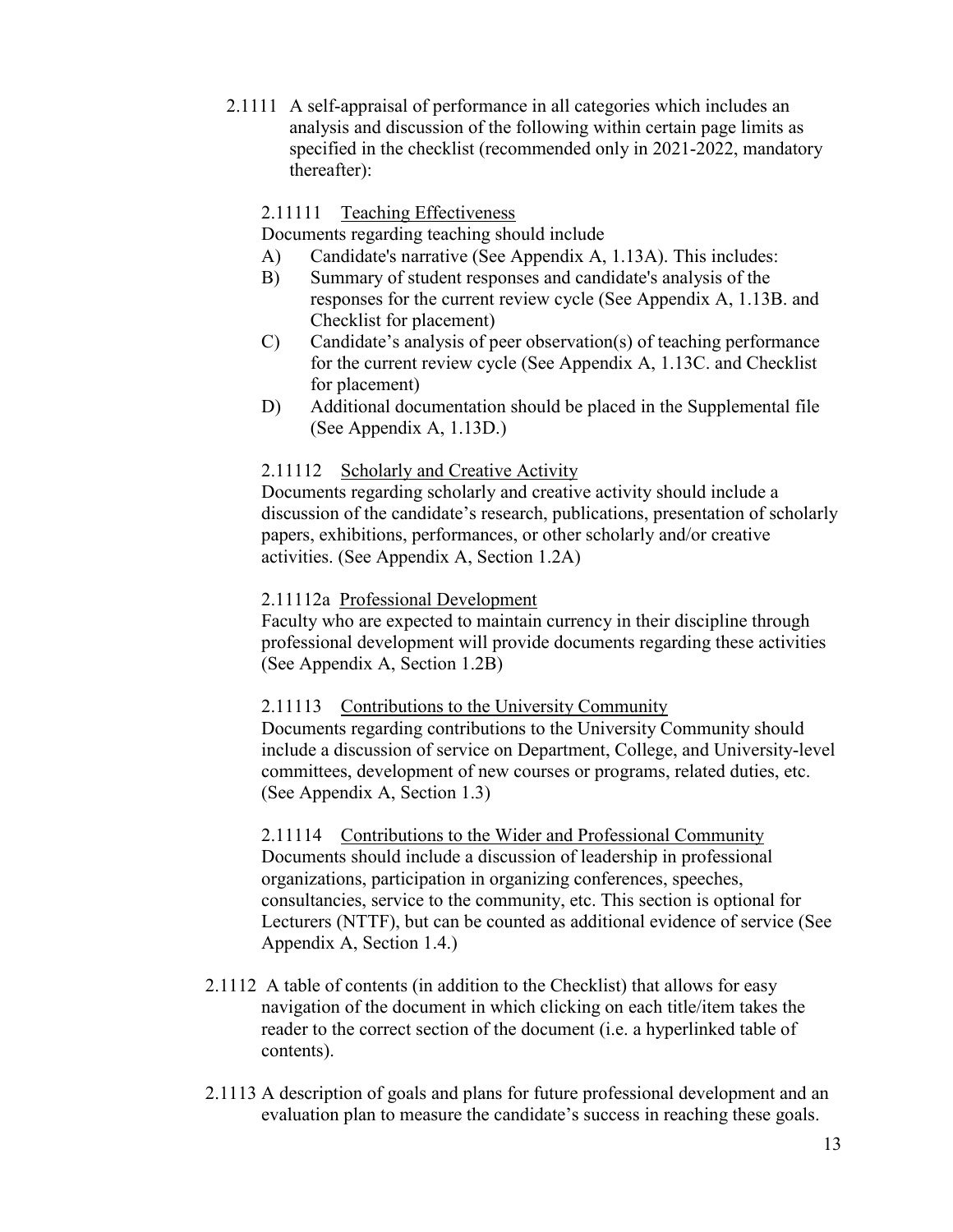- 2.1114 Copies of all prior evaluations, including evaluations by the Department and the College Tenure, Recontracting and Promotion Committees, and the Dean. The Provost's evaluation will be included if a candidate received a negative recommendation of "do not recontract." A Senate Tenure, Recontracting, and Promotion Committee evaluation will be included if the candidate received a split vote at the departmental or college level or received a negative recommendation from the Dean. For faculty, summaries of prior student responses should be included. If the faculty member so chooses, data may be gathered from summer sessions (See Appendix A, 1.13B. and Checklist for placement).
- 2.1115 Report(s) from external reviewer(s) for sixth-year review candidates for tenure only (Assistant Professor rank and higher). Librarians are exempted from this requirement.
	- 2.11151 The candidate will submit a list of no fewer than three potential external reviewers for each reviewer position that ultimately shall be selected to the Chair of the Department TR&P Committee. These potential reviewers should be tenured faculty members in related departments at accredited four-year universities and medical schools. They must have expertise in the candidate's scholarly and/or creative areas, and not have any conflicts of interest such as, but not limited to, being a former student, supervisor, co-author, collaborator, spouse or relative. A CV, résumé, or other documentation of professional experience that verifies that the person listed meets the criteria as described above must accompany each name. Faculty pursuing creative projects may include established artists or performers in their field. Further guidance and procedures may be found in Appendix E.
	- 2.11152 The candidate will provide the external reviewer with a current CV as well as copies of and/or links to their scholarly and/or creative work, as well as a brief narrative about their work. The reviewer will evaluate that work and may discuss the likelihood of future impact or productivity. If substantial accomplishments are earned following transmittal of the file to the reviewer, the candidate may revise the file and send it to the Chair of the Department TR&P Committee for review and transmittal to the reviewer if the Chair (or designee) agrees with doing so.
	- 2.11153 Starting in 2022, three external reviewers shall be required for tenure candidates. If more than three reviewers are required, all selected reviewers must be acceptable to the Candidate, Chair, Head and Dean.
- 2.1116 A copy of the job announcement from which the candidate was hired. The candidate should include in their self-assessment how they have met the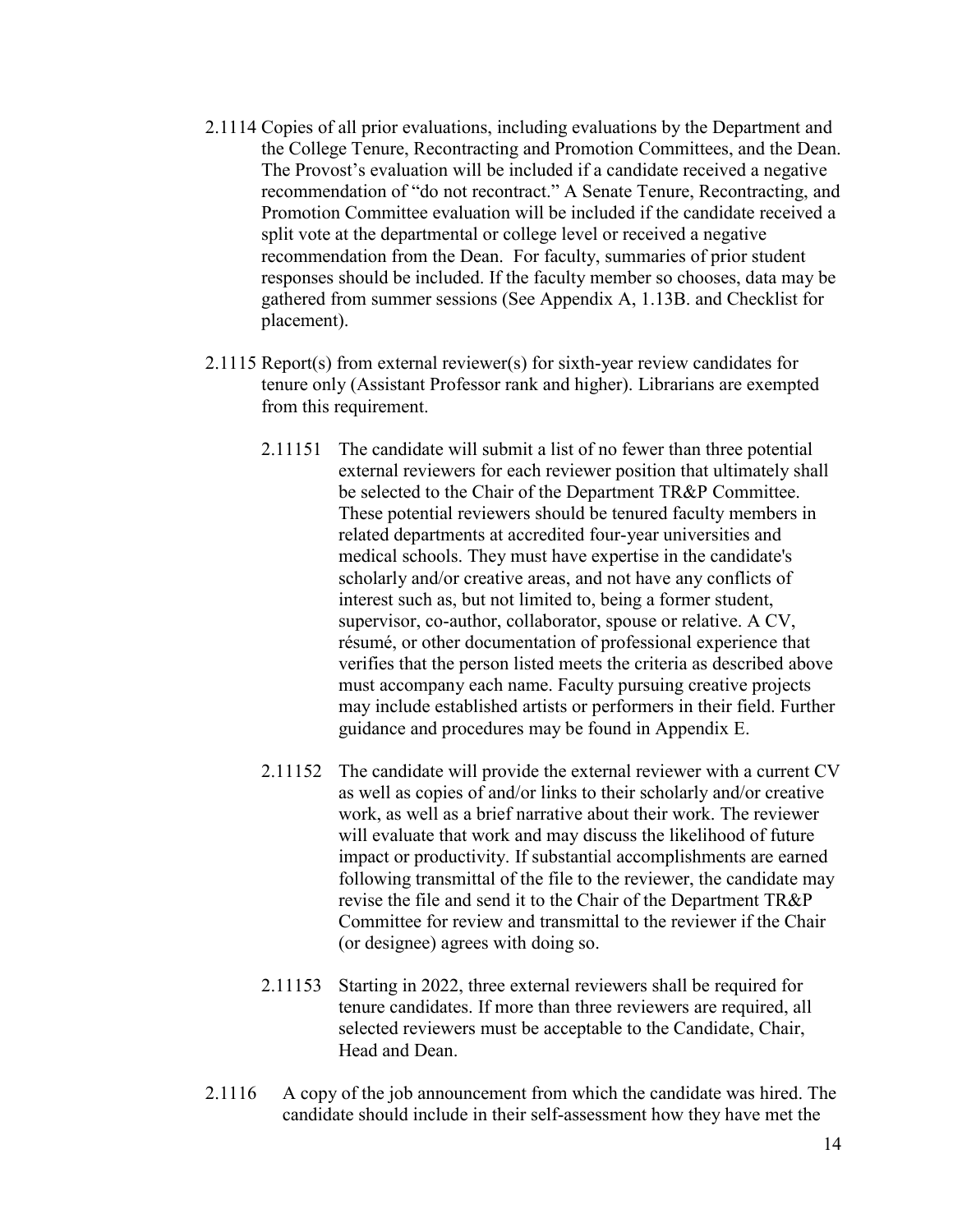expectations outlined in the job announcement. Deviations from the job description should be addressed in the narrative.

- 2.1117 Supplemental file: Candidates must create a Supplemental file to include all additional materials the candidate deems pertinent. This file should contain a hyperlinked table of contents for easy navigation.
- 2.112 Retain Copies: The completed electronic copies of the files submitted for recontracting will be retained by the candidate from year to year until the candidate has received an appointment leading to tenure.
- 2.113 Acknowledge Observations: Where peer observations are used, both the observer and the observed candidate must sign and date the observations.
- 2.114 Electronic Submission: It is the candidate's responsibility to provide a *PDF of the complete recontracting file (main and supplemental files) to the University Senate Office for archiving.* It is strongly encouraged that the Department Committee members, in collaboration with the Faculty Center, assist first- and second-year candidates in the assembling of their recontracting materials. (NOTE: A printed copy is not required.)
- 2.115 Pagination and Organization: It is the candidate's responsibility to number the pages of both the main recontracting file and the supplemental file and collate the pages in the order indicated in the appropriate checklist and the clickable table of contents.
- <span id="page-14-0"></span>2.12 Candidate Rights

In addition to participation in all departmental decisions and in addition to other rights, probationary faculty members have the right:

- 2.121 To participate in the department meeting held to formally ratify the document interpreting the criteria to be utilized in evaluating candidates for recontracting, and to receive approval in writing from the Administration.
- 2.122 To petition department peers to accept educational and experiential qualifications as equivalent to the academic requirements at a particular rank.
- 2.123 To participate in the department meeting held to elect a Department Tenure, Recontracting, and Promotion Committee.
- 2.124 To be informed of the members of the College Tenure, Recontracting, and Promotion committee.
- 2.125 To participate in the department discussions to determine the method of peer observation and student evaluations that will be utilized in the evaluation process and to mutually agree on the appropriate individuals and times to administer these processes.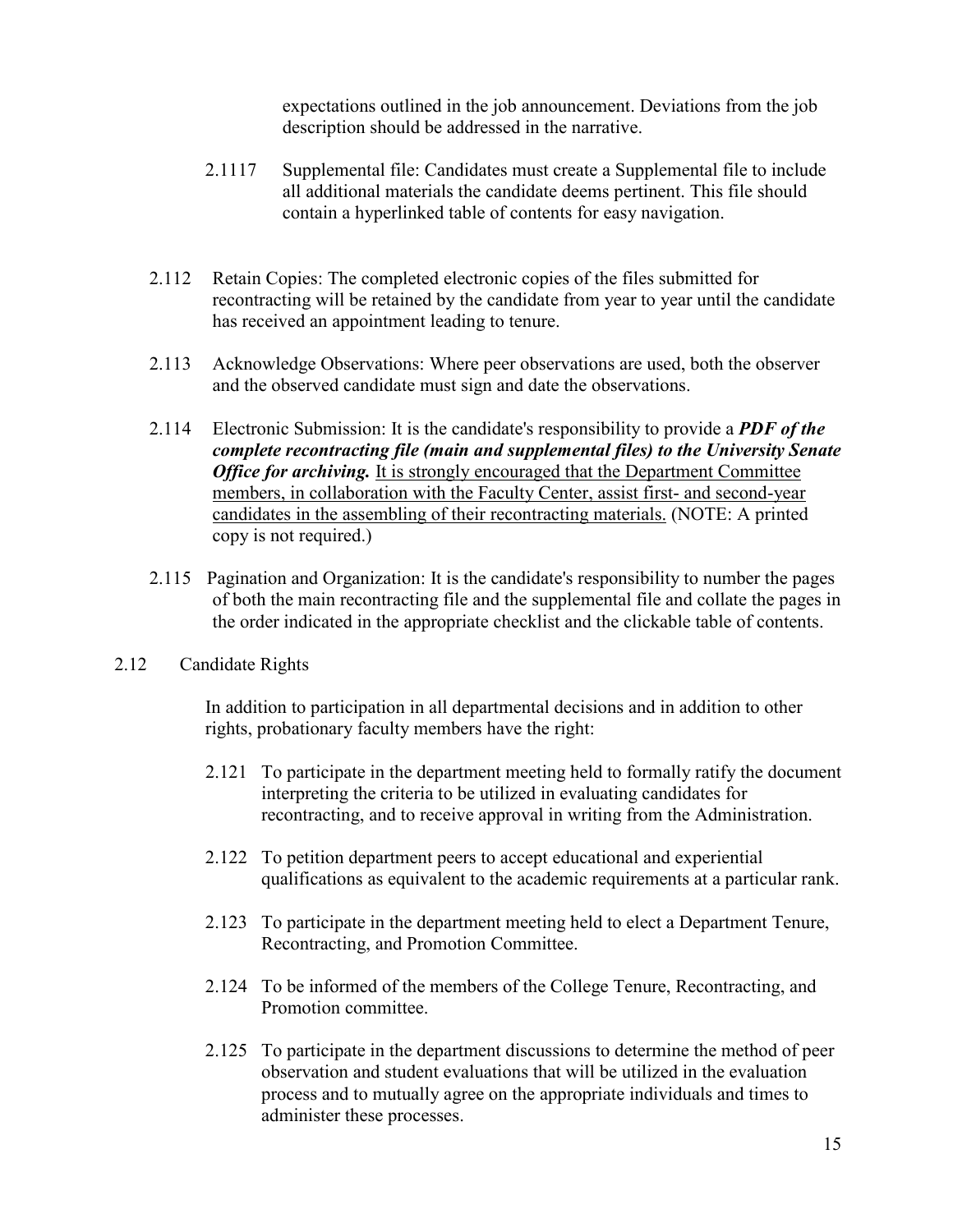- 2.126 To request additional observations beyond the minimum required.
- 2.127 To be observed by no more than two persons at a time.
- 2.128 To have at least three business days to review each evaluative report from any committee and individual that is included as part of the evaluation process. Further, to have the opportunity to respond in writing to each report that will be included as part of the recontracting file and to affix their signature and date on evaluative reports to indicate that they have reviewed them.
- 2.129 To request early tenure. While one may petition the President directly for early tenure consideration, the support of the department and Dean are important in these matters, hence candidates are encouraged to consult with their department and Dean prior to formally requesting early tenure consideration by the President. Early tenure is an administrative determination, and one must serve at least two (2) consecutive years at the University before early tenure may be granted.
- <span id="page-15-0"></span>2.2. Full-Time Temporary Faculty and Lecturers Full-time temporary faculty members and lecturers have the same rights and responsibilities as tenure-track faculty. The following process for the evaluation of full-time temporary employees will apply:

- 2.21 Full-time temporary faculty and lecturers will receive a full review at the Department level following the same procedure that is used for the evaluation of tenure track, probationary candidates.
- 2.22 The candidate will then transmit their digital recontracting file to the Dean. The Senate Tenure, Recontracting, and Promotion Committee is **not** part of the evaluative process for temporary appointments and lecturers.
- 2.23 The Dean will review the recontracting file and will forward these materials (if required) to the Provost together with an evaluative letter. The candidate will also receive a copy of the letter.
- 2.24 The following calendar will be used for the evaluation of temporary, full-time faculty and lecturers. If a deadline falls on a weekend or holiday, the deadline will be at 5 PM on the following business day.
	- **~March 15-** Candidates transmit recontracting file to the department for evaluation. This date is flexible and the department should set the date by determining how much time they'll need to review the file. **April 1** - Departments finish the evaluation review.

**May 1** - The Dean completes review of candidate's file and department evaluation materials. Deans may set an alternate date but shall convey this alternate date to each department by the end of the fall semester.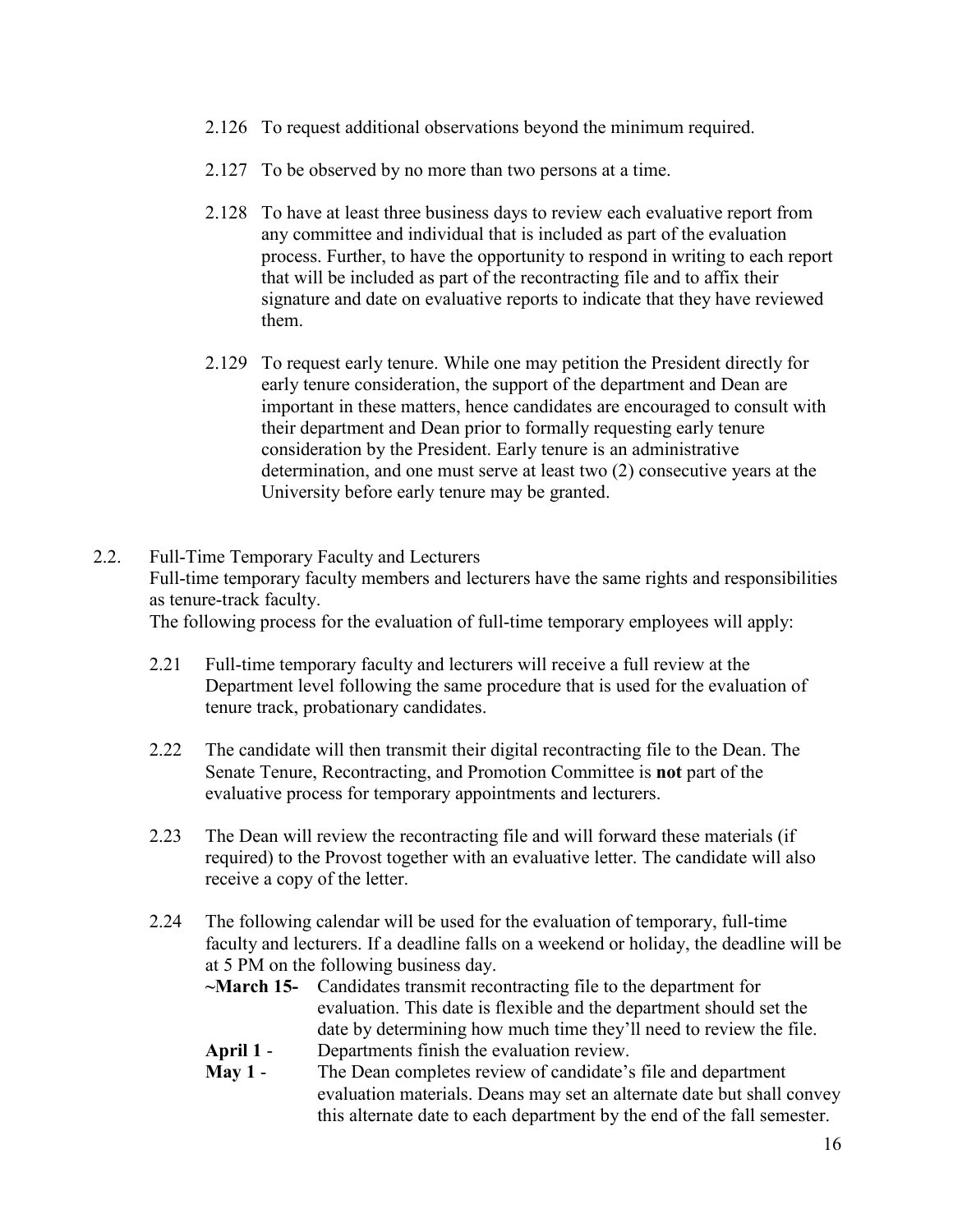Dates must include at least two weeks for departments to complete their reviews.

- <span id="page-16-0"></span>2.3. Part-Time Faculty (includes 3/4-time faculty)
	- 2.31 Part-time faculty on continuing lines shall be reviewed each year during their first three years of consecutive service. This evaluation will consist of a departmental review that will be streamlined and focus principally on their professional performance. This will require student evaluations and peer observations from at least one section during a given year.
	- 2.32 Following the department review, the Dean will review the evaluation materials and provide a brief written assessment, reflecting on the candidate's strengths and/or areas of improvement. Copies of this assessment will be forwarded to the candidate, Department Chair/Head, Department TR&P Chair, and Provost. The candidate will be provided an opportunity to meet with the Dean if they desire or if requested by the Dean.
	- 2.33 The timetable for the evaluation process will be the same as the timetable for Fulltime Temporary Faculty and Lecturers (i.e., department review – April 1; Dean's review –May 1 or as determined by the Dean as specified in 2.24 above).
	- 2.34 After the third year of consecutive service and evaluations, part-time employees shall be formally evaluated once every three years in accordance with the process and timetable described above.
	- 2.35 The University retains the right to deny the reappointment of a part-time employee for cause, for programmatic need, or for fiscal reasons.
- <span id="page-16-2"></span><span id="page-16-1"></span>2.4. Department Responsibilities (In the absence of a department structure, an academic program or other functional equivalent of a department within a college shall perform the duties of a department.)
	- 2.41 Prepare a Document Interpreting Evaluation Criteria Before the evaluation of candidates, the department (including full-time temporary and ¾ time faculty and staff) will prepare or review and then formally ratify a document articulating the criteria to be utilized in evaluating candidates for recontracting. This document, along with a signed cover sheet (Form 1), must then be sent to the Dean and Provost for final approval. Should the Dean and/or Provost object to the proposed criteria, they must meet with the department and candidate(s) to resolve the objection. After final acceptance, a copy of the criteria with all signatures should be submitted electronically to the University Senate Office for archiving. If the evaluative criteria change during an individual's probationary period, this shall be documented in the file using Form 1.
	- 2.42 Discuss Equivalency

<span id="page-16-3"></span>If a candidate requests that the department consider equivalent experiential and/or educational qualifications, the department must consider the request. If their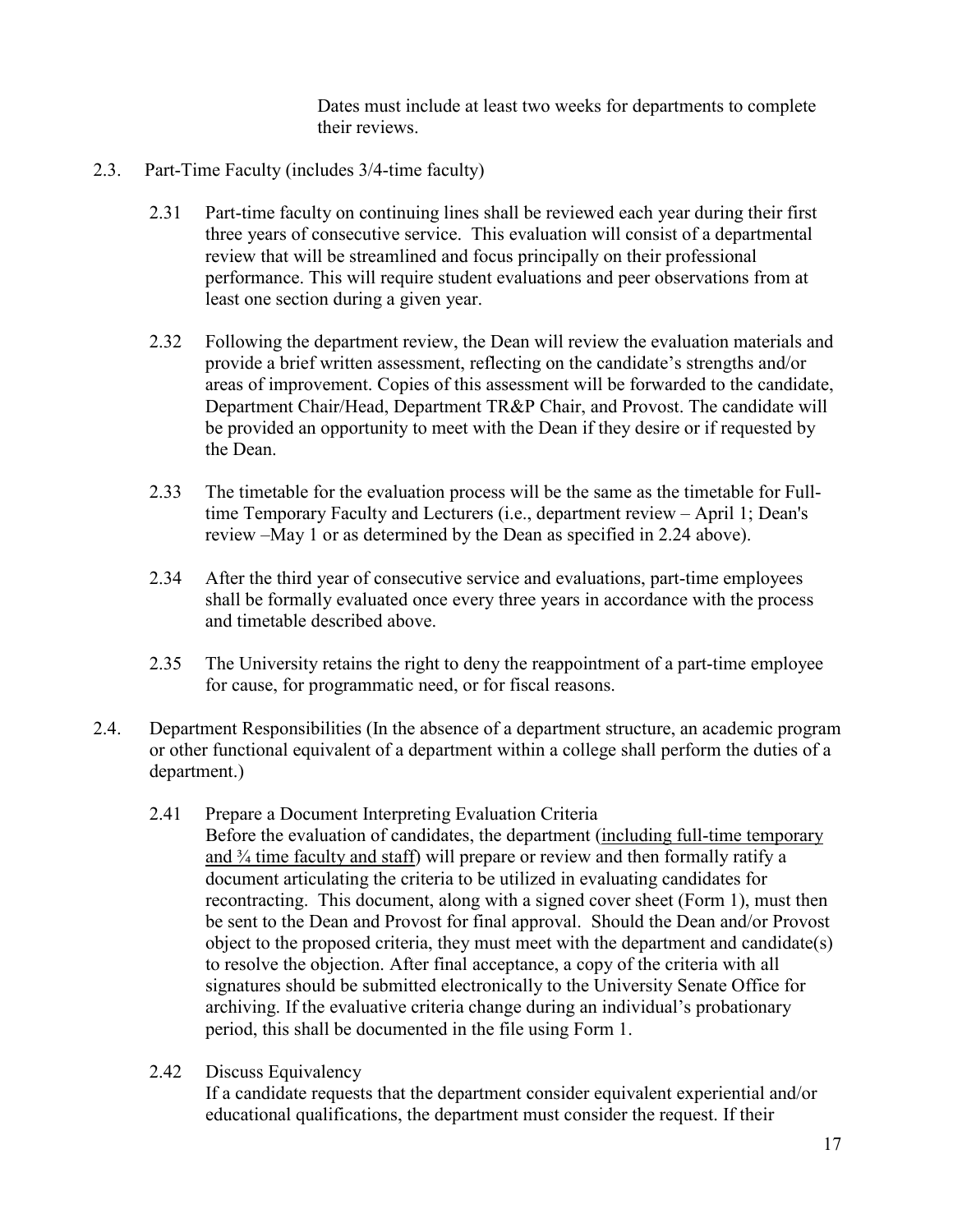departmental peers judge those to be equivalent to the academic requirements normally requisite for recontracting at a particular rank, the candidate may be recommended for recontracting. Once applied, through all levels of the recontracting process (including administrative level), the determination of equivalency for a particular candidate shall not be altered by the department, University, or subsequent Tenure Recontracting, and Promotion Committees during that candidate's probationary period.

- <span id="page-17-0"></span>2.43 Elect a Department Tenure, Recontracting, and Promotion Committee
	- 2.431 All tenured, tenure-track, full-time and 3-4-time temporary faculty in each department shall elect a committee responsible for evaluating and recommending department faculty who are candidates for recontracting, tenure, and promotion. These committees must be formed by May 31 of the academic year before they will become active. Tenure and Recontracting and Promotion committees may be separate groups of individuals in some departments, and can be different individuals for different candidates to provide the most appropriate expertise for a candidate and to avoid conflicts of interest.
	- 2.432 Department Tenure, Recontracting, and Promotion Committees shall comprise tenured, in-unit faculty only, with the exception of the Department Head.
	- 2.433 There shall be a minimum of three members on the committee.
	- 2.434 Insufficient Number of Tenured Faculty: When a department has fewer than three tenured faculty, the Department Chair/Head shall request and receive from the University Senate Committee on Committees a list of tenured faculty throughout the University willing to serve on interdepartmental recontracting committees. All tenured members of the department should serve on the Department Tenure, Recontracting, and Promotion Committee, and the department will elect the balance of its committee from the list provided by the Senate TR&P Committee. The inter-Department Committee will operate in accordance with the provisions of this agreement for department committees.
	- 2.435 Department committee members should not also serve on the College or Senate Tenure, Recontracting, and Promotion Committees unless there is a valid reason for the exception (for example: limited number of tenured faculty to staff both committees). Master or senior lecturers can serve on department, college, or senate committees if those committees are reviewing lecturers. However, they can only review the packets of other lecturers. Lecturers appointed to these
	- committees will be in addition to tenured faculty from their departments. 2.436 Joint appointment candidates. In instances where a candidate has split duties between departments or offices, the recontracting committee should preferably comprise a subset of recontracting committee members from each department. The composition of the joint committee should be clearly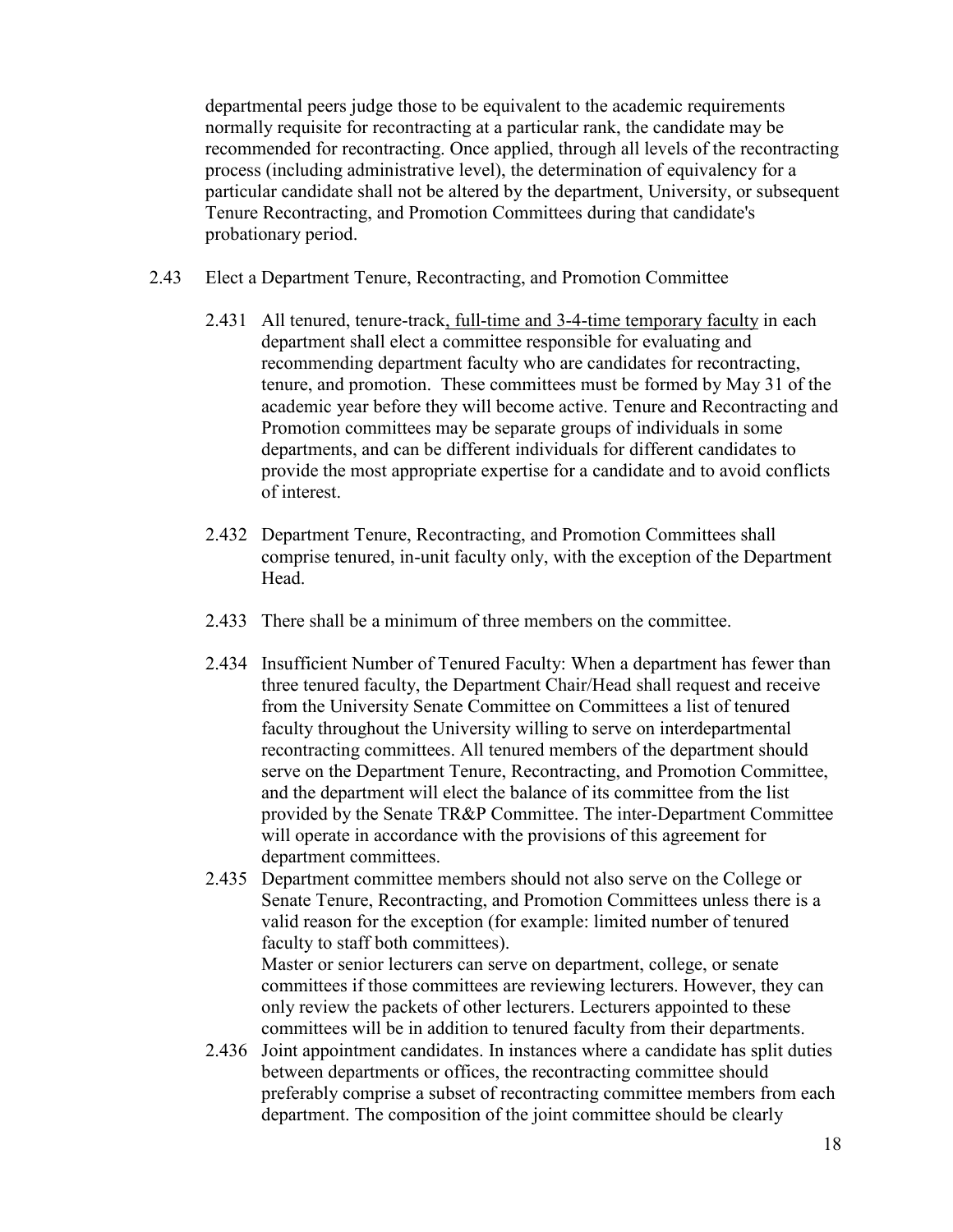defined in the evaluation criteria, and should specify the Chair/Head/Dean of record for purposes of tenure and recontracting. These individuals will make the final determination in all personnel decisions.

- 2.44 Specify the Role of Department Head: The Department Head shall be included in the evaluative process; the role and specific function of Department Head in the evaluation of probationary faculty will be established by the faculty in each department. While both a Department Chair and Department Head can serve on the recontracting committee, Heads cannot serve as Committee Chair. If the Department Head is not part of the committee, they should provide a separate evaluation to be included in the file.
- 2.45 Specify criteria for classroom observations to be uniformly applied and develop for the department's records a written statement describing the process and rationale for the use of the method of classroom observations.
- 2.46 Consult with the candidate for recontracting regarding his/her/their determination of the process and forms to be used for obtaining student perceptions of teaching/learning process.
- <span id="page-18-0"></span>2.5. Department Chair/Head Responsibilities
	- 2.51 If there are any candidates to review for recontracting, the Department Chairperson/Head (or designee) must call and hold a department meeting including all department (unit) members early in the fall semester (see introductory tables for specific date) and before the evaluation of candidates, to:
		- 2.511 Ratify the Evaluation Criteria document to be utilized in evaluating candidates for recontracting and submit the document to the College Dean for approval (if there are faculty in their first year of service);
		- 2.512 Elect a Department Tenure, Recontracting, and Promotion Committee;
		- 2.513 Specify the function of the Department Chairperson/Head (or designee) in the recontracting process; and
		- 2.514 Specify criteria for observation, which must be uniformly applied.
	- 2.52 The Department TR&P Committee Chair shall coordinate and conduct the process of external review for tenure candidates at the Assistant Professor rank and higher including:
		- 2.521 Verify the qualifications and eligibility of the proposed external reviewers, notify the candidate of any individuals who are not acceptable and require replacement, and provide the list of vetted candidates (with CVs) to the Dean for selection and approval of the external reviewers.
		- 2.522 If the Dean or equivalent rejects all external reviewer candidates in the list,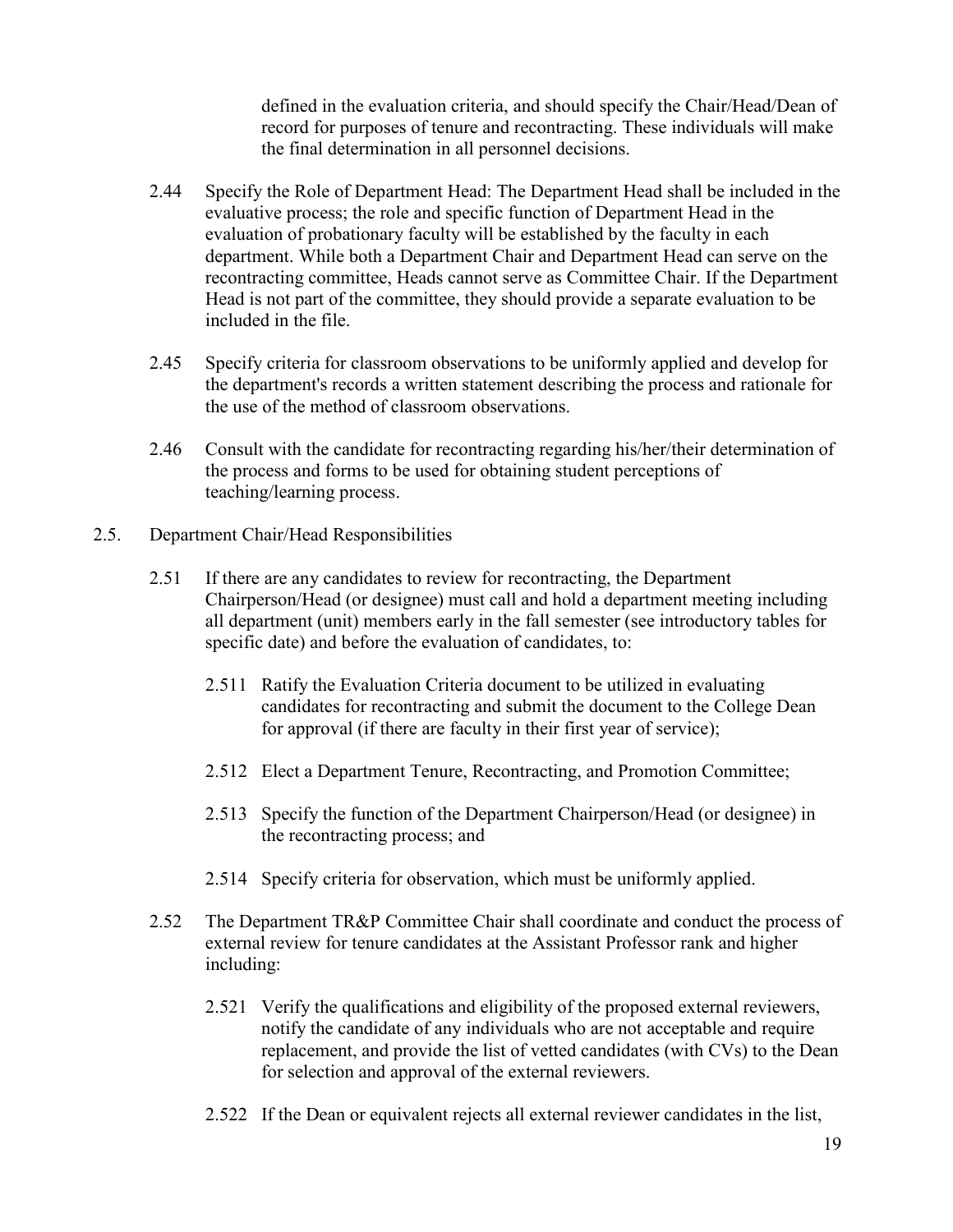they must provide justification for why each reviewer is unacceptable (based on the qualifications of the reviewer or identified conflict of interest) to the Department Chair/Head and Tenure, Recontracting, and Promotion Committee. The Department Committee Chair, in collaboration with the candidate, will provide a second list of at least three additional reviewers. If a disagreement arises between the Dean (or equivalent) and the Department TR&P Committee, the Provost (or designee) will mediate a solution that preserves the candidate's right to participate in the selection of their external reviewers.

- 2.523 The Department TR&P Committee Chair shall be the contact person for all communications with potential and selected reviewers. Candidates should not contact reviewers directly.
- 2.524 If substantial accomplishments are earned following transmittal of the file to the reviewer, the candidate may submit a revision to the Department TR&P Committee Chair for review and transmittal to the reviewer if the Chair agrees with doing so.
- 2.53 The Department Chairperson/Head must perform their role in the recontracting process as specified by the members of the department.
- <span id="page-19-0"></span>2.6. Department Tenure, Recontracting and Promotion Committee Responsibilities and Procedures (see item 2.43 for procedures for electing the members of this committee)
	- 2.61 At the first meeting, committee members shall elect a chairperson.
	- 2.62 Evaluations and recommendations of the Department TR&P Committee shall be guided by the provisions of Section 1.1 and 1.2 of this agreement.
	- 2.63 If a fused Department TR&P Committee is formed, the committee shall decide how to handle promotion applications to full professor, and a separate subcommittee formed if necessary to have sufficient experience to evaluate the application.
	- 2.64 The process used by the Department TR&P Committee for assessing teaching effectiveness shall utilize evidence of success that consists of:
		- The candidate's own perceptions.
		- Their analysis of student perceptions of the teaching-learning experience, and
		- Peer observation of the candidate's teaching effectiveness as described below.
		- 2.641 The Department TR&P Committee's evaluation of a candidate's teaching effectiveness will include the use of classroom observations of the candidate's teaching when such teaching is part of the candidate's normal job description. This does not preclude the use of other equally valid means of assessing teaching effectiveness.

2.6411 Specific criteria for observations which must be formulated by each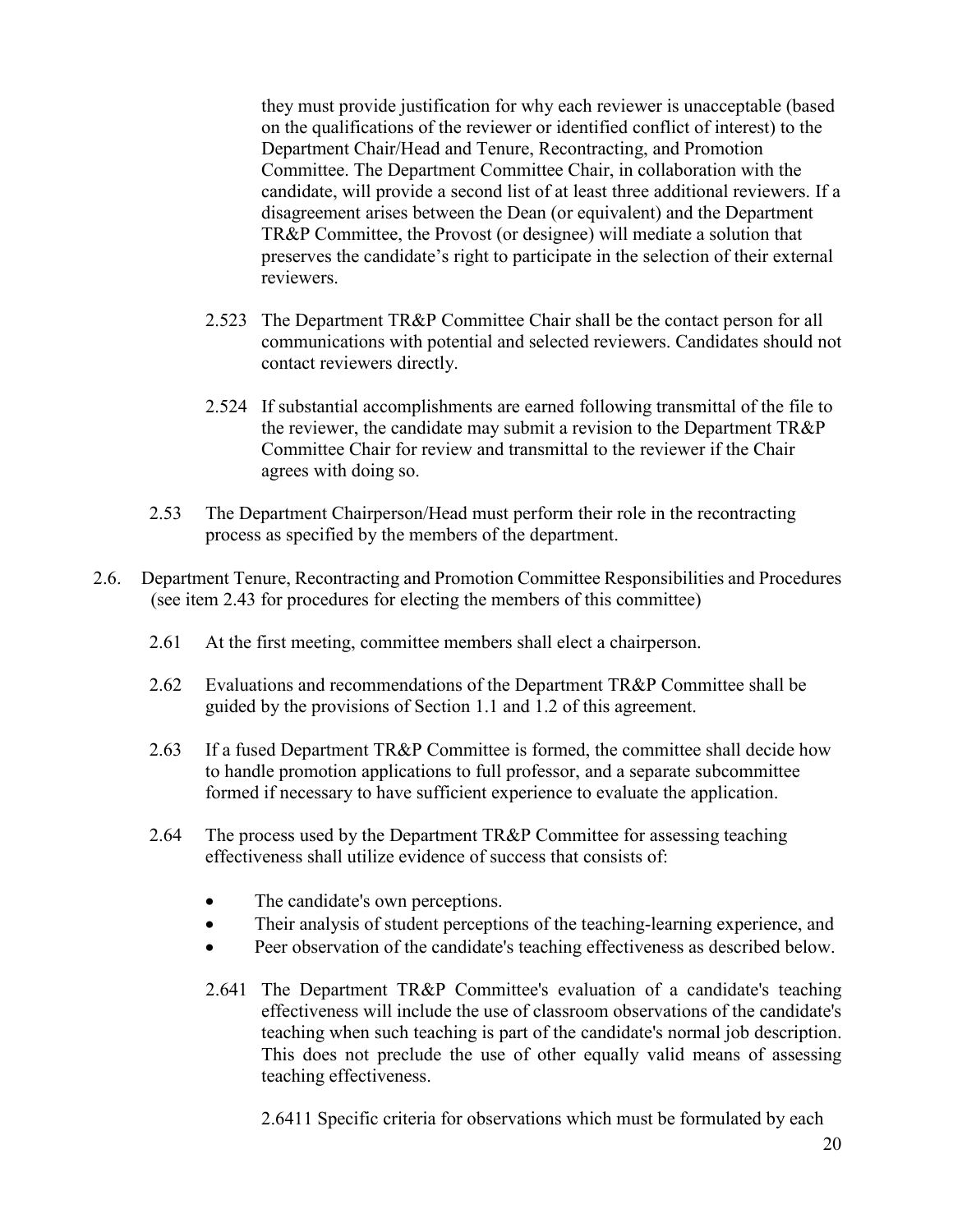department and uniformly applied (sec. 2.45). When direct observation is utilized, faculty candidates shall be observed by department committee members as described below.

- 2.6412 Number of Observations
	- Department TR&P Committees must arrange for full-time candidates to be observed at least once each semester during the probationary period. Observations should be included as follows for full time faculty:

| <b>Application File</b>       | Peer Observations performed |
|-------------------------------|-----------------------------|
|                               | during                      |
| 2 <sup>nd</sup> Year (spring) | Semesters 1, 2, 3           |
| $4th$ Year (fall)             | Semesters 4, 5, 6           |
| $6th$ Year (fall)             | Semesters 7, 8, 9, 10       |

- If a Department TR&P committee has not performed a peer observation on a full-time candidate during a semester, they must arrange for two peer observations to be performed in the subsequent semester (at least one of which must be completed in the first half of the semester)
- Additional observations may be requested by the candidate.
- Observations taken during intersessions or summer semesters may be used in lieu of the above semester observations, with the advice and consent of the candidate's recontracting committee, Chair/Head, and Dean.
- 2.6413 Written, dated, and signed reports of each observation shall be given to the candidate in a timely fashion, preferably within two (2) calendar weeks of each observation.
- 2.6414 The candidate shall sign and date each observation report to signify that they have reviewed it and have had an opportunity to respond in writing. Every person observing the candidate for this purpose shall be available for discussion of the observation with the candidate within a reasonable time following the observation.
- 2.6415 Candidates who have divided assignments involving more than one area of performance shall be observed and evaluated separately in each area consistent with section 2.436.
- 2.642 For teaching faculty, the Department TR&P Committee shall establish and complete a process of obtaining student perception of the teaching/learning experience and assist the candidate in developing a self-assessment narrative.

2.6421 Student evaluations will be collected during the last third of the fall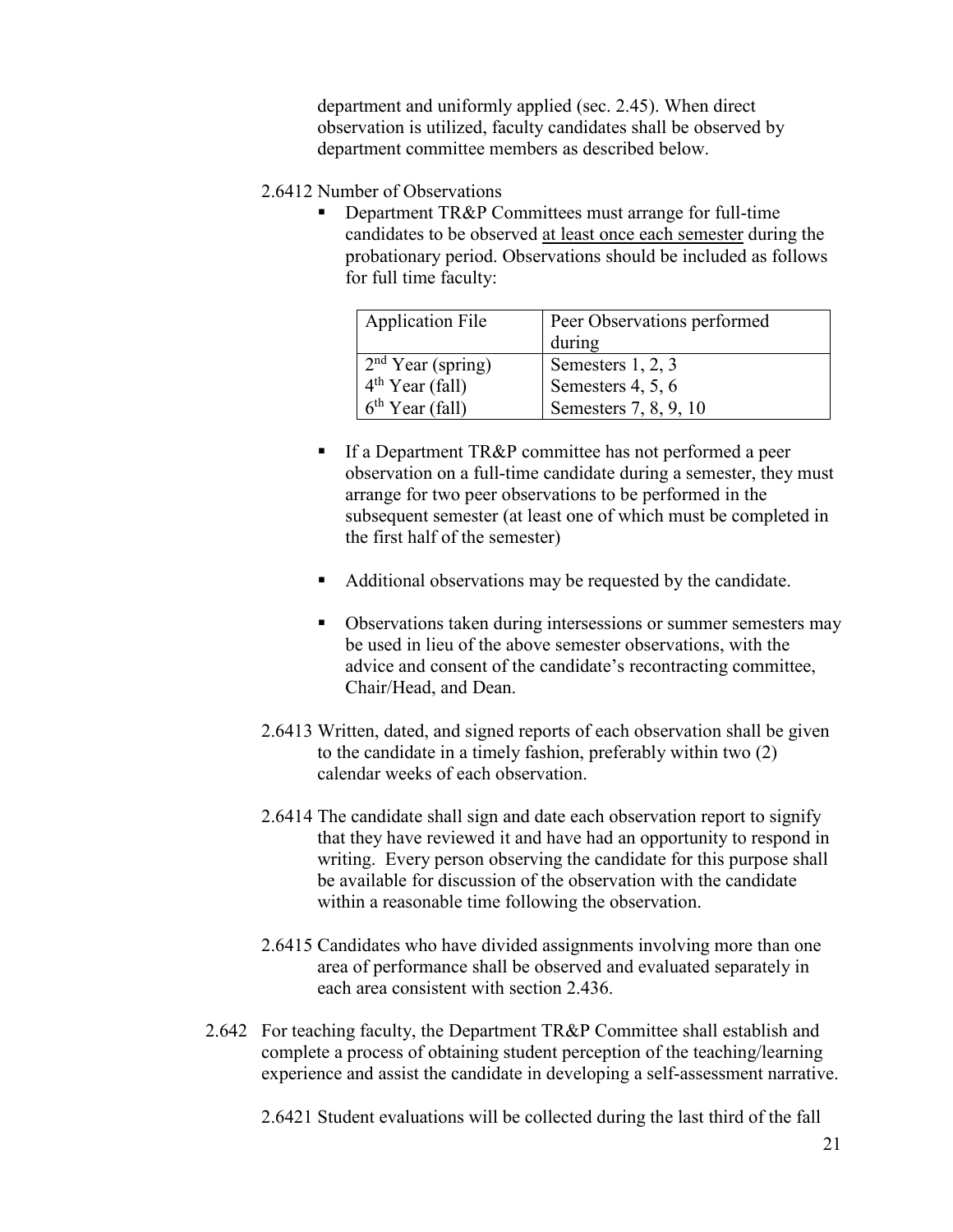and spring semesters or during the last week of the summer session. If a candidate has less than a 4/4-time teaching load, student evaluations will be administered in sections which represent at least 50% of the total teaching load, rounding up in case of an odd number of classes. A tabulated summary of student evaluations for the current cycle and the candidate's analysis must be included in the candidate's main recontracting file in the Teaching section of the file, while the raw data (both current and previous cycles) should be included in the Supplemental file.

The classes selected for student evaluations must reflect the candidate's primary area of teaching responsibility unless mutually agreed between the candidate and the Department. In addition, it is a violation of best practices in evaluation for candidates or individuals collecting evaluations to offer incentives to increase student participation in the review process.

- 2.6422 The chair of the Department TR&P Committee will either complete or oversee the compilation and analysis of the survey data and preparation of the report for the candidate. The report must include all of the following: (a) name of the candidate, (b) class in which the evaluation was conducted, (c) date of administration, (d) name of the survey administrator, (e) number of students enrolled in the class, (f) number of students completing the evaluation forms, (g) mean and frequency distribution for each structured-response item on the evaluation form, (h) all verbatim narrative responses by students to all open-ended questions.
- 2.6423 Department TR&P Committees should ensure that candidate's supplemental file contains a tabulated summary of all prior student evaluations, and that the main file includes a more detailed narrative on the results of only the following terms:

| <b>Application File</b> | Student evaluations performed during |
|-------------------------|--------------------------------------|
| $2nd$ Year (spring)     | Semesters 1, 2, 3                    |
| $4th$ Year (fall)       | Semesters 4, 5, 6                    |
| $6th$ Year (fall)       | Semesters 7, 8, 9, 10                |

- 2.65 The Department TR&P Committee shall produce a report that includes a complete and thorough evaluation of the employee's attainment of all evaluative criteria.
	- 2.651 After carefully considering the applicant's portfolio and (if applicable), the comments of the external reviewer on the candidate's scholarly accomplishments, the Department TR&P Committee will conduct a vote on the applicant's request for recontracting and/or tenure. Department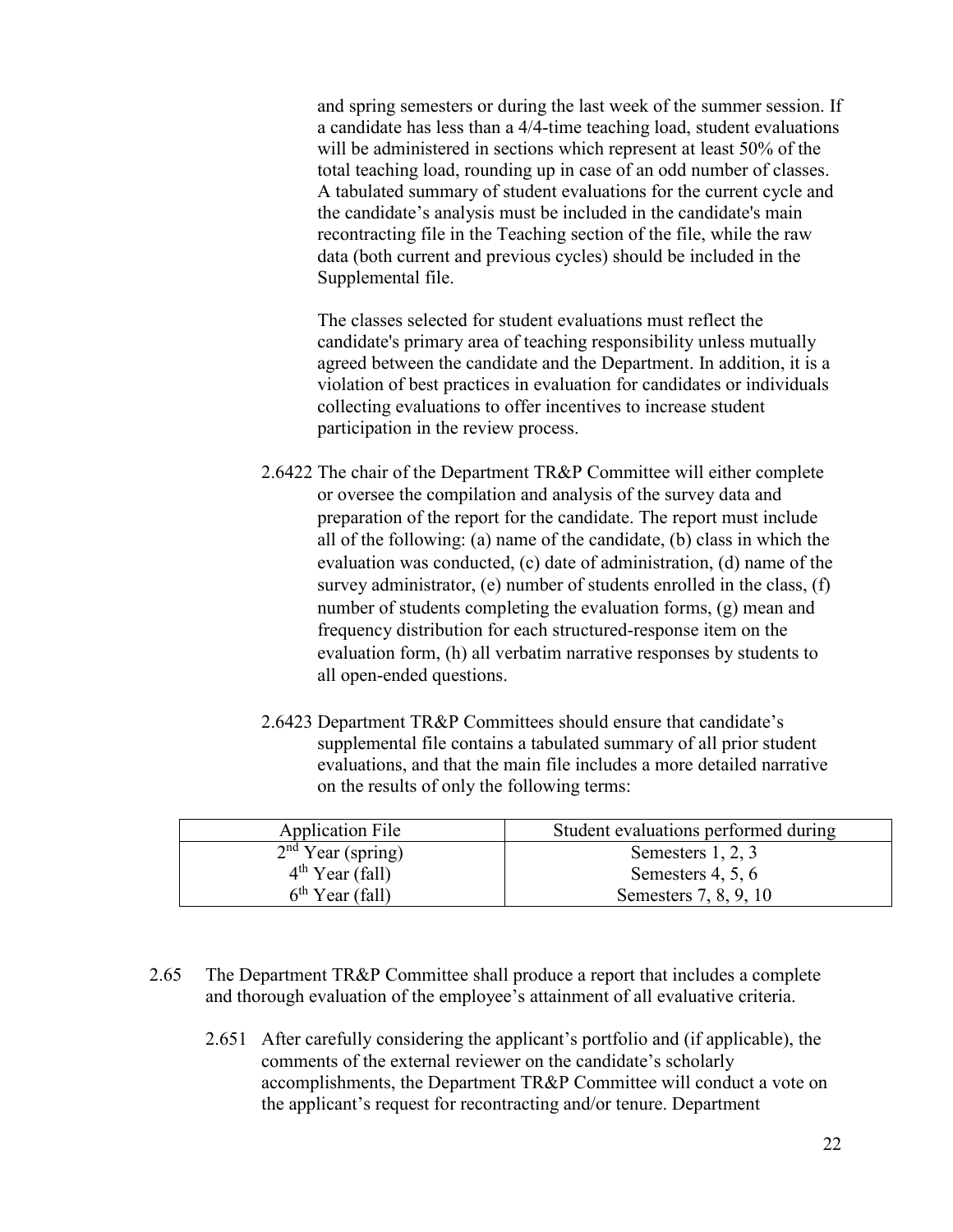<span id="page-22-0"></span>committees must report a numerical vote, and include a minority report with reasons for any negative votes or abstentions. If the candidate's job duties have deviated from the duties and expectations outlined in the job description, the committee should explain the necessity and appropriateness of the changes in terms of departmental, college, university, and/or programmatic needs.

- 2.652 The candidate shall be provided the opportunity to respond to any recommendations of the department committee, and such responses shall be forwarded with the committee recommendation as part of the candidate's file submission to the College TR&P Committee, the Dean, and the University Senate Tenure, Recontracting and Promotion Committee (when applicable).
- 2.66 Each candidate shall meet with the Department TR&P Committee (and Department Chair/Head, when appropriate) to discuss the candidate's evaluation and recommendation at least three business days prior to transmittal of the candidate's folder to the next level of review.
- 2.67 Department TR&P Committee Reporting:
	- 2.671 Evaluations, recommendations, and the numerical vote of the Department TR&P Committee on each candidate for recontracting shall be submitted on Form 3.
	- 2.672 The members of the Department TR&P Committee are strongly encouraged to assist the candidate in assembling the complete recontracting file containing both the main and the supplemental file, converting these into PDF file(s) with navigable table of contents, and transmitting these files in accordance with the stipulated deadlines and guidelines.
- 2.68 At the request of the Department TR&P Committee, College TR&P Committee, and/or Dean, the three entities may (and are encouraged to) meet to discuss candidates' evaluations after all parties have completed their review. These meetings can help ensure consistent guidance for candidates and provide a forum for dialogue about the tenure criteria and standards.
- 2.7. College/School Tenure, Recontracting and Promotion Committee Responsibilities and Procedures

2.71 Each school or college will convene a Tenure, Recontracting, and Promotion Committee with at least one representative from each department in the school or college. The committee will have no fewer than three members who will be tenured, ideally at the rank of Full Professor.

2.711 Each department will need to vote for a representative to serve on the college committee by June 30 and will forward the name of their representative to the Dean's office.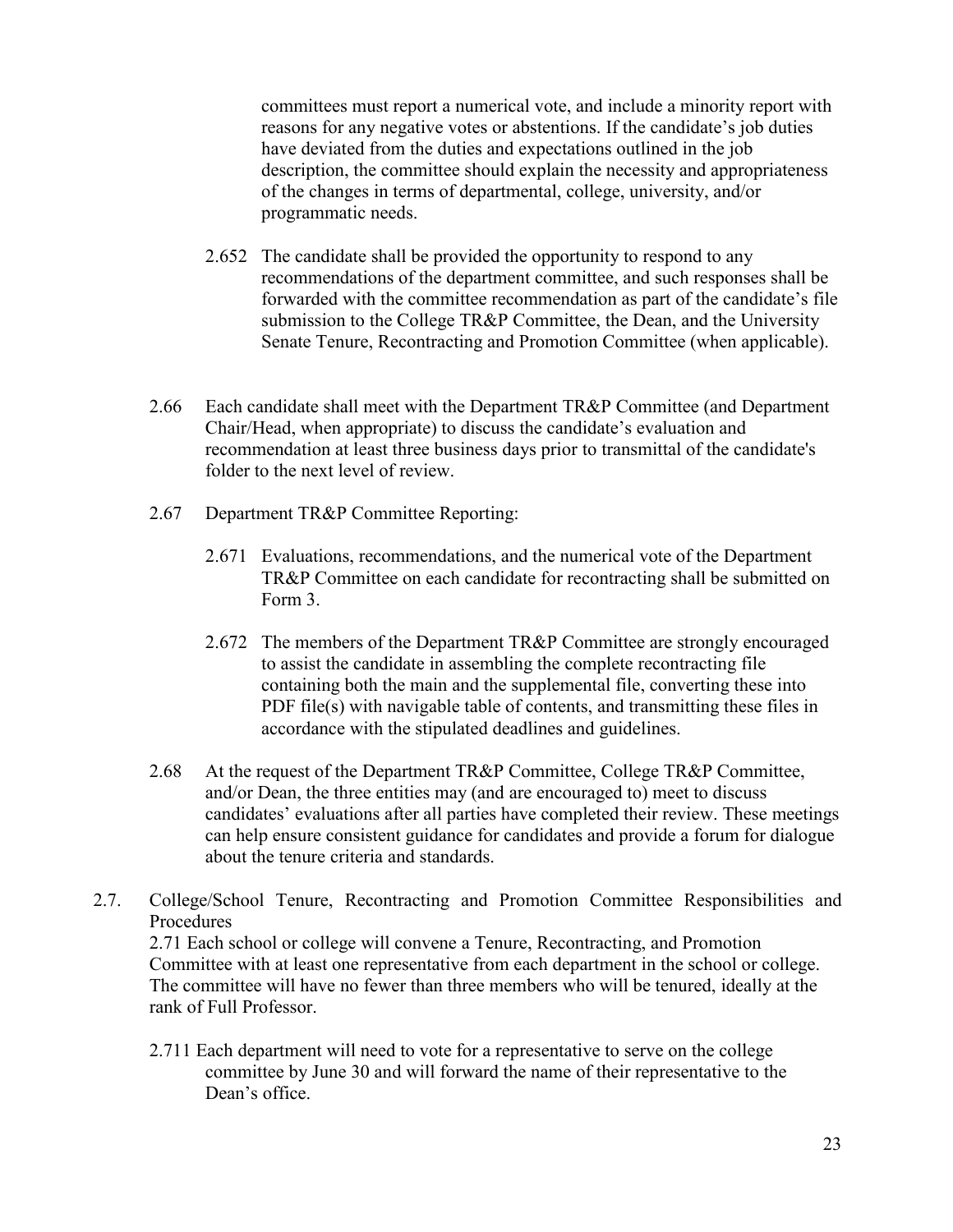#### 2.72 College/School Committee Representation

2.721 Colleges with fewer than three departments will alternate years in which one department has two representatives.

2.722 The CMSRU Committee will only review faculty for recontracting and tenure processes, and will be staffed with an odd-number combination of faculty from the Department of Biomedical Sciences and Glassboro faculty in related disciplines.

2.723 Faculty in the School of Nursing and Health Professions will be included in the College of Science and Math until they have a sufficient number of tenured faculty to elect their own committee.

2.724 Because the Library is not part of a college, librarians will submit their packets to the Senate Tenure, Recontracting, and Promotion Committee.

2.725 Department committee members should not also serve on their College or Senate Tenure, Recontracting, and Promotion Committees unless there is a valid reason for the exception (for example: limited number of tenured faculty to staff both committees). Any individual serving on multiple committees shall recuse themselves from all discussions involving candidates in their home department. However, if they have an appropriate scholarly background, they can serve on a college committee other than their own, i.e., the School of Earth and Environment.

2.726 Department heads can serve at the department level, but cannot chair that committee. If they don't serve at the department level, they should write a letter evaluating the candidate's file. Neither department chairs nor heads may serve on the College or Senate committees.

- 2.727 Master or senior lecturers can serve on department, college, or senate committees if those committees are reviewing lecturers. However, they can only review the packets of other lecturers. Lecturers appointed to these committees will be in addition to tenured faculty from their departments.
- 2.728 At the college level, it is preferable that the Full Professor with the greatest number of years of service at Rowan serves as the Chair of the committee.

2.73 The College/School TR&P Committee shall produce a report that includes a complete and thorough evaluation of the employee's attainment of all evaluative criteria.

2.731 After carefully considering the applicant's portfolio and (if applicable), the comments of the external reviewers on the candidate's scholarly accomplishments, the College/School TR&P Committee will conduct a vote on the applicant's request for recontracting and/or tenure. Committees must report a numerical vote, and include a minority report with reasons for any negative votes or abstentions.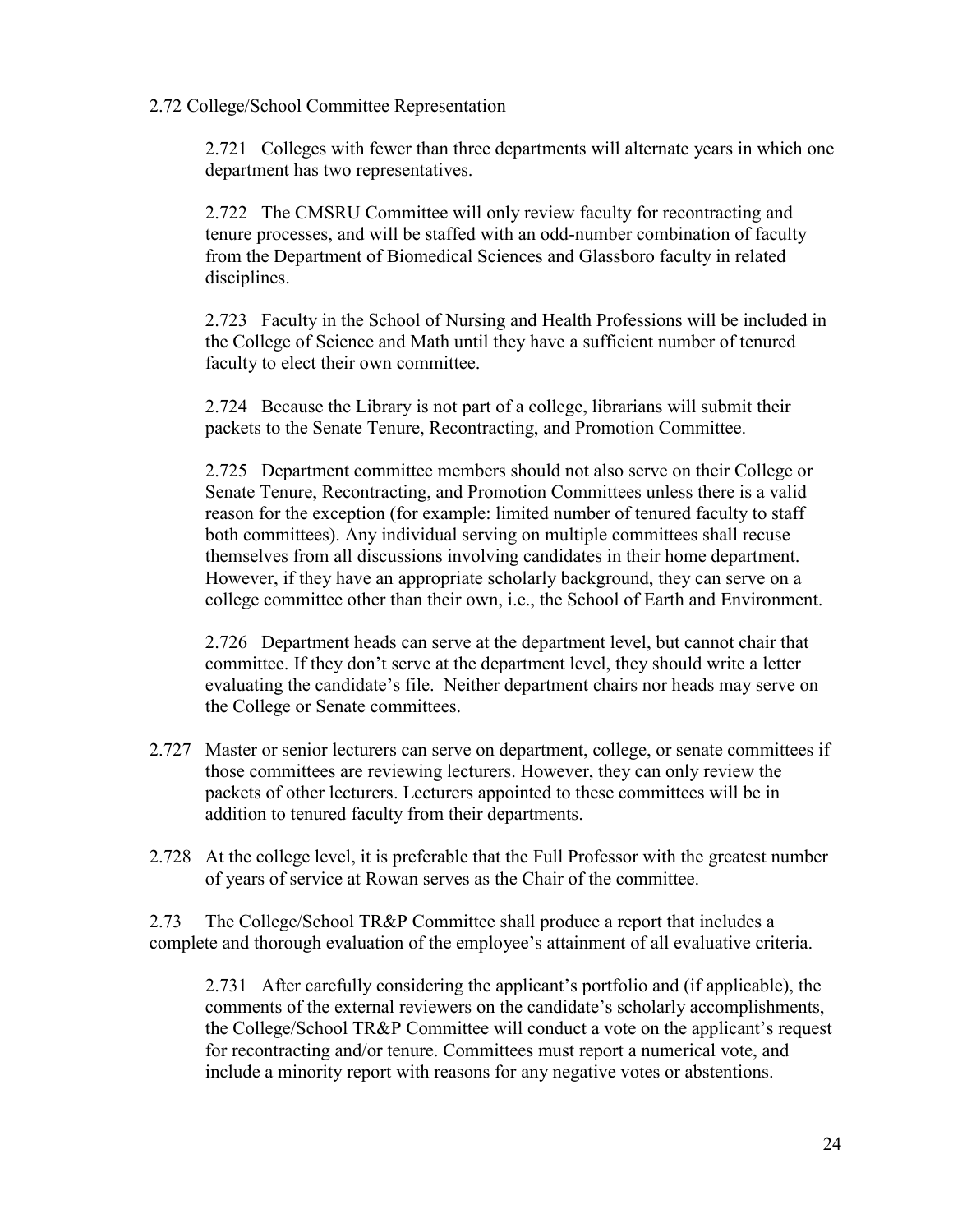2.732 The candidate shall be provided the opportunity to respond to any recommendations of the college/school committee, and such responses shall be forwarded with the committee recommendation as part of the candidate's file submission to the Dean, and the University Senate Tenure, Recontracting and Promotion Committee (when applicable).

2.733 The College/School TR&P Committee may call a meeting with the candidate to discuss the evaluation and recommendation at least three business days prior to transmittal of the candidate's folder to the next level of review.

2.734 Evaluations, recommendations, and the numerical vote of the committee on each candidate for recontracting shall be submitted on Form 4.

#### <span id="page-24-0"></span>**3. Librarians**

- 3.1 For the purposes of this agreement, librarians with fewer than six years of service to the University will follow an evaluative process similar to that set forth for members of the teaching faculty (see section 2.1).
- 3.2 The Associate Provost for Library Information Services or designee shall be responsible for the functions listed under section 5.
- 3.3 The Libraries' Department Chair will have a role in the Tenure, Recontracting, and Promotion process as defined by the Librarians who are members of the AFT bargaining unit.
- 3.4 The Libraries' Tenure, Recontracting, and Promotion Committee (LTRPC) will be elected as described in sections 2.43 and 2.5. After carefully considering the applicant's portfolio, the LTRPC will conduct a vote on the applicant's request for recontracting and/or tenure. The LTRPC must report a numerical vote and, if applicable, a minority report with reasons for any negative or abstaining votes.
- 3.5 Because the Libraries are not part of a college or school, the Senate TR&P Committee will fulfill the role normally held by the College TR&P Committee.
- 3.6 The candidate shall include the recommendations of the Library Committee in the recontracting file they forward to the University Senate Tenure, Recontracting, and Promotion Committee, and to the Associate Provost for Library Information Services, using the dates listed in the introductory tables.
- 3.7 The candidate shall be provided the opportunity to respond in writing to any recommendations of the LTRPC, and they shall forward such responses with the committee materials when submitted to the Senate Tenure, Recontracting, and Promotion Committee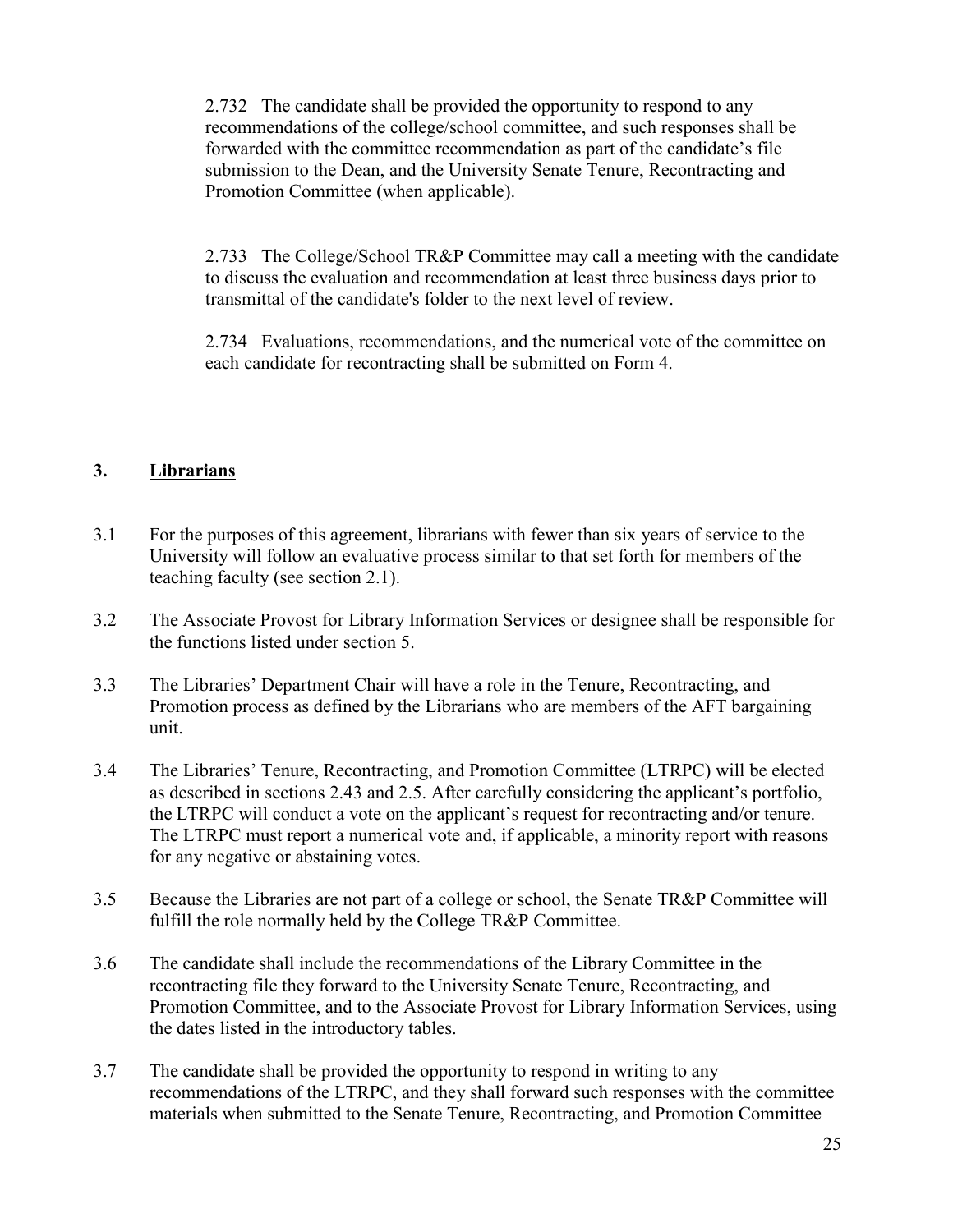and to the Associate Provost for Library Information Services. While the candidate can share their responses with the LTRPC, there is no requirement for the candidate to do so.

3.8 In cases where the Dean provides a negative review of a candidate's packet, the Senate TR&P committee shall review the entire process for procedural violations. The Senate TR&P Committee will only review cases when there are negative votes, abstentions and/or negative re-contracting decisions from the Dean, and only if the candidate wishes. This review is limited only to verifying that there have been no process violations while assessing the candidate at the committee, college, or Dean levels. It is not a substantive review on the merits of the application nor should it offer an opinion or recommendation on the personnel benefit being sought out in those applications.

#### <span id="page-25-0"></span>**4. The University Senate Tenure, Recontracting, and Promotion Committee Responsibilities and Procedures**

#### <span id="page-25-1"></span>4.1 Composition

The University Senate Tenure, Recontracting, and Promotion (TR&P) Committee shall consist of at least one member from all colleges and (when possible) all schools, appointed and approved by the University Senate. This committee should include at least one tenured librarian, at least two (2) professional staff with multi-year contracts, one (1) master or senior lecturer, and one (1) AFT representative. Individuals serving on Department or College Tenure, Recontracting, and Promotion Committees should not serve on the Senate TR&P Committee unless there is a valid reason for the exception (for example: limited number of tenured faculty to staff multiple committees). Any individual serving on multiple committees shall recuse themselves from all discussions involving candidates in their home department or college. Neither Department Chairs nor Heads can serve on the Senate committee.

#### <span id="page-25-2"></span>4.2 Procedures

- 4.21 The University Senate TR&P Committee will only evaluate faculty files that either receive one or more negative votes or abstentions at the departmental or college level, or receive a negative recommendation from the Dean. This review is limited only to verifying that there have been no process violations while assessing the candidate at the committee, college, or Dean levels. It is not a substantive review on the merits of the application, nor should it offer an opinion or recommendation on the personnel benefit being sought out in those applications. In addition, because the Library is not part of a college, the Senate TR&P Committee will replace the College TR&P Committee to evaluate the librarians' files.
- 4.22 In the case of faculty who receive split/negative votes or abstentions at any review level and/or a negative recommendation from the Dean, the candidate may forward their file in electronic format to the Senate TR&P Committee. The file should contain the reports of the Department and College TR&P Committees as well as the Dean's recommendation. For librarians, the Senate committee will receive the report of the Library Services Tenure, Recontracting, and Promotion Committee (LSTRPC) as part of the candidate's file submission.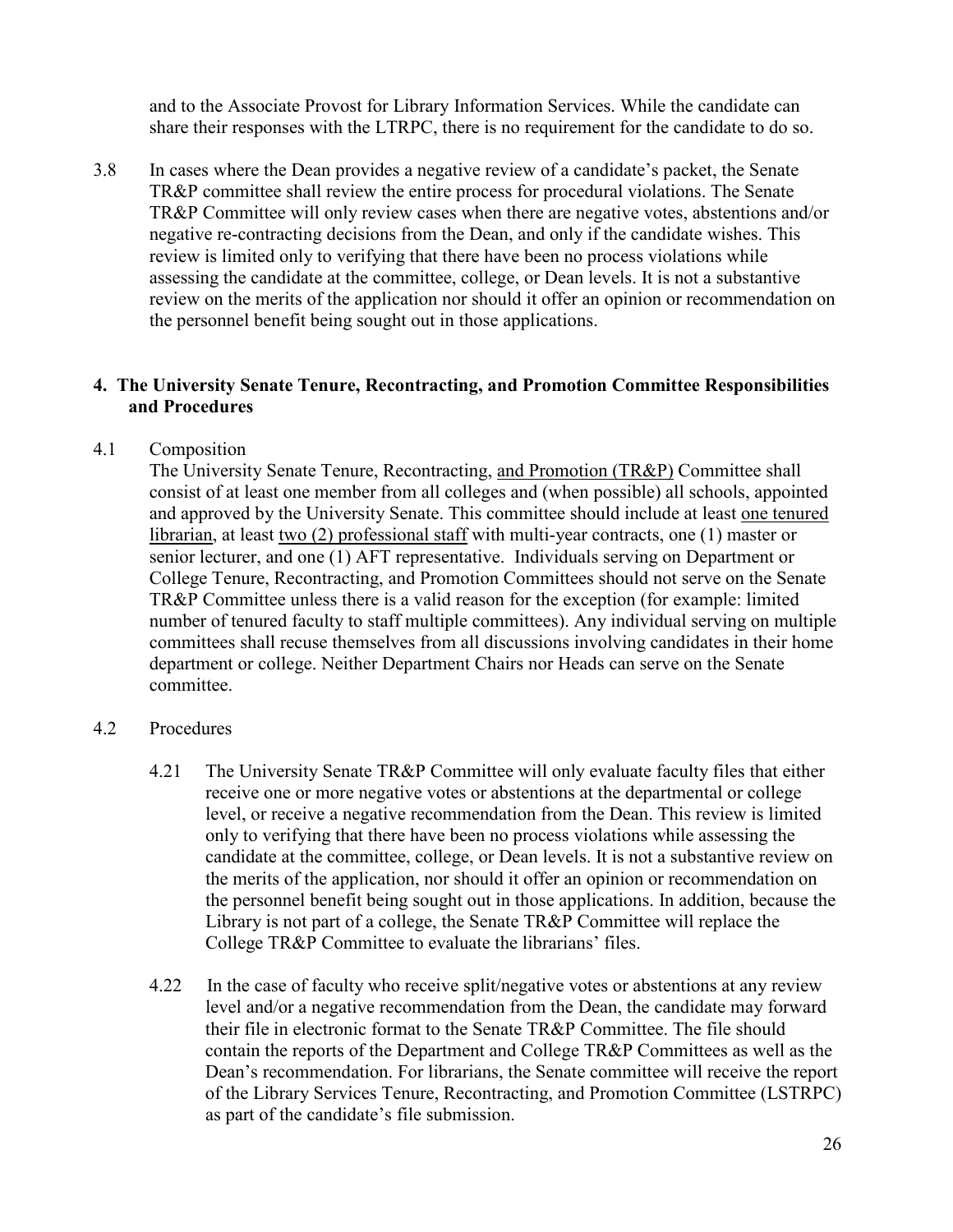- 4.23 If a candidate has claimed a violation of procedure at the Department and/or College level, the candidate shall notify the University Senate TR&P Committee of the claimed violation and advise the committee as to any action taken by the department/college committee. In addition, the candidate may consult with the AFT regarding any procedural violation claim to verify that a violation has indeed occurred.
- 4.24 The University Senate Recontracting, Tenure, and Promotion Committee will only review cases when there are negative votes, abstentions and/or negative recontracting decisions from the Department, College, or Dean, and only if the candidate wishes. This review is limited only to verifying that there have been no process violations while assessing the candidate at the Committee, College, or Dean levels. It is not a substantive review on the merits of the application, nor should it offer an opinion or recommendation on the personnel benefit being sought out in those applications.
- 4.25 The University Senate Recontracting, Tenure, and Promotion Committee may hold separate hearings for candidates and department and/or college committees for any of the reasons listed below. Prior to the hearings, the Senate committee shall inform the candidate, the department and college committees, and the Dean of the specific reason(s) for holding the hearing:
	- 4.251 To gather additional information or clarify information presented.
	- 4.252 To understand a negative, split, or abstaining vote at any previous level.
- 4.26 Librarians who receive a split or negative vote from the University Senate TR&P Committee shall have their files reviewed by a committee of at least three faculty members assembled by the University Senate President. These members cannot be librarians and should be currently serving on College TR&P committees. In cases of negative Dean decisions, the packet shall go back to the Select committee for process violation review (This review is limited only to verifying that there have been no process violations while assessing the candidate at the Dean level. The Select committee reviews are not a substantive review on the merits of the application nor should they offer an opinion or recommendation on the personnel benefit being sought out in the application).
- 4.27 The Chair of the University Senate Tenure, Recontracting and Promotion Committee will provide a written, dated synopsis of the candidate's hearing to the candidate within three business days. The candidate may submit comments or requests for corrections to the University Senate TR&P Committee in response to this synopsis. The candidate can share this synopsis with the department and/or college committee but is not required to do so.
- 4.28 For hearings with department and/or college committees, the Chair of the University Senate TR&P Committee shall provide a written, dated synopsis of the hearing(s) to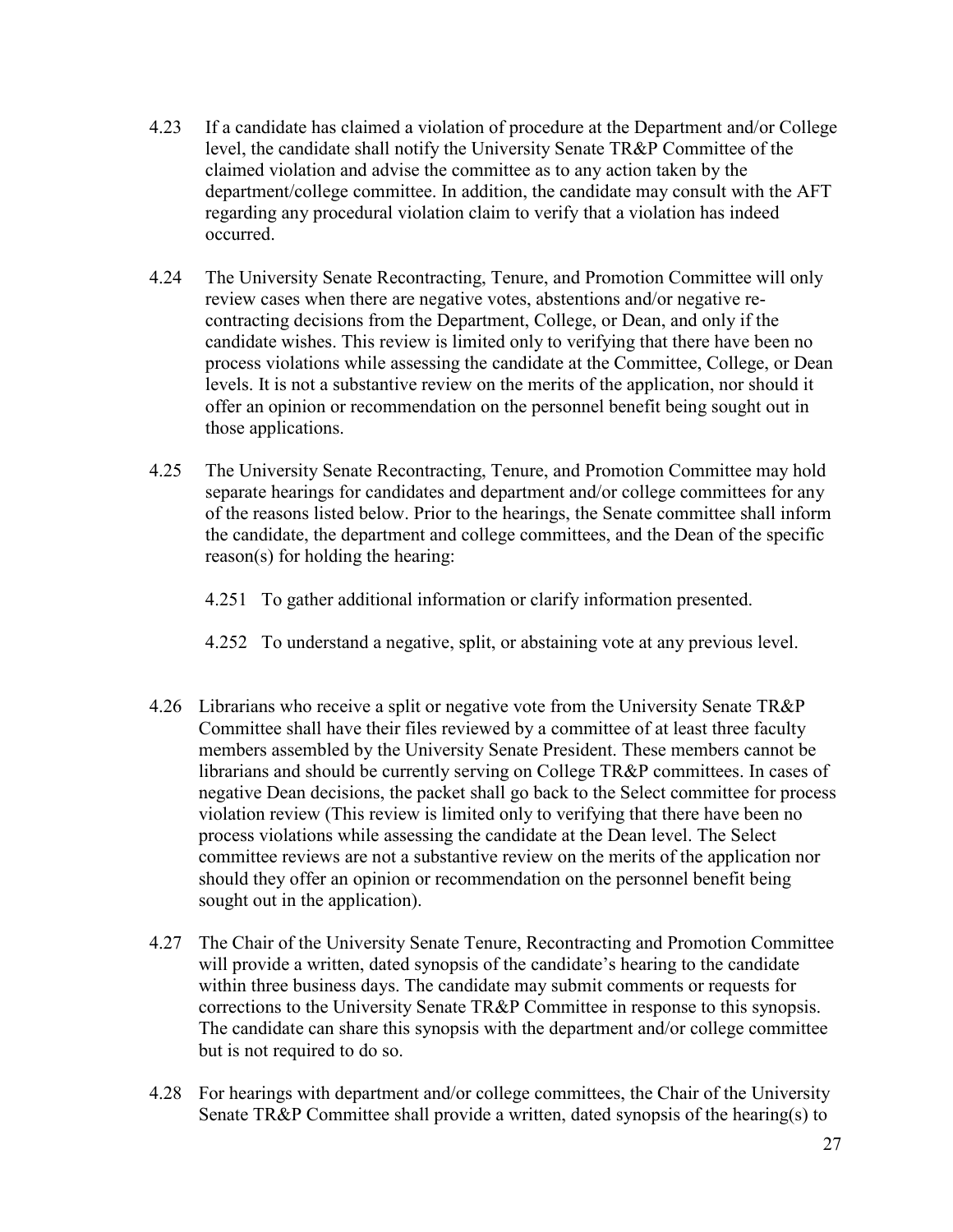those committees within three business days. While minutes of the hearing may contain names and titles of speakers during the hearing, the synopses will remove any identifying names or titles to preserve anonymity and encourage free discourse during the hearings. The department and/or college committee may submit comments or requests for corrections to the University Senate TR&P Committee in response to these synopses. The Chair of the University Senate TR&P Committee will include final copies of the synopses and (if included) responses in the candidate's file when forwarding the file to the Dean and/or Provost.

- 4.29 The University Senate Tenure, Recontracting, and Promotion Committee will provide a detailed, written, and dated explanation of their determination of whether there were any process violations that occurred throughout the review process, including timeline violations, or evaluations that were not consistent with the individual's evaluative criteria. The Chair of the University Senate TR&P Committee will include this explanation in the candidate's file.
- 4.30 The candidate shall have the right to review the entire contents of their file before the University Senate TR&P Committee transmits it to the next evaluative/decision level, and shall indicate by signature and date that they have examined the contents of the folder.
	- 4.301 For librarians, the University Senate Tenure, Recontracting, and Promotion Committee will report its recommendations to the Associate Provost for Library Information Services.

#### <span id="page-27-0"></span>**5. Procedures for Review by Deans and/or Provost**

- 5.1 Candidates applying for third and/or fourth year reappointments should submit their complete file (main and supplemental files in PDF format) to the corresponding Dean or designee by the due date posted in the re-contracting calendar. The file should also include the current cycle review letters from the Department and College TR&P Committees. In cases where the Senate TR&P Committee also reviewed the application, it will be the responsibility of the Senate committee chair to transmit their finding to the candidate and the Dean.
	- 5.11 The Dean will have the managerial authority to recommend or not reappointments for third and/or fourth year recontracting. The Dean will notify, in writing, each candidate of their decision.
	- 5.12 A candidate may choose to appeal the Dean's decision with the Provost or Designee. The written appeal should include the complete recontracting file and all evaluation letters received in that cycle and may also include a written response to the Dean's review.
	- 5.13 When a candidate files an appeal, the Senate TR&P Committee will review the case and will provide a written report to the Dean and Provost or Designee.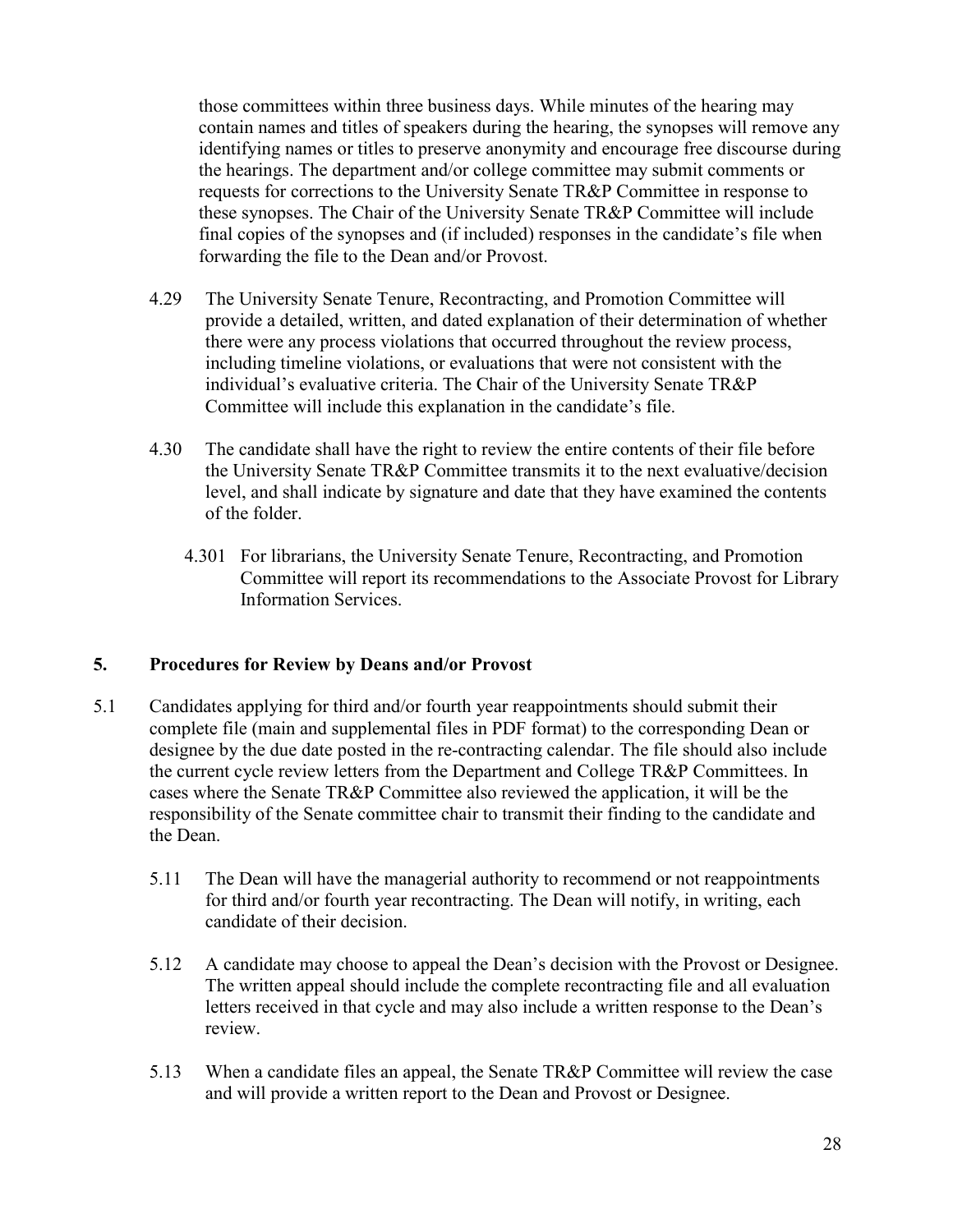- 5.14 The Provost or Designee will review all materials submitted, including the department and college committees reviews, the Dean's review and recommendation, the candidate's responses (if any), the Senate TR&P Committee report(s), and the Select Committee report for Librarians if available, and will issue a final decision. At that point, the internal review processes at Rowan University will have then been exhausted and concluded.
- 5.2 Candidates applying for fifth and/or sixth year reappointments, should submit their complete file (main and supplemental files) to the corresponding Dean or Designee by the due date posted in the recontracting calendar. The file should also include the current cycle review letters from the Department and College TR&P Committees. In cases where the Senate TR&P Committee also reviewed the application, it will be the responsibility of the Senate committee chair to transmit their finding to the candidate and the Dean.
	- 5.21 Following the approved schedule, the Dean/Designee will provide a recontracting recommendation to the Provost/Designee and will also notify, in writing, each candidate of their decision.
	- 5.22 Candidates will have to submit a complete recontracting file and all the evaluation letters received in that review cycle, to the Provost/Designee, by the scheduled deadline, and may choose to include a written response to the Dean's recommendation.
	- 5.23 When a candidate receives a negative recontracting recommendation from the Dean, the Senate TR&P Committee (or Select Committee for Librarians) will review the case and will provide a written report to the Dean and Provost or Designee.
	- 5.24 The Provost or Designee will review all the materials submitted, including the department and college committees reviews, the Dean's review and recommendation, the candidate's responses (if any), the Senate TR&P Committee report(s), and the Select Committee report for Librarians if available, and issue a recontracting recommendation. If the Provost/Designee issues a negative recontracting decision, the faculty candidate may appeal to the President/Designee.
	- 5.25 The President or Designee will review all the materials submitted including the department and college committees' reviews, the Dean and Provost's reviews and recommendations, the candidate's responses (if any), the Senate TR&P Committee report(s) (if any), the Select Committee report(s) for Librarians (if any), and will issue a final decision. At that point, the internal review processes at Rowan University will have been exhausted and concluded.
- 5.3 Candidates applying for a seventh year reappointment carrying tenure should submit their complete file (main and supplemental files) to the corresponding Dean or Designee by the due date posted in the recontracting calendar. The file should also include the current cycle review letters from the Department and College TR&P Committees. When the Senate TR&P Committee also reviews the application, it will be the responsibility of the Senate Committee chair to transmit their finding to the candidate and the Dean.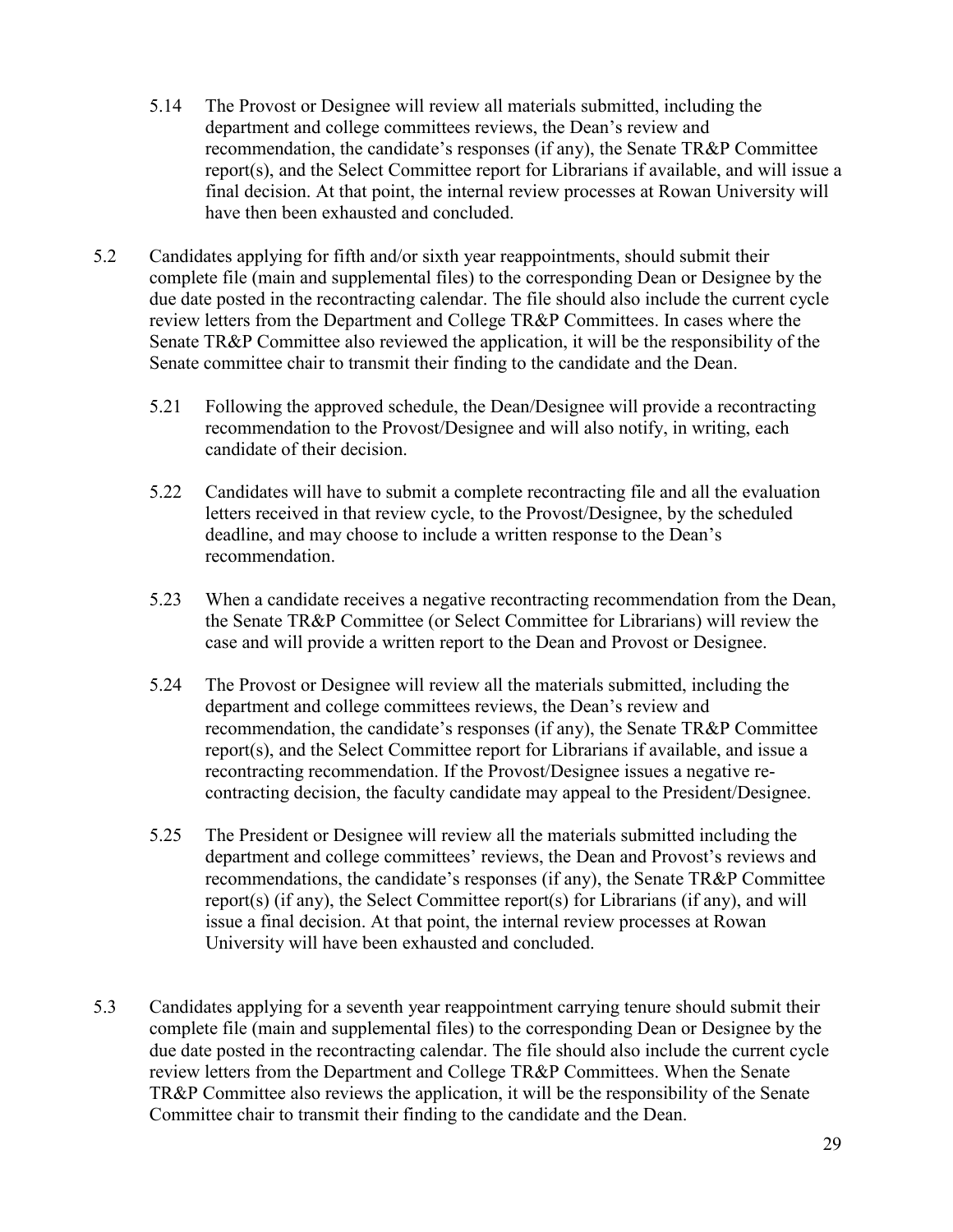- 5.31 Following the approved schedule, the Dean/Designee will provide a tenure recommendation to the Provost/Designee and also notify, in writing, each candidate of the decision.
- 5.32 Candidates will have to submit a complete file and all evaluation letters received in that review cycle, to the Provost/Designee by the scheduled deadline, and may choose to include a written response to the Dean's recommendation.
- 5.33 In cases where a faculty candidate received a negative tenure recommendation from the Dean, the Senate TR&P Committee will review the case and will provide a written report to the Provost or Designee.
- 5.34 The Provost or Designee will review all the materials submitted, including the department and college committees reviews, the Dean's review and recommendation, the Candidate's responses (if any), and the Senate TR&P Committee report(s) (if any), and will issue a tenure recommendation. If the Provost/Designee issues a negative decision, the candidate may appeal to the President/Designee.
- 5.35 The President or Designee will review all materials submitted, including the department and college committees reviews, the Dean and Provost's reviews and recommendations, the candidate's responses (if any), the Senate TR&P Committee report(s) (if any) and will issue a final decision. At that point, the internal review processes at Rowan University will have been exhausted and concluded. As part of the appeal process, and before a final written decision is issued by the President or Designee, the candidate may also request an informal appearance before the President or Designee. The candidate may request a Union representative to be present.
- 5.4 Assistant Professor candidates who are conferred tenure will automatically be considered for promotion to the rank of Associate Professor on the first day of tenured service. Therefore, no promotion file or process will be required for these candidates. For librarians wishing to be considered for promotion (in the tenure year or thereafter), individuals can use the same file for both processes, but will need to follow the procedures outlined in the Promotion MOA.

#### <span id="page-29-0"></span>**6. Procedures Due to a Break in Service for Tenure-Track Faculty and Librarians**

In cases where a candidate has a documented break in service, the tenure clock may be extended by one calendar year, as per the New Jersey tenure law as amended in 2014. This documented break in service should have significantly hindered the faculty's progression towards recontracting and tenure with demonstrable negative impacts in all areas of faculty evaluation (teaching, scholarly and creative activities, and service). A candidate who meets these criteria may request a delay and, if approved, they will have their tenure clock delayed by a full academic year and all evaluations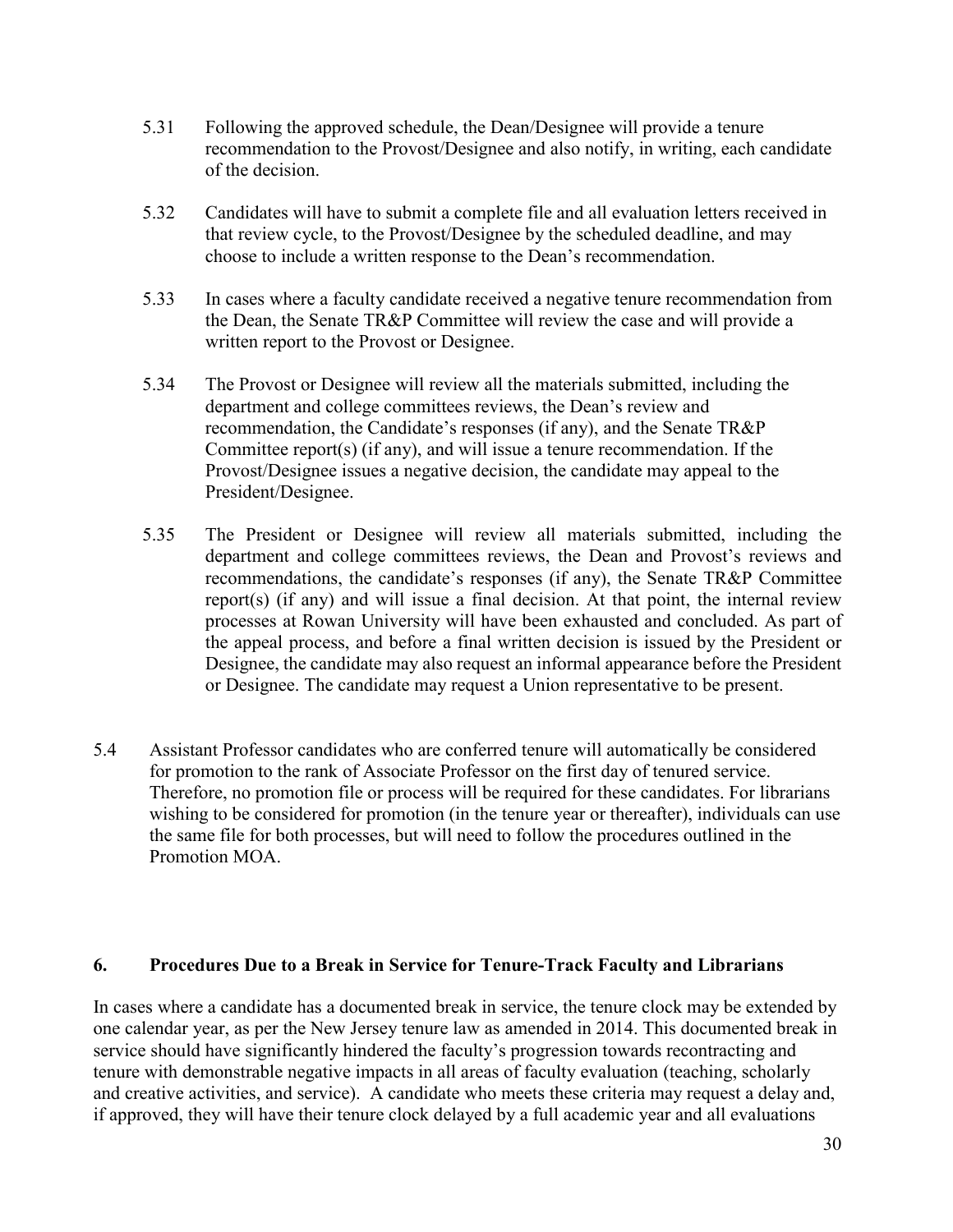will take place one year after the local tenure and recontracting schedule and evaluation process in effect at the time of the deferral request.

6.1 Request of Reappointment Review Deferral

Candidates seeking the one year deferral shall provide a written request to their Chair/Head and Dean. This request should clearly indicate the reasons for and duration of the break(s) in service. It should also explain how the absence has caused a significant loss in scholarly productivity and describe all other negative consequences such as course evaluations and/or peer observations that could not be collected, service activities interrupted, etc. The request shall be submitted within 30 consecutive days from the official day of the return of the employee from the break in service.

- 6.2 The Dean/Designee will then issue a recommendation to the Provost regarding the one year deferral request.
- 6.3 The Provost/Designee will review the case and make a final determination. The Provost/Designee's decision is final and not subject to appeals or grievance.

If approved by the administration, the candidate will receive an additional year added to the current recontracting period, and all subsequent reviews will take place one year beyond the normal cycle. For example, if a break in service occurred in the third year of service, the fourth year review will take place in the fifth year of service, and the tenure review will take place in the seventh year of service.

6.4 Explanation in recontracting files Candidates, in files following the break in service, should clearly explain the duration of the break in service, and its effect on all areas of evaluation. Copies of the approved request regarding both the break in service and subsequent extension of the tenure clock shall be included in all subsequent recontracting and tenure files.

#### <span id="page-30-0"></span>**7. Grievance Rights**

A candidate may file a grievance at any juncture during the Tenure and Recontracting process. The individual grievant must report claims of violations of procedures to the President of the University within fourteen (14) days from the date on which the alleged violation occurred or when the individual grievant should have reasonably known of its occurrence. In the event of failure to report the occurrence within the fourteen (14) day period, the matter may not be raised in any later grievance contesting the validity of any action during the process.

ANY PROVISION HEREIN WHICH IS INCONSISTENT WITH LAW AND/OR STATE OR COMMISSION ON HIGHER EDUCATION POLICIES SHALL BE NULL AND VOID.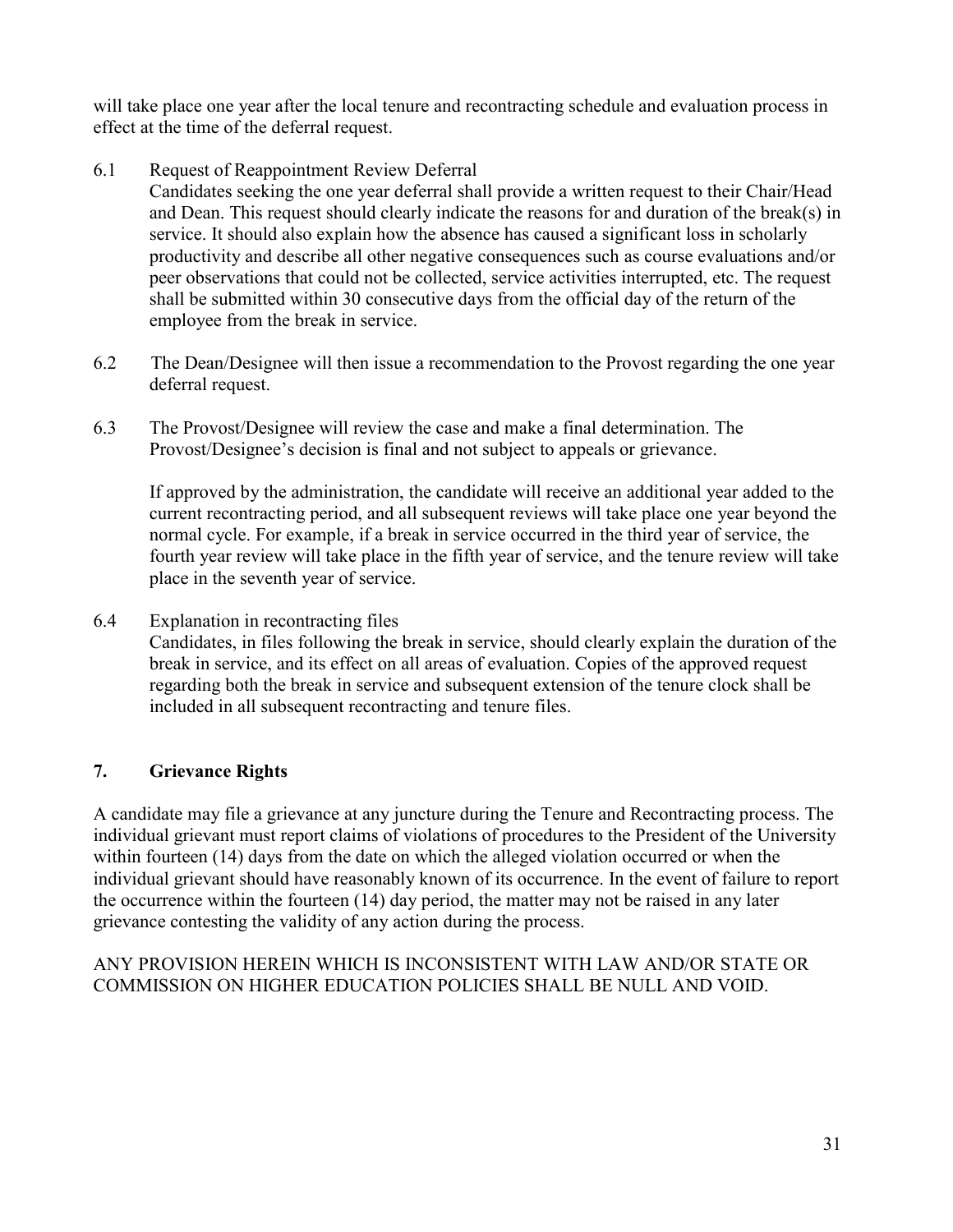## **APPENDIX A**

#### <span id="page-31-0"></span>**ROLES AND RESPONSIBILITIES OF FACULTY AND EVALUATION OF FACULTY WORK FOR RECONTRACTING, TENURE, AND PROMOTION**

All faculty members shall be evaluated by the processes described herein, and in accordance with the State/Union Agreement. Faculty achievements should be considered under the category or categories most nearly applicable, since the criteria are not mutually exclusive. A fully engaged member of the University community demonstrates teaching effectiveness, engages in scholarly and/or creative activity, and actively participates in service to the community and the profession.

Further, all faculty are encouraged to accomplish the above in ways that sustain the University's commitment to diversity, equity and inclusion. Efforts in these areas may be included in demonstrations of candidate success.

#### **1.1 TEACHING EFFECTIVENESS**

**1.11** We, at Rowan University, operate with the perspective that teaching includes all of the following activities: academic instruction, developing learning activities, developing as a teacher, and student mentoring activities. While academic instruction is the cornerstone of teaching, we believe that the other activities discussed here can fundamentally contribute to the development of excellence in academic instruction.

As faculty members begin their time at Rowan, we anticipate demonstration of achievement during the first two years of probationary service will focus principally on teaching effectiveness, although faculty should provide evidence of an established research and/or creative program by the end of their first year. During their third and fourth years of service, probationary faculty should demonstrate excellent teaching and should also present evidence of success in scholarly and creative activities. During the first four years, probationary faculty should also show a developing record of service contributions to the University Community and the Wider and Professional Community. By the middle of the fifth/sixth year of service, faculty who seek a tenure appointment should be able to demonstrate evidence of excellence in teaching, and scholarly and creative activities, and have evidence of service contributions at a level of quality appropriate for a positive tenure decision.

#### **A. Academic instruction includes but is not limited to**

- 1. Facilitating learning by instructing Rowan University students in courses, laboratories, theaters, clinics, studios, workshops and seminars
- 2. Managing instruction; e.g., planning and arranging for learning experiences, maintaining student records, and grading
- 3. Supervising students in laboratories, fieldwork, internship and clinical experiences, and independent studies
- 4. Other activities appropriate to the candidate's program as identified in the ratified and approved department criteria.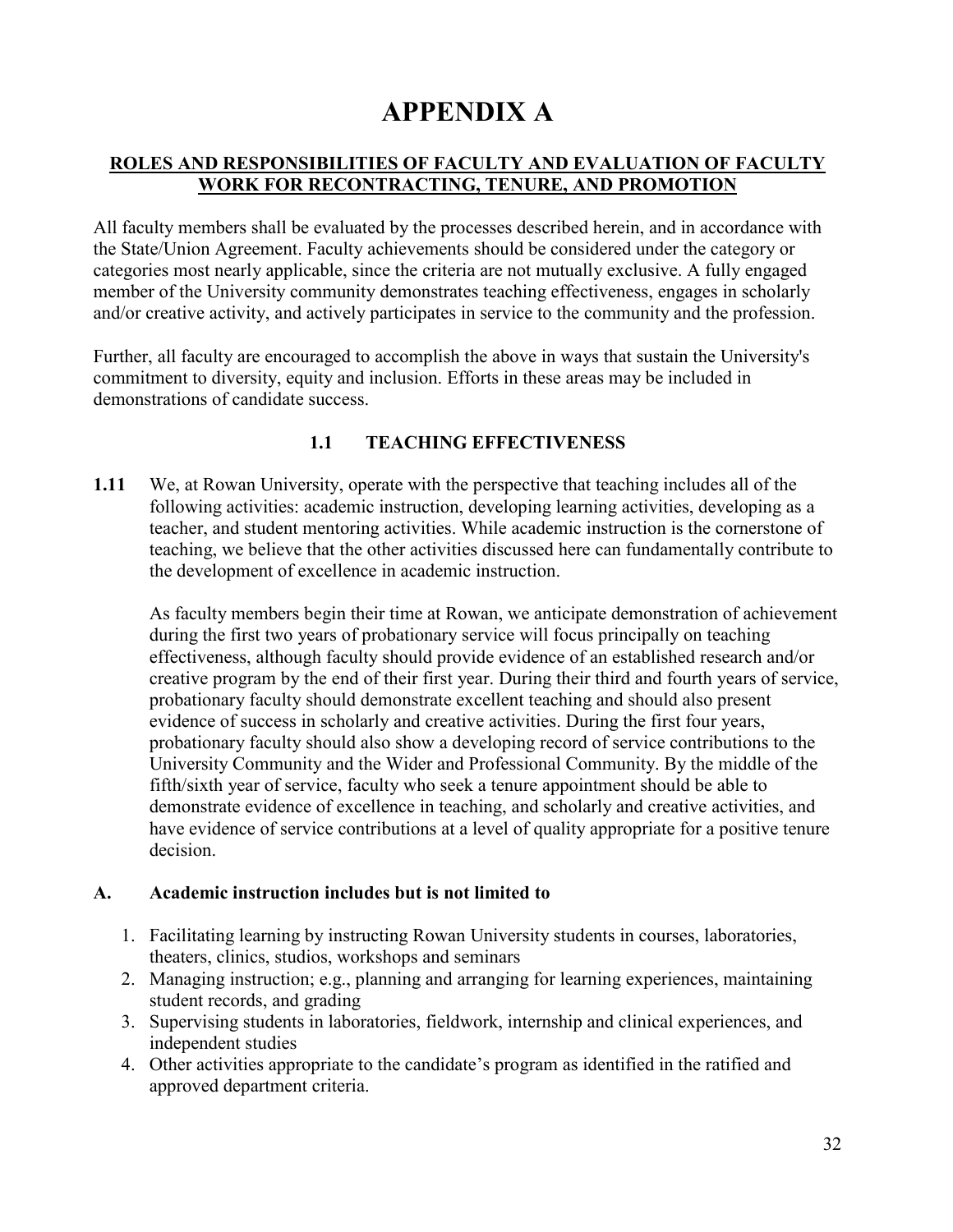#### **B. Contributing to development of learning activities that enhance excellence in academic instruction includes but is not limited to**

- 1. Participation in development, review, and redesign of courses and programs
- 2. Participation in developing and revising curriculum
- 3. Developing teaching materials, manuals, software, and computer exercises
- 4. Developing online courses
- 5. Contributing to study abroad programs
- 6. Contributing to service-learning programs
- 7. Participating in development of learning outcomes assessment tools and analysis of assessment results
- 8. Other activities appropriate to the candidate's program as identified in the ratified and approved department criteria.

#### **C. Inclusive teaching incorporates but is not limited to**

- 1. Equitable treatment of students
- 2. Ensuring that all of our students have equal access to learning, and the tools they need to do so successfully and meaningfully
- 3. Creating a learning environment in which all students feel welcomed, supported and valued.

#### **D. Developing as a teacher includes but is not limited to**

- 1. Reflecting on one's instruction and classroom to benefit the teaching-learning experience
- 2. Attending and participating in development activities at Rowan or through professional organizations
- 3. Maintaining currency in discipline-specific concepts
- 4. Maintaining currency in pedagogical practices
- 5. Collaborating with colleagues in course development, pedagogical research, and teamteaching
- 6. Observing and providing feedback related to the teaching of colleagues as such observations contribute to one's own development in the classroom
- 7. Other activities appropriate to the candidate's program as identified in the ratified and approved department criteria.

#### **E. In their discussion of teaching effectiveness, candidates may reflect on their impact for diversity, equity, and inclusion in the following ways**

- 1. Course overviews may describe ways that syllabi and assignments offer students background knowledge and practical experience in problems and solutions for diversity, equity, and inclusion in the course content area.
- 2. Teaching philosophy statements may speak to ways that candidates account for student diversity in their pedagogical approaches.
- 3. Response to student evaluations and peer observations may highlight successes and challenges related to diversity, equity, and inclusion.
- 4. In the "Developing Learning Activities" section, candidates may highlight ways in which they have promoted responsiveness to diversity, equity, and inclusion through curriculum development, building of course materials, identification of relevant learning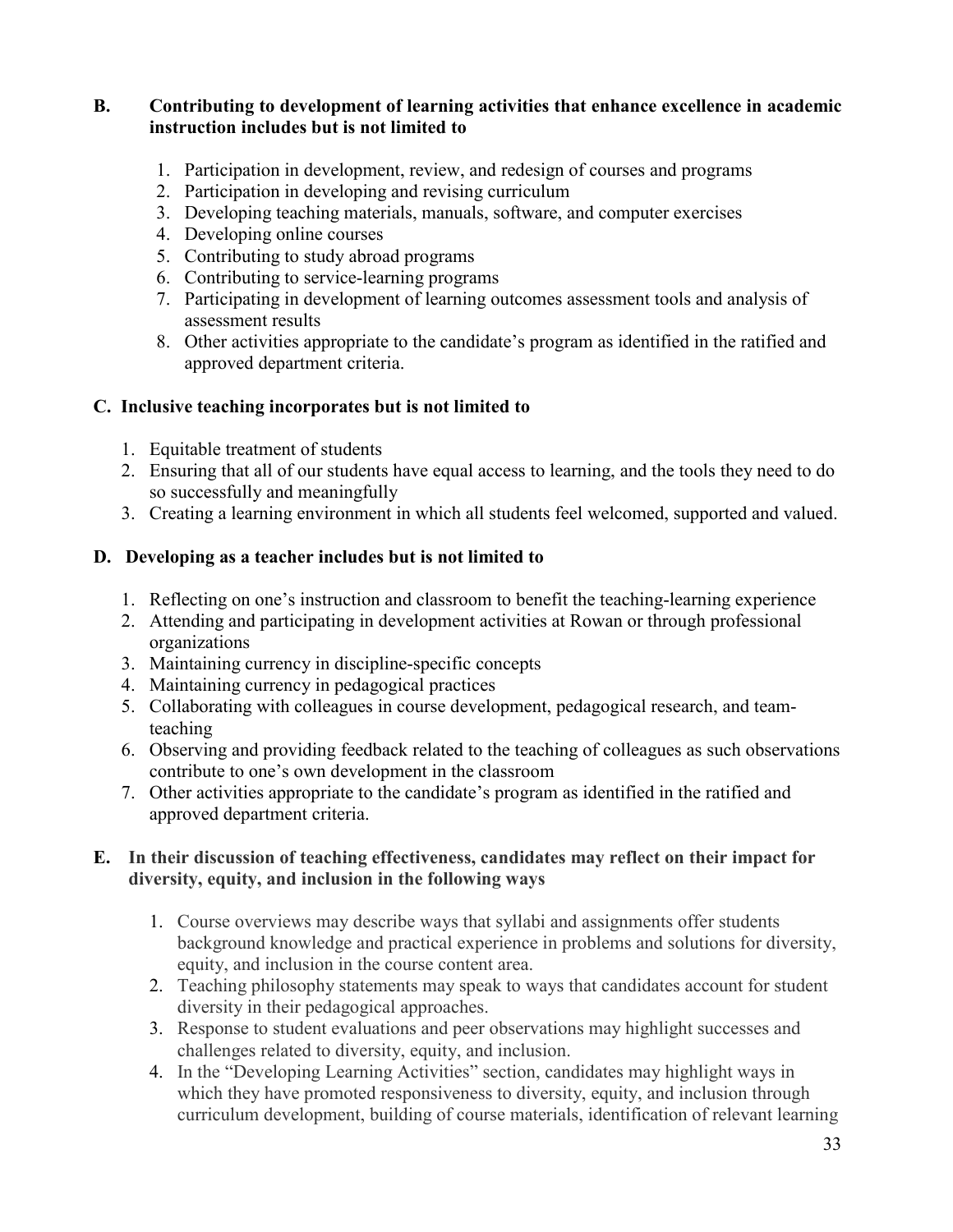outcomes, implementation of innovative assessment practices, or in design of accessible learning spaces, both online and in person, among others.

- 5. In the "Developing as a Teacher" section, candidates may feature individual development in the areas of diversity, equity, and inclusion through self-reflection, attending professional development workshops, through application of disciplinary best practices, through grant-related teaching innovations, and in collaborative development with colleagues in and beyond the Rowan community.
- 6. When reflecting on "Excellence in Mentoring," candidates may describe ways in which their mentoring practices promote diversity, equity, and inclusion through: mentoring students of a particular identity group through a club, campus office, or in informal settings; advising practices that promote diversity and inclusion for under representing groups in a given field; in supporting students in securing internships, employment, and further education in ways that value diversity, equity, and inclusion; and in one-on-one mentoring relationships where diversity, equity, and inclusion play a meaningful role.

#### **F. Student mentoring activities include but are not limited to**

- 1. Mentoring students with regard to academics and career planning
- 2. Mentoring students in research projects, theses, dissertations, and other curricular projects
- 3. Other activities appropriate to the candidate's program as identified in the ratified and approved department criteria.

#### **1.12. Characteristics of excellence in teaching at Rowan are**

- A. Teaches in a way that helps students learn
- B. Explains clearly
- C. Promotes thinking
- D. Provides useful feedback
- E. Shows fairness and respect
- F. Actively engages students
- G. Encourages students to express ideas or opinions
- H. Prepares course material thoroughly
- I. Communicates course and lesson goals
- J. Helps students see the relevance of course content
- K. Solicits student feedback about the course and instructional methods
- L. Applies student learning outcomes to plans for future learning
- M. Other characteristics appropriate to the candidate's program as identified in the ratified and approved department criteria.

#### **1.13 Candidate's discussion of teaching effectiveness should include**

A. Candidate's narrative that includes a description of goals, approaches, innovations, student involvement, evaluation techniques, activities to meet different student learning needs, and a discussion of how these elements correspond to the Rowan vision of excellence in teaching. While addressing the characteristics of excellence (from Appendix A, 1.12), candidates should discuss the four teaching activities considered in Appendix A, 1.11: academic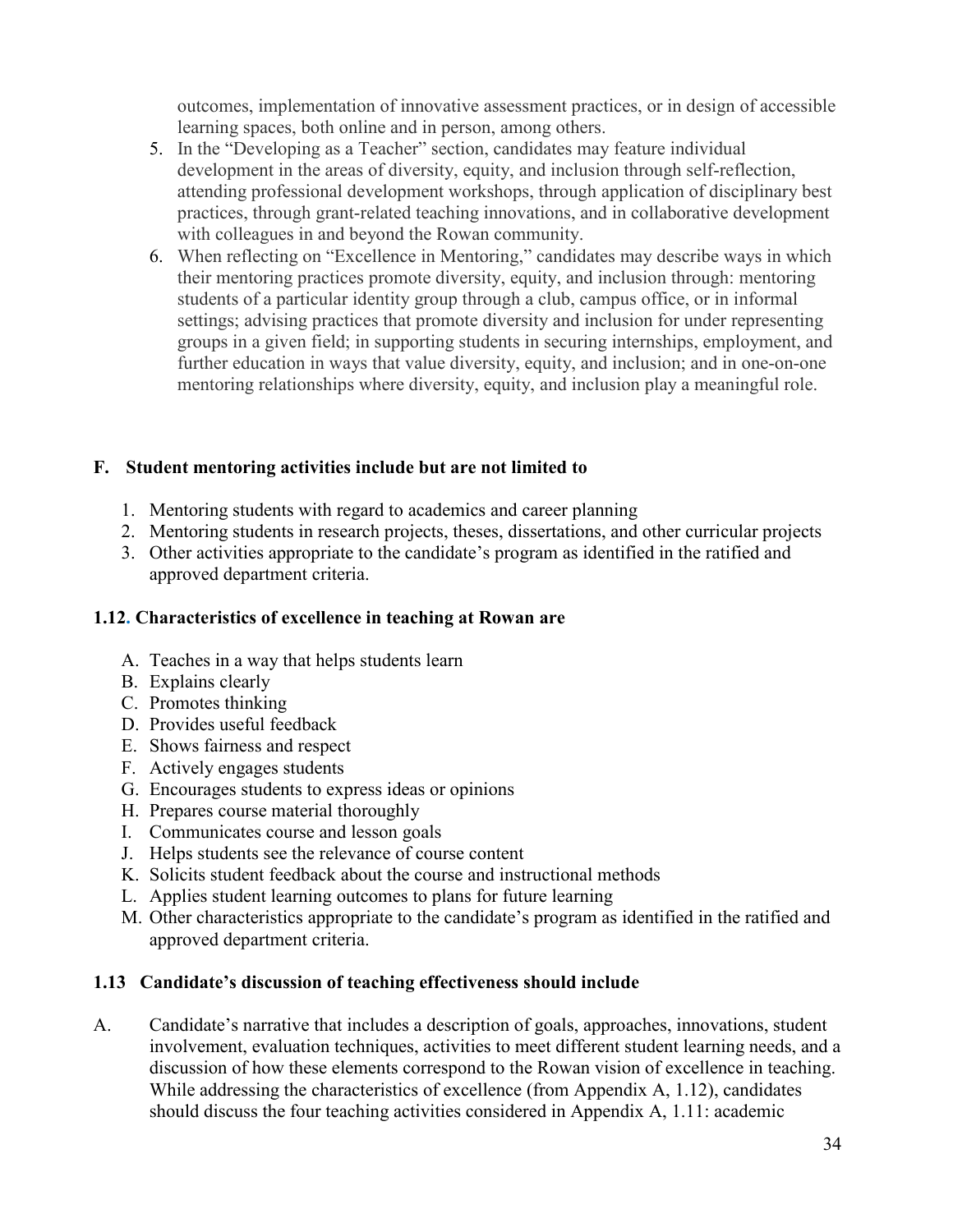instruction, developing learning activities, developing as a teacher, and student mentoring activities.

- B. Summary of student responses and candidate's analysis of the responses. Student perception of the teaching/learning experience will be collected in at least two sections of the candidate's choice once per term each term of the current recontracting period throughout probationary service.
- C. Summary of peer observation(s) of candidate performance. This includes, but is not limited to, teaching excellence and may include the candidate's analysis of colleagues' statements.
- D. Future developments or improvements to instruction.
- E. Additional documents, including student evaluation summaries and reports, peer observations, course syllabi, curriculum proposals, teaching materials, professional organization documents, midterm evaluations, etc., and discussion of those documents should be provided in the supplemental materials where such materials provide evidence of the candidate's excellence in teaching activities as discussed in Sections 1.11 and 1.12 above.
- 1.14 Evaluation of excellence in teaching will be assessed in terms of the characteristics of excellence presented in Section 1.12. Standards of activity and procedures for their assessment will be identified in the ratified and approved department criteria and this University document.

#### **1.2A SCHOLARLY AND CREATIVE ACTIVITY (ASSISTANT PROFESSOR RANK AND HIGHER)**

- 1.2A.1 Scholarly and creative activity is the pursuit of an active or continuing agenda of reading, writing, speaking, or other forms of scientific or pedagogical inquiry whose purpose is to create new knowledge, integrate knowledge, or open additional knowledge-based areas for further exploration. The work of scholarly and creative activity includes any of the following: basic research, research in the scholarship of teaching, creative activity, applied research and evaluation, and funded research and creative projects.
- A. Basic research includes scholarly efforts leading to presentation and publication as defined in the candidate's discipline.
- B. Research in the scholarship of teaching includes but is not limited to conducting instructional and classroom research to benefit the teaching-learning experience.
- C. Creative activity is an expression of the scholarship of discovery and integration for those faculty engaged in disciplines for which research, as it may be traditionally defined, may not apply. Such faculty may sometimes, but not always, focus on disciplines in the fine, performing, or communicative arts.
- D. Applied research and evaluation includes but is not limited to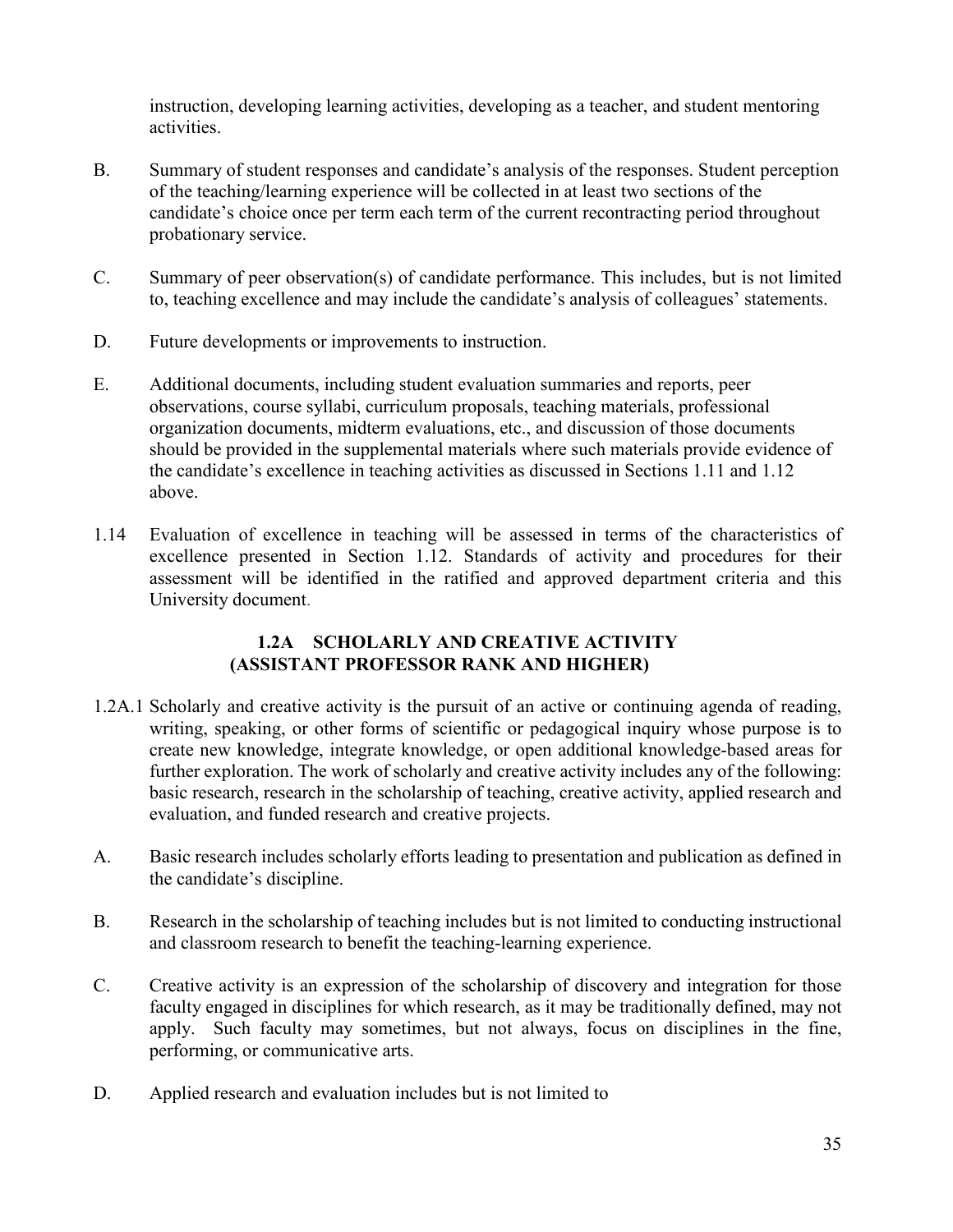- 1. Applied study or applied pedagogical or scientific research (e.g., work in Professional Development Schools)
- 2. Sponsored or contracted study or research (e.g., Engineering clinic projects)
- 3. Program, policy, or personnel evaluation, study, or research for the local campus or other institutions or agencies
- 4. Leadership in multidisciplinary centers and task forces.
- E. Funded scholarly and creative projects include but are not limited to
	- 1. Grant-seeking and proposal development to public and private sponsoring agencies for research
	- 2. Supervision and management of sponsored creative and artistic projects.

#### **1.2A.2 Characteristics of Excellence in Scholarship at Rowan are:**

- A. The activity requires a high level of discipline-related experience
- B. The activity can be replicated or elaborated (research activity)
- C. The work and its results can be documented<br>D. The work and its results can be peer-reviewe
- The work and its results can be peer-reviewed
- E. The activity is innovative, breaks new ground, or demonstrates other types of significance or impact.
- F. The activity has substantial social impact in terms of diversity, equity, and inclusion for their audience, their discipline, the university, research subjects, and for communities beyond the university.

#### **1.2A.3 Candidate documents should present evidence of success in scholarly and creative activities as identified in the ratified and approved department criteria. The following are some examples of evidence. (This list should not be considered exhaustive.)**

- A. Papers in refereed journals or conference proceedings
- B. Books or chapters in books or textbooks or workbooks or other media productions
- C. Edited works in books or textbooks or workbooks
- D. Monographs
- E. Papers, roundtables, or demonstrations presented at academic or professional meetings
- F. Other papers and reports; e.g., trade, in-house, or technical
- G. Translations, abstracts, reviews, or criticisms
- H. Documented work performed in pursuit of the advancement of the scholarship of teaching
- I. Documentation of instructional and classroom research to benefit the teaching-learning enterprise
- J. Computer software<br>K. Novels and other we
- Novels and other works of fiction and nonfiction, including textbooks and workbooks
- L. Poems, essays, plays, and musical scores
- M. Radio and television productions, films, and videos
- N. Competitions, commissions, and other recognized artistic exhibitions
- O. Direction or choreography of creative or artistic works
- P. Performances as vocalists, instrumentalists, dancers, actors, or other forms of performing arts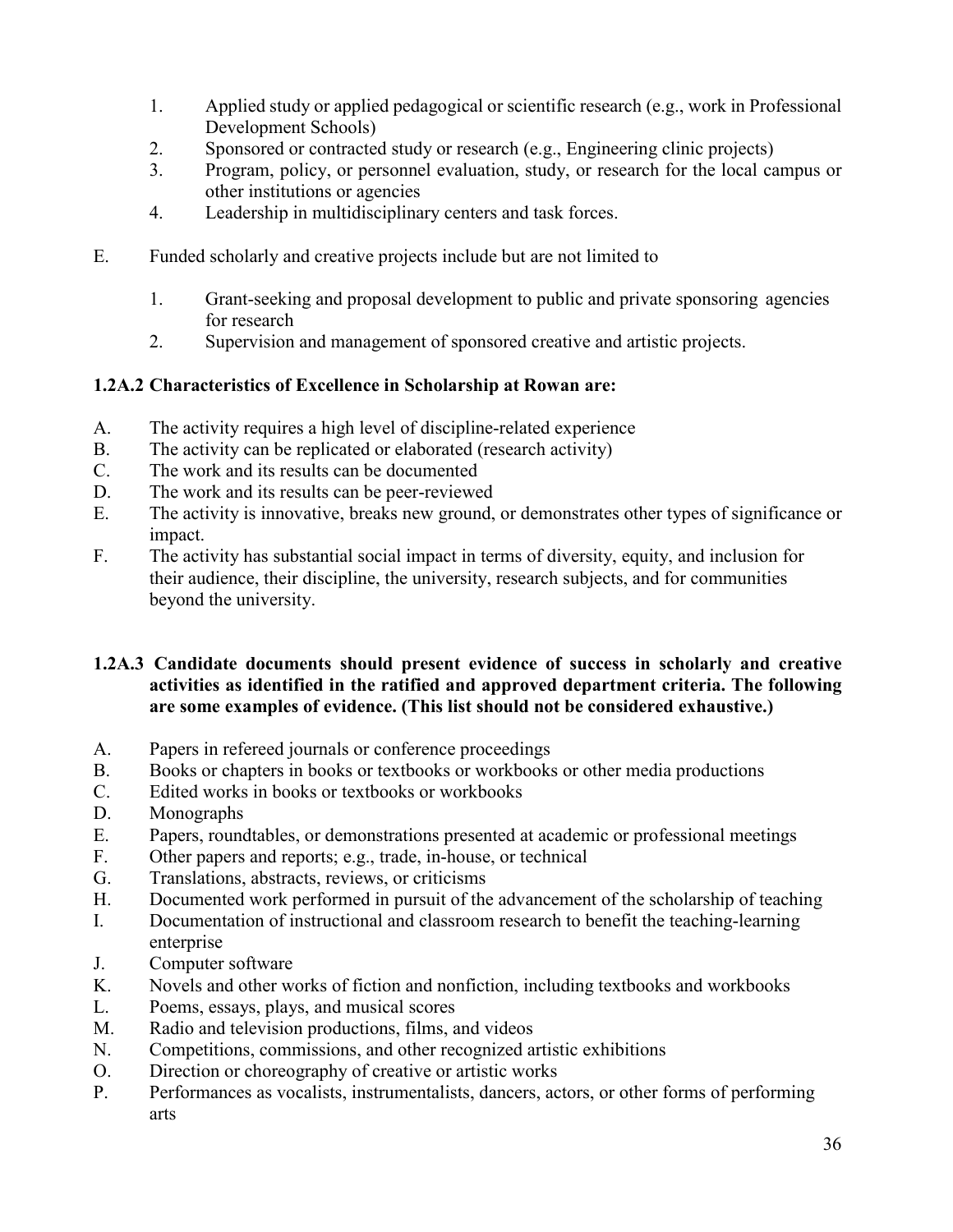- Q. Design or arrangement of creative or artistic works. Within this category, editing of artistic or creative journals or other learned publications and managing or consulting on exhibitions, performances, and displays are also included
- R. Other evidence appropriate to the candidate's program as identified in the ratified and approved department criteria.
- **1.2A.4 Departmental criteria of activity and procedures for their assessment will be identified in the ratified and approved departmental criteria, and should be included in each assessment file.**

#### **1.2B PROFESSIONAL DEVELOPMENT (INSTRUCTOR AND LECTURER RANKS)**

- 1.2B.1 Professional Development is defined as those activities that improve an individual's currency in a field of expertise or teaching, maintains their standing within a profession or discipline, or expands their area of expertise. Individuals are not expected to have activities in all areas, and should be participating in activities that benefit their currency in their disciplines. Lecturers who engage in these activities would normally include them as service in their recontracting files. Faculty with the rank of Instructor or Lecturer (Non-Tenure Track Faculty) should engage in professional development activities.
- A. Assist them in maintaining currency in their discipline, profession, and/or improving their abilities as teachers or professionals
	- Acquiring and maintaining specific forms of certification and/or licensure that are appropriate for their discipline or profession
- B. Deepen and/and broaden their knowledge of discipline-specific content
	- Attending and participating in professional conferences where the focus is the dissemination of new knowledge within a field of inquiry
- C. Strengthen their understanding and application of the pedagogy of particular disciplines
	- Attending and participating in professional conferences/workshops where the focus is the pedagogy associated with a specific discipline or content area
- D. Improve their knowledge of the teaching and learning processes
	- Attending and participating in workshops/training that focuses on the teaching and learning processes
	- Developing or enhancing skills in the assessment of the teaching and learning processes within a discipline
	- The activity supports diversity, equity, and inclusion efforts within a profession or discipline
- **1.2B2 Characteristics of Excellence in Professional Development for Instructors and Lecturers are**
	- A. The activity is directly related to the area of expertise or area of instruction.
	- B. The activity prepares the individual for future teaching assignments
	- C. The activity results in certification or licensure that is appropriate for the area of instruction or for the practice of teaching within a specific discipline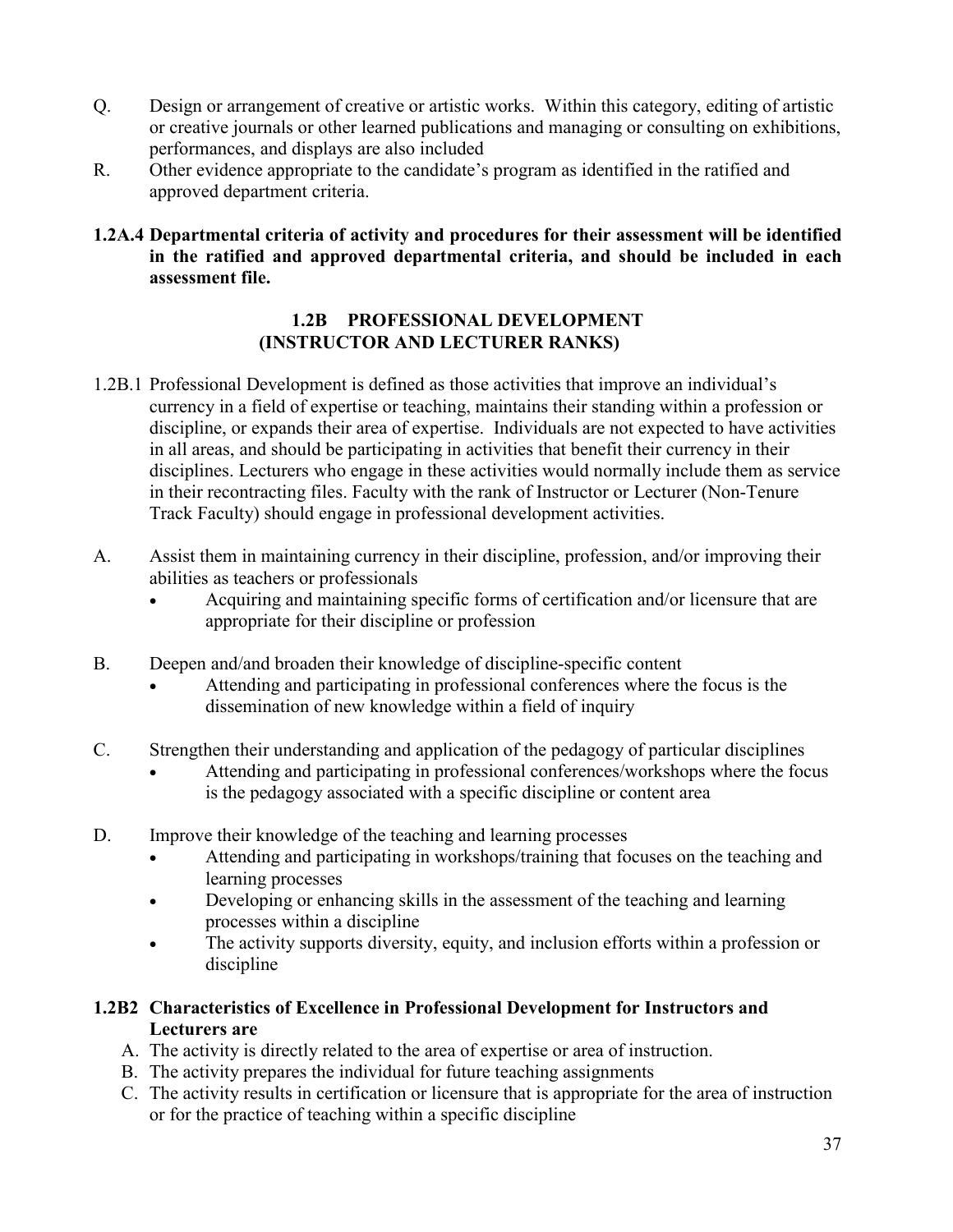- D. The activity is recognized as maintaining standing within a profession or discipline
- E. The activity permits the demonstration of leadership within a profession or discipline
- F. The activity contributes to the individual's ability to support diversity, equity, and inclusion in instruction or within a profession or discipline

#### **1.3 CONTRIBUTION TO THE UNIVERSITY COMMUNITY**

1.31 Contribution to the University community describes the efforts of faculty members to participate in the shared governance process and to use their expertise, knowledge, and professional judgments for the betterment of the institution. Active participation and leadership in campus activities and governance, mentoring other faculty or staff, and representing the institution for its advancement are all aspects of contributing to the University community. Also valued are those service commitments for promoting and sustaining equity and inclusion for Rowan's diverse students, faculty, and staff, as well as for the larger community.

For their evaluation in the second year of service, faculty must minimally demonstrate some evidence of contribution to the University community, with the understanding that for most candidates, department level service is all that is available at this stage of the candidate's career. For their evaluation in the fourth year of service, faculty must show a developing record of contribution to the University community that provides evidence of progressive growth. For their final evaluation (the tenure review) in the sixth year of service, faculty must clearly demonstrate evidence of a progressive and appropriate record of service at the department, college, and university levels.

- A. Active participation and leadership in campus activities and governance includes but is not limited to:
	- 1. Chairing a department, college, or university committee
	- 2. Contributing to tasks central to the department's day to day activities serving both students and faculty
	- 3. Helping the department meet the expectations of the College and the University
	- 4. Assisting with other campus-wide activities; e.g., Homecoming, Rowan Day, advising student groups
	- 5. Course and program development, review, and redesign
	- 6. Chairing a department
	- 7. Program coordination/Senate participation/Union participation
	- 8. Other activities appropriate to the candidate's program as identified in the ratified and approved department criteria.
- B. Mentoring other faculty or staff within the candidate's own department, college, or University-wide includes but is not limited to taking part in the established mentoring program or working with the Faculty Center mentoring programs.
- C. Representing the institution for its advancement includes but is not limited to: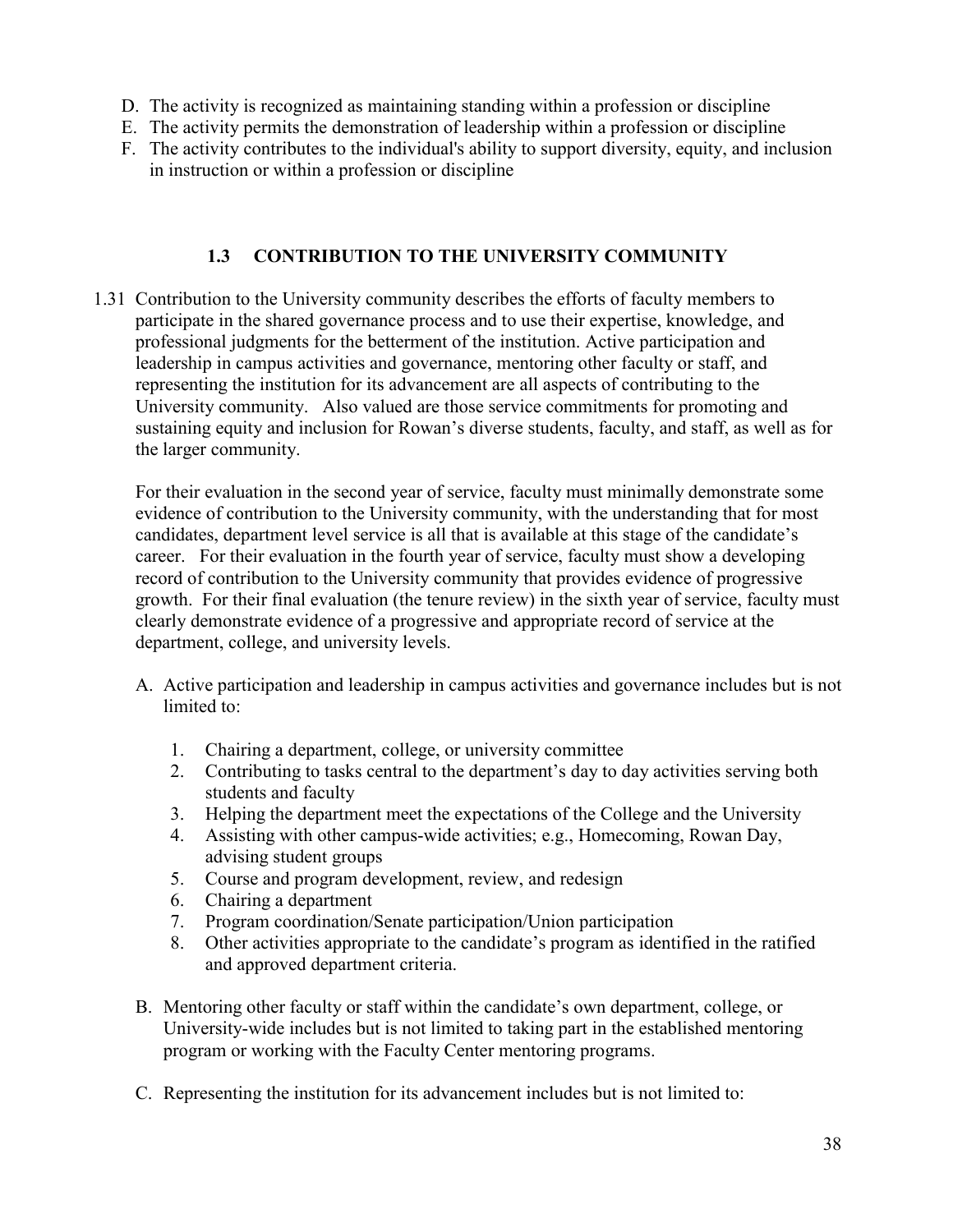- 1. Participation in open houses
- 2. Recruiting students
- 3. Outreach for bringing more students or resources to University
- 4. Other activities appropriate to the candidate's program as identified in the ratified and approved department criteria.
- 1.32. Candidate documents should provide evidence of contributing to the University community. This would include but not be limited to listing the types of service to the University with dates of service clearly indicated. Candidates may also address ways in which their service roles sustain and develop the University's efforts related to diversity, equity, and inclusion. Letters of testimony attesting to the quality of the service may be referenced in the document and placed in the supplemental folder.
- 1.33. Evaluation of Contributions to the University Community can be assessed by the quality of participation and leadership in University endeavors. The type of committee, the nature and demands of the endeavor, and the amount of substantive participation all need to be considered. Standards of activity and procedures for their assessment will be identified in the ratified and approved department criteria.

#### **1.4 CONTRIBUTION TO THE WIDER AND PROFESSIONAL COMMUNITY (INSTRUCTOR RANK AND ABOVE)**

1.41. Contributions to the professional and wider community describe the work of faculty members aimed at addressing social or institutional issues beyond the Rowan campuses using their expertise, knowledge, and seasoned professional judgments. This expression of scholarship is defined as any of the following: dissemination of discipline-related knowledge, new products and practices, discipline-related partnerships with other agencies, and contributions to disciplinary and professional associations and societies. Ways in which the candidate's contributions to diversity, equity, and inclusion in their discipline or wider professional community may be addressed. While Lecturers are not expected to engage in this form of service, items performed in this category still count in recontracting and promotion applications and should be included as additional forms of service.

For their evaluation in the second year of service, faculty must minimally demonstrate some evidence of contribution to the wider and professional community. For their evaluation in the fourth year of service, faculty must show a developing record of contribution to the wider and professional community that provides evidence of progressive growth. For their fourth evaluation (the tenure review) in the sixth year of service, faculty must clearly demonstrate evidence of professional activity and involvement in their profession and/or discipline.

- A. Dissemination of discipline-related knowledge includes but is not limited to*:*
	- 1. Consulting or technical assistance provided to public or private organizations
	- 2. Public policy analysis for governmental agencies at all levels
	- 3. Briefings, seminars, lectures, and conferences targeted for general audiences
	- 4. Summaries of research, policy analyses, or position papers for general public or targeted audiences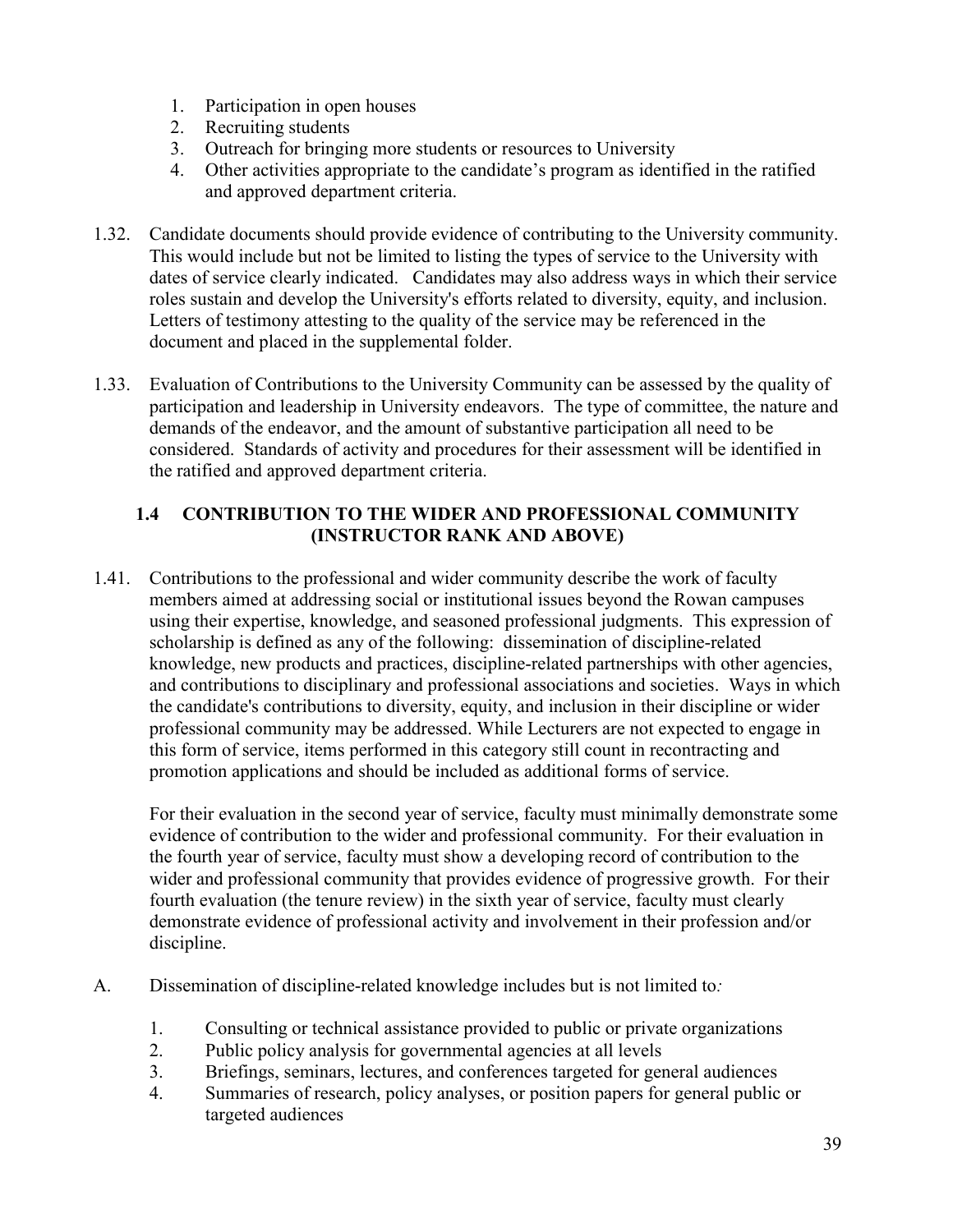- 5. Expert testimony or witness
- 6. Writing, contributing to or editing journals, books, newsletters, magazines or other publications
- 7. Electronic productions (e.g., contributing to the development of websites, online seminars or programs, or programs distributed via DVD)
- 8. Other activities appropriate to the candidate's program as identified in the ratified and approved department criteria.
- B. New products or practices include the design or creation of new products, innovations, or inventions
- C. Discipline-related partnerships with other agencies include:
	- 1. Short-term collaborations with schools, industries, or civic agencies for program or policy development
	- 2. Exhibits in other educational or cultural institutions
	- 3. Festivals and summer programs
	- 4. Economic or community development activities
	- 5. Discipline-related voluntary community service
	- 6. Other activities appropriate to the candidate's program as identified in the ratified and approved department criteria**.**
- D. Contributions to disciplinary and professional associations and societies include but are not limited to:
	- 1. Leadership positions in recognized professional organizations
	- 2. Service on accreditation bodies or national examining boards
	- 3. Service to governing boards and task forces
	- 4. Service in organizing or reviewing submissions for annual or regional meetings and conferences sponsored by professional organizations
	- 5. Other activities appropriate to the candidate's program as identified in the ratified and approved department criteria.
- 1.42 Candidate documents should provide evidence of contributing to the profession and community. This would include but not be limited to listing the types of service with dates of service clearly indicated. Letters of testimony attesting to the quality of the service may be referenced in the document and placed in the supplemental folder.
- 1.43. Evaluation of Contributions to the Wider and Professional Community
- A. Extraordinary contributions of exceptional quality should be rewarded for purposes of promotion. While contributions to the professional and wider community for recontracting, tenure, and promotion is expected, it cannot be used, in any amount, to substitute for a lack of excellence in teaching, in scholarly activities, or in contributions to the University community.
- B. Contributions to the profession can be assessed by the nature and quality of participation in the professional associations of the discipline. Active participation and service in leadership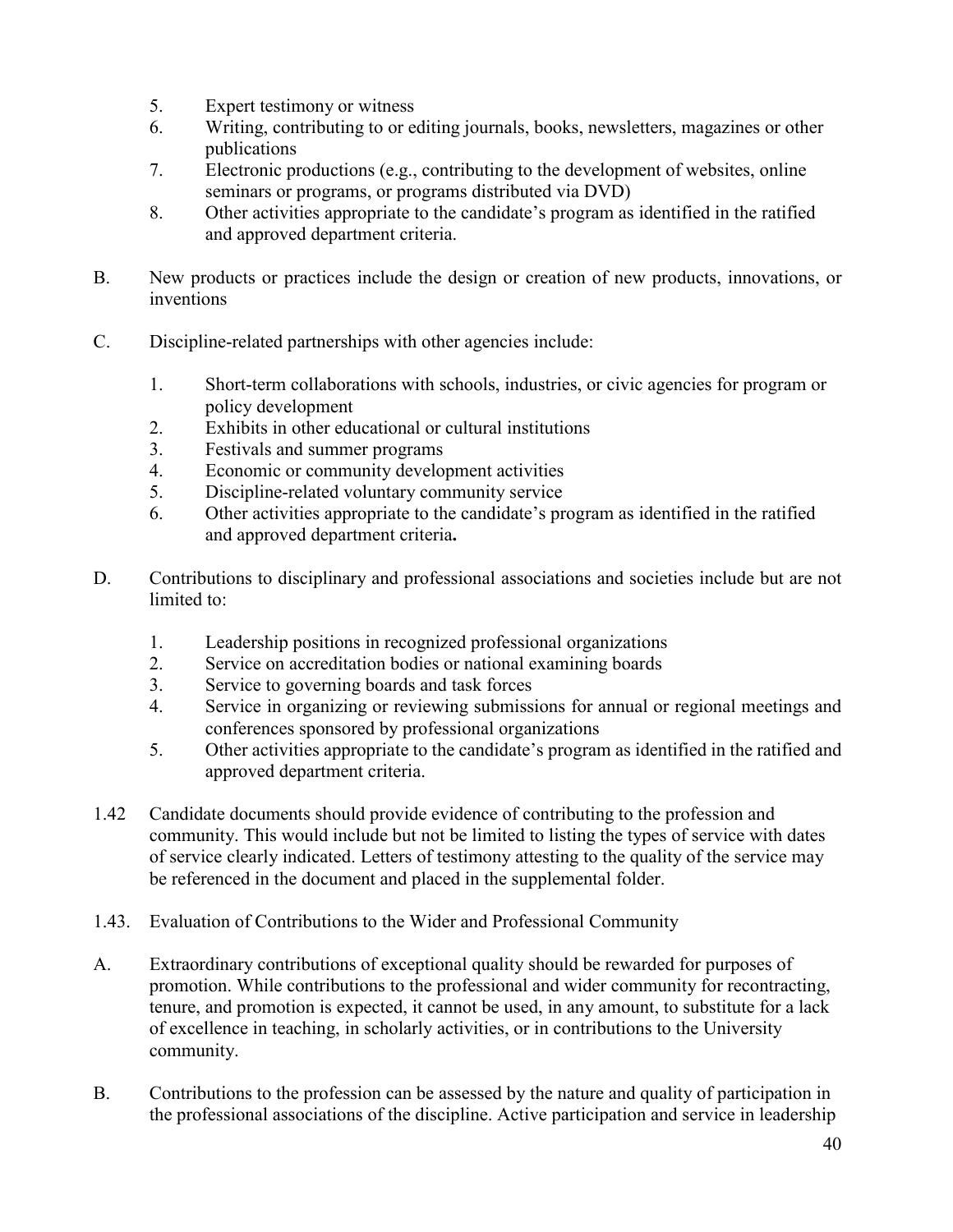roles on association boards or communities, or as readers or discussants, are examples of service to the profession. Internships or externships served at external agencies are other examples. Testimony from association or agency leaders may be used as assessment evidence.

- C. Contributions to the community can be assessed by the nature and quality of consulting and *pro bono* work performed for individuals, schools, civic associations, and other publics. Testimony from association leaders may be used as assessment evidence.
- D. Other manifestations or dimensions of contributions to the professional and wider community may include other faculty work not included in the above categories. At times, faculty may engage in academic or other scholarly endeavors that do not directly relate to their academic disciplines or to the teaching and learning enterprise. Nevertheless, such endeavors are worthy of recognition because of their contribution to society at large. Such endeavors may be offered as other service within this category.
- E. Characteristics of excellence and procedures for assessment of contributions to the professional and wider community will be identified in the ratified and approved department criteria.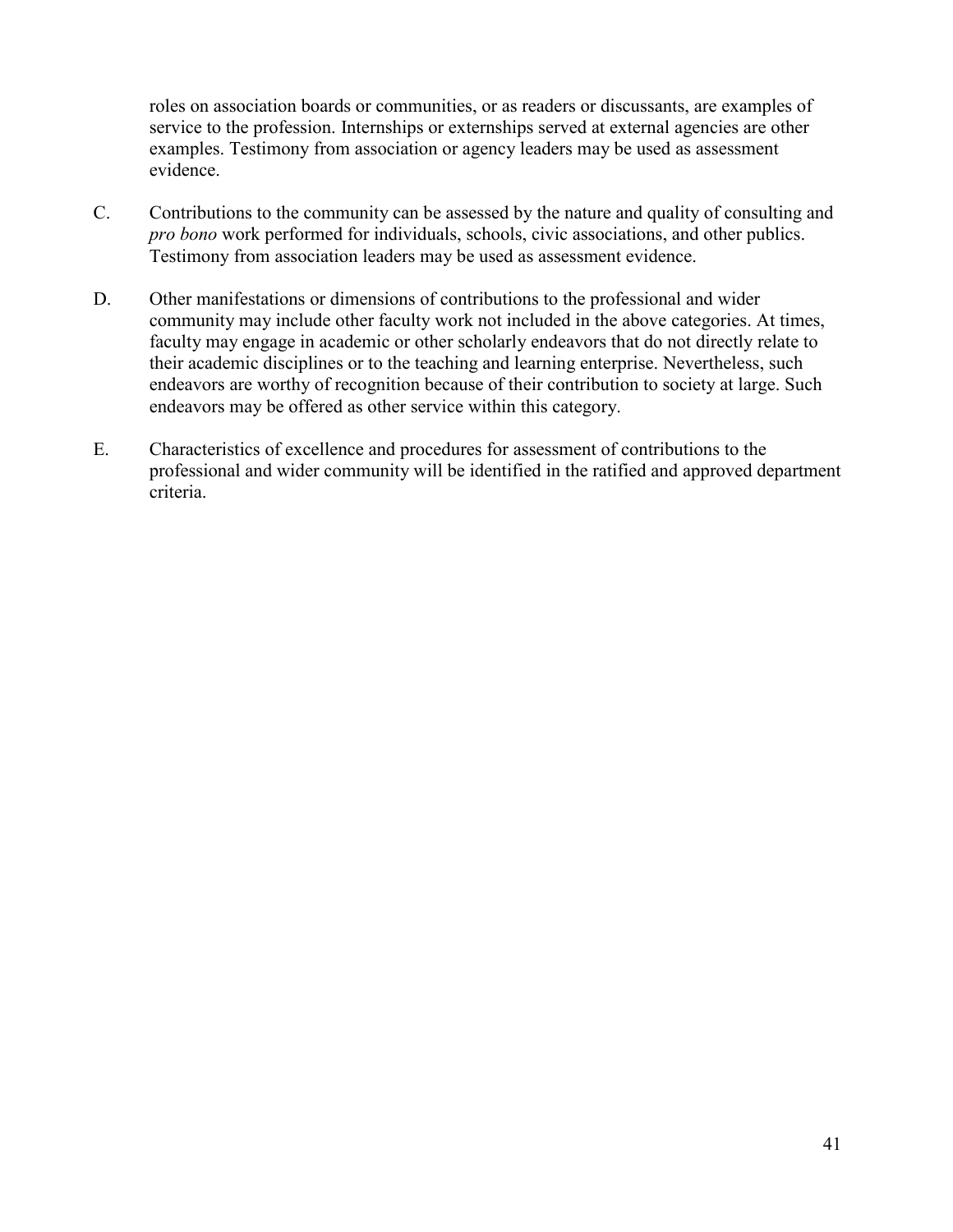# **APPENDIX B**

## <span id="page-41-0"></span>**Student Evaluations of Teaching and Learning**

The process for obtaining student evaluations of the teaching/learning experience shall include the following steps:

- Electronic student evaluations should be made accessible to students during the last third of the term. All evaluations should be opened for student completion at least one day prior to the end of the term and preferably earlier. Evaluations **cannot** be opened on the last day of the semester.
- Candidates should use the student evaluation instrument that has been approved by their department.
- Students should be informed that: (1) their participation in the student evaluation process is voluntary, (2) their responses will be anonymous, and (3) that the evaluation results will not be made available to the instructor until the semester has completed and final grades have been submitted to the Registrar.
- The candidate should not use incentives such as bonus points or other things of value to increase response rates, as these can bias the evaluations that are completed.
- The candidate is strongly encouraged to ask students to complete evaluations during class time. Response rates drop precipitously when students are asked to complete evaluations on their own time.
- If class time is utilized for the completion of student evaluations, the faculty member must leave the room while the students complete the evaluation.
- When administering evaluations, use of the script included below is strongly recommended.
- The candidate will prepare a written analysis of the results of the student evaluations and will include these as part of the recontracting file narrative. Any raw data, summary reports, or tabulations should be placed in the Supplemental File.
- The candidate should receive the summary report within two weeks of time after the deadline for submitting term grades has passed.

#### **Suggested Script for the Administration of Student Evaluations**

Student evaluations are an important part of the assessment process. They provide important feedback to professors so that they can understand the strengths of their teaching as well as areas that may need some more attention. Your feedback is also used for recontracting, tenure, continuing professional development, and promotion. This process is voluntary on your part. Should you decide to participate, please take this responsibility seriously.

The results of your evaluation will not be released until the term is completed and grades have been submitted to the Registrar.

Rowan University recognizes that student evaluations of teaching are often influenced by students' unconscious and/or unintentional biases about the race and gender of the instructor. Women and instructors of color are systematically rated lower in their teaching evaluations than men and in particular white men, even when there are no actual differences in the instruction or in what students have learned.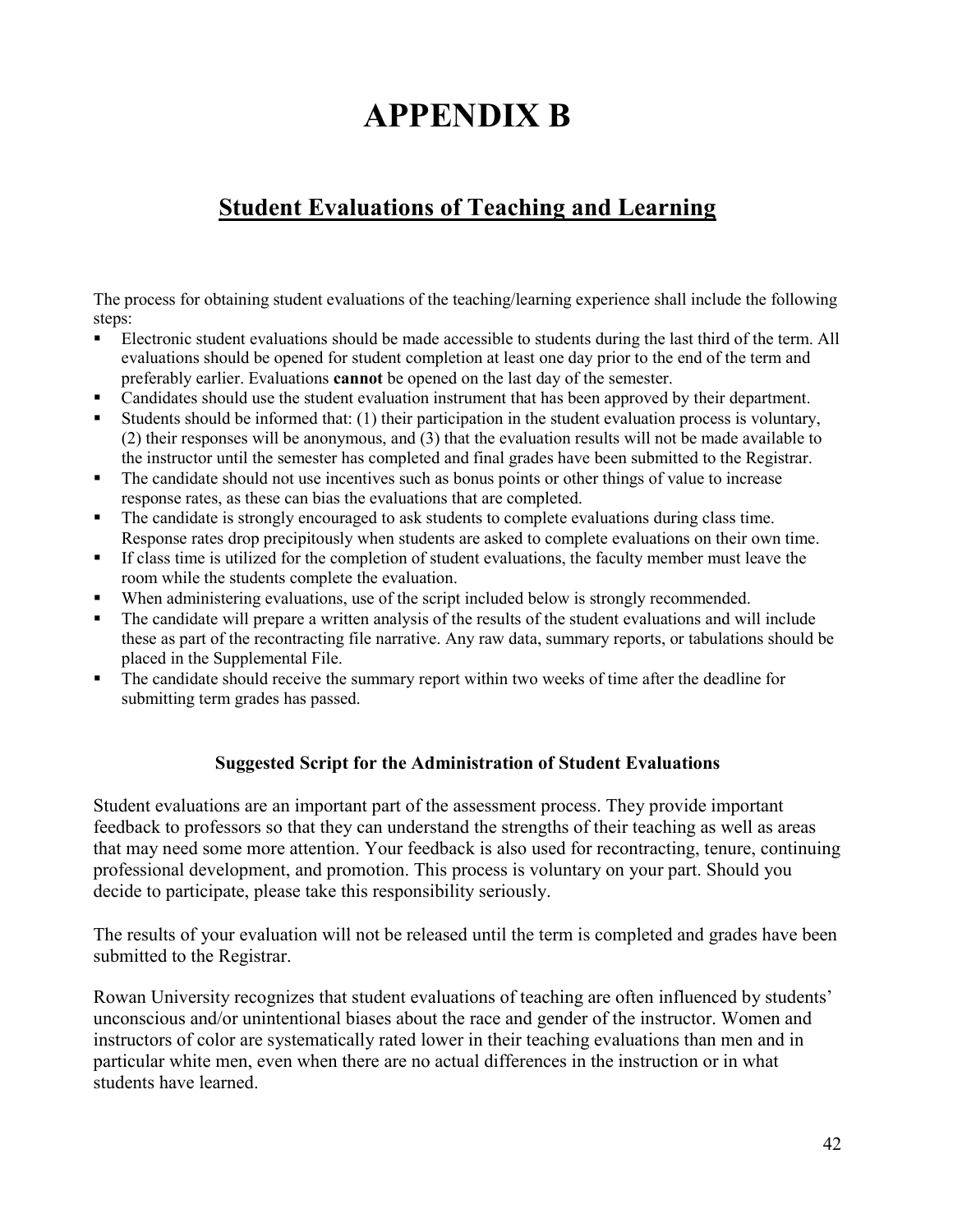As you fill out the course evaluation, please keep this in mind and make an effort to resist stereotypes about professors. Focus on your opinions about the content of the course (the assignments, the textbook, the in-class material, etc.) and not unrelated matters (for example, the instructor's appearance, age, or gender identity).

You are encouraged to complete the open-ended portion of the assessment. Use this portion to better explain your scores. Specific constructive suggestions that focus on your learning are far more useful than general critiques. Comments that are not related to your learning diminish the value of your feedback. Finally, ensure that your comments are respectful and professional.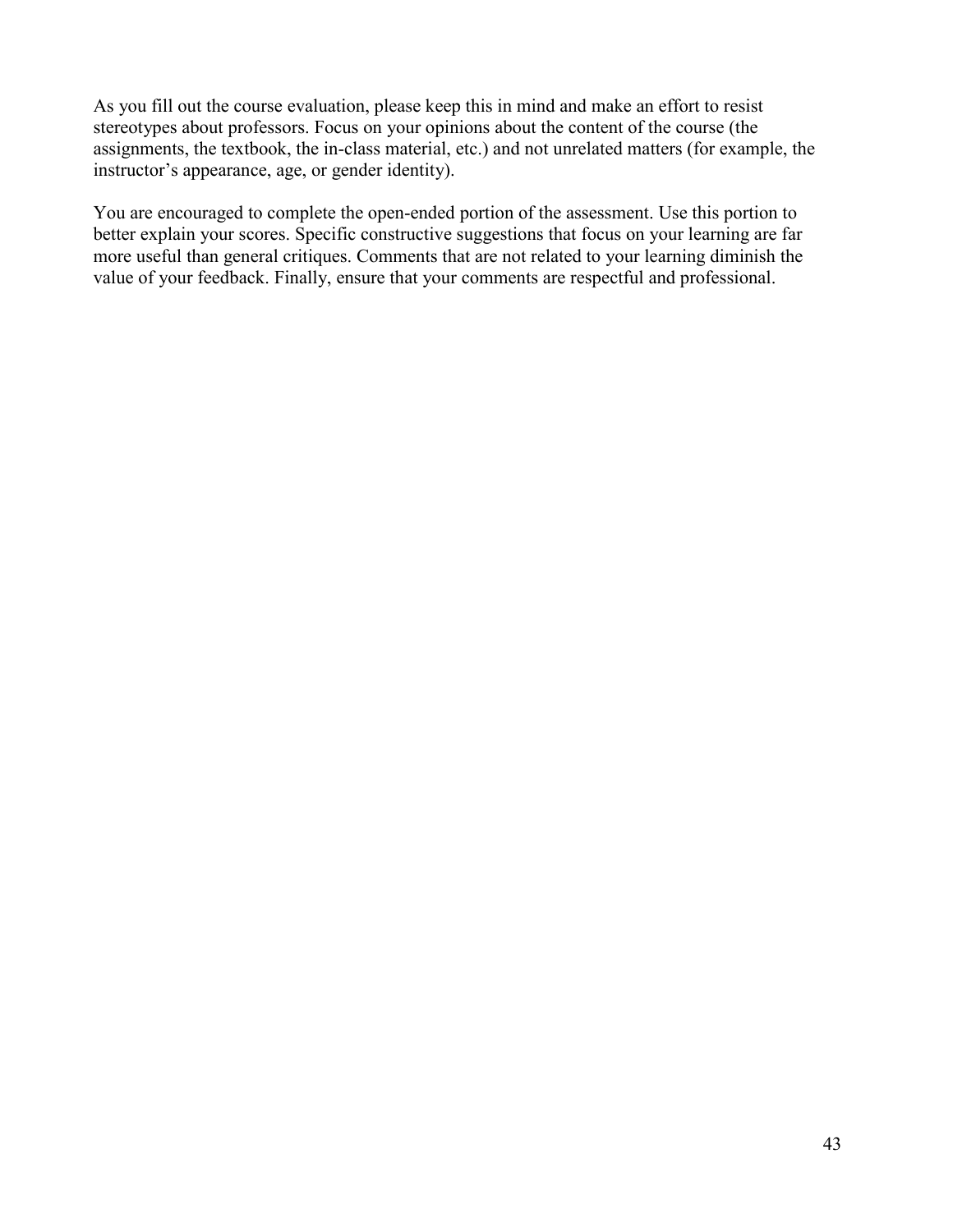## **APPENDIX C EXAMPLES FOR EXECUTIVE SUMMARIES**

#### **Executive Summary (1)**

<span id="page-43-0"></span>In this application, I have presented detailed analyses of my activities at Rowan University including teaching, scholarship, institutional service, and professional service. Here, I would like to summarize my development in each of these areas with specific focus on the activities developed or added since my Spring 20XX Tenure and Recontracting Application.

#### **Teaching**

I have continuously improved my teaching evaluation scores in all areas and my average studentbased evaluation scores are all above 4.50 out of 5.00. I have received excellent student evaluations with positive, friendly, and supportive student comments. I have received no negative comments from students or colleagues. I have adapted my textbooks, homework styles, and laboratory procedures in Physical Chemistry and I have continued my successful methods in teaching Freshman Chemistry. I have twice taught the Preparation for Chemistry course as part of the EOF/MAP summer Pre-College Institute program, and I have taught the Dept.'s Seminar course. I have also continued to receive supportive peer observations from my colleagues in the Department of Chemistry and Biochemistry.

#### **Scholarship**

Since Spring 20XX I have had 5 articles published in peer-reviewed journals and I have submitted 1 patent, bringing my total publications since arrival to Rowan to 14 (including the patent). I just submitted a 6th article. In Spring 20XX, the Dean and Senate recommended that I take a more active role in grant applications. Since 20XX I have applied for 3 major grants as Principal Investigator and several others as Co-Investigator. I have received internal grant funding as Principal Investigator and funding from the NSF (2 grants) as Co-Investigator.

#### **Service**

Since Spring 20XX I have been elected to the Rowan University Senate and have served on a Senate committee. I have volunteered to be the Chair of a Senate committee starting Fall 20XX. I have served on numerous Departmental committees including the MS Pharmaceutical Sciences admissions committee, and I have served on several College of Science and Mathematics committees including the Science Day committee (as Co-Chair), Curricular Innovations Committee, and Adjusted Load committee. I have served on the Women and Gender Studies advisory board and have been elected to the Women and Gender Studies council. I have also written several course and curriculum changes and proposals including a proposal for a new restricted elective, Environmental Chemistry.

#### **Professional Service**

I have continued as Treasurer of the South Jersey Section of the ACS, and I have attended two ACS national meetings. I have served as reviewer to numerous scientific journals and have reviewed  $\sim$ 7 manuscripts since Spring 20XX. I also helped organize the Mid-Atlantic Regional Meeting awards dinner at Rowan University in April 20XX.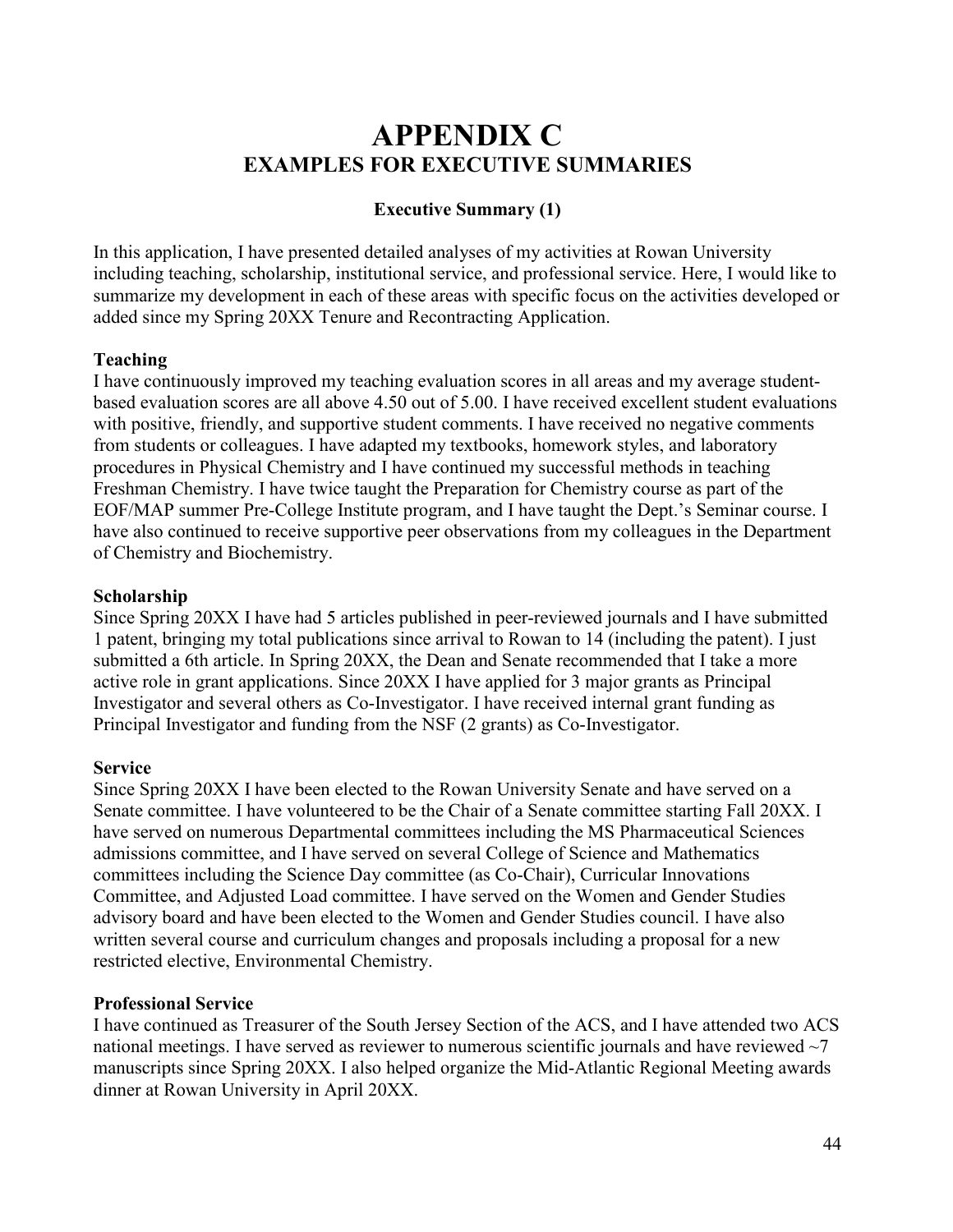### **Executive Summary (2)**

I am in my fifth year of service at Rowan University. I believe the following documents will provide evidence of my success as a teacher, my productivity as a researcher, and my significant contributions to the university and wider community.

#### **Teaching Effectiveness**

- I have developed and taught a range of both undergraduate  $(n=4)$  and graduate courses  $(n=3)$
- I have worked individually with 7 students engaged in independent study and served as a committee chair or committee member for 11 master's thesis students.
- I have consistently earned high ratings on my student evaluations and peer observations. The overall mean for individual responses for all classes ranged between 4.38 to 4.92.
- I have met with student groups (outside of class/research) to discuss professional issues related to the field of psychology (e.g., Psychology Alliance, Rowan Biology Club)
- I oversaw the research internship experience of a student from Spain.

#### **Scholarly Activity**

- Since my last review, I have been involved with a grant submission, 4 article submissions to peer-review journals (1 accepted and 3 under review). Of the three articles under review, one (first author) received a revise & resubmit and is likely to be accepted.
- Since my last review I have had 7 professional conference presentations.
- Since arriving to Rowan, I have been involved with 7 grant submissions, have accrued 5 publications in peer-review journals and have made 15 conference presentations.
- Overall, 1 have engaged 25 undergraduate, 6 graduate students, and 1 research intern in my research lab leading to numerous co-authored conference presentations ( $n = 17$ ) and journal articles under review  $(n = 1)$  or in preparation for submission  $(n = 2)$ .

#### **Contribution to University Community**

- Since 20XX I have served on a total of 7 Department committees (chairing 2), 4 University committees, while also assisting with adjunct evaluations, transfer student orientation, new faculty orientation (*building bridges*), and serving as the Department AFT representative
- I have served as the coordinator of the 60-credit hour program in Clinical Mental Health Counseling and the Certificate of Advanced Graduate Studies program in Mental Health Counseling between April 20XX and August 20XX.

#### **Contribution to the Wider and Professional Community**

- I am an active member in 6 professional organizations.
- I have engaged the larger community by serving as a judge during the Coriell Institute Annual Science and Engineering Fair.
- Engaged in numerous consultations and invited talks with community mental health agencies regarding the assessment and treatment of cognitive dysfunction in schizophrenia.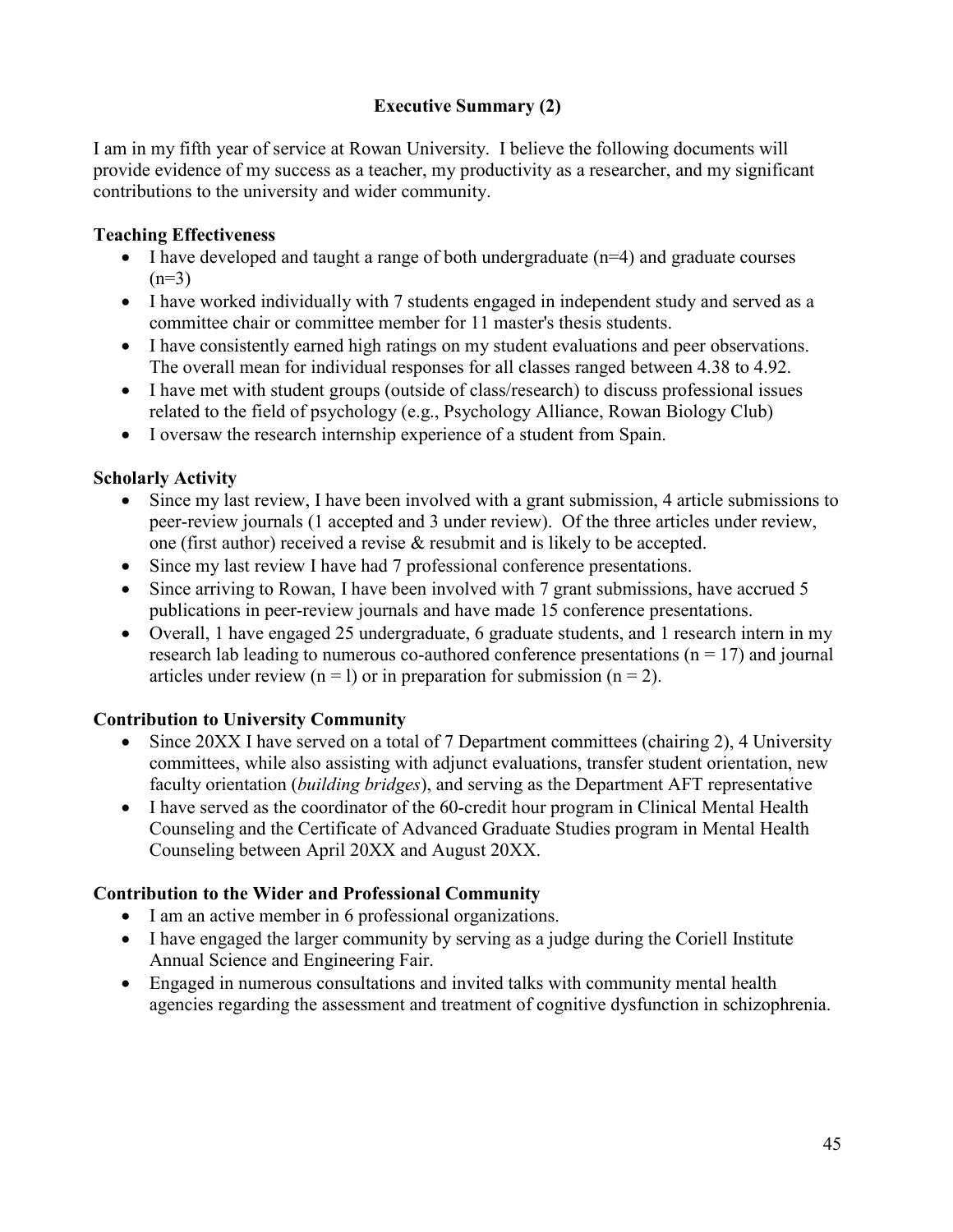### **Executive Summary (3)**

As a member of the Rowan community, I fully embrace the tripartite mission of the University: teaching, scholarship, and service. Here you will find a concise summary of my accomplishments since coming to Rowan.

#### **Teaching Effectiveness**

I have taught and/or developed 11 different courses in 3 different departments and the Honors Program. I take pride in the breadth and quality of my teaching. Recently I was recognized on the teaching Wall of Fame. Examples of teaching effectiveness include:

- taught courses in the department's three academic programs: First-Year Writing, Writing Arts undergraduate major, and the Master of Arts in Writing
- also taught in Reading, Teacher Education, and the Honors Program
- taught Rowan Seminar courses
- developed and taught an online course
- co-taught a graduate seminar for teacher professional development
- consistently averaged in the superior range (above 4.5) overall on student evaluations
- garnered a Four-Year Teaching mean of 4.52
- advised on average 17-20 undergraduate students per year and have been second reader on two Master's theses.

A discussion of my teaching effectiveness, development as a teacher, and development of learning activities can be found in this application under Teaching Effectiveness.

#### **Scholarship**

In addition to my commitment to teaching, I have maintained a consistent line of scholarly activity with published works, works in press, and works in progress. My scholarly activity manifests itself in three trajectories: disability studies in composition, writing pedagogy, and teacher development. During my probationary period I have:

- published 3 peer reviewed articles in top tier journals, each with an acceptance rate under 10%
- published 2 book chapters for leading publishers in the field of composition
- published 1 article (non-peer reviewed) on writing pedagogy and disability for a leading national journal in recreation and leisure education
- published 1book review for Writing Program Administration
- presented 10 times at local, regional, and national conferences

Currently under review is an article on critical thinking in the Disability Studies classroom with Disability Society Quarterly. For a complete list of publications and other writing projects please see my C.V. Works are further discussed in terms of quality, contribution to the discipline, appropriateness of venue, and their usefulness in contributing to the needs of the discipline beginning on page 59. Descriptions of selected presentations begin on page 66.

### **UNIVERSITY AND WIDER PROFESSIONAL SERVICES**

Rounding out my teaching and scholarship accomplishments are my service contributions to the University, to my College and Department, and to the profession. In conjunction with my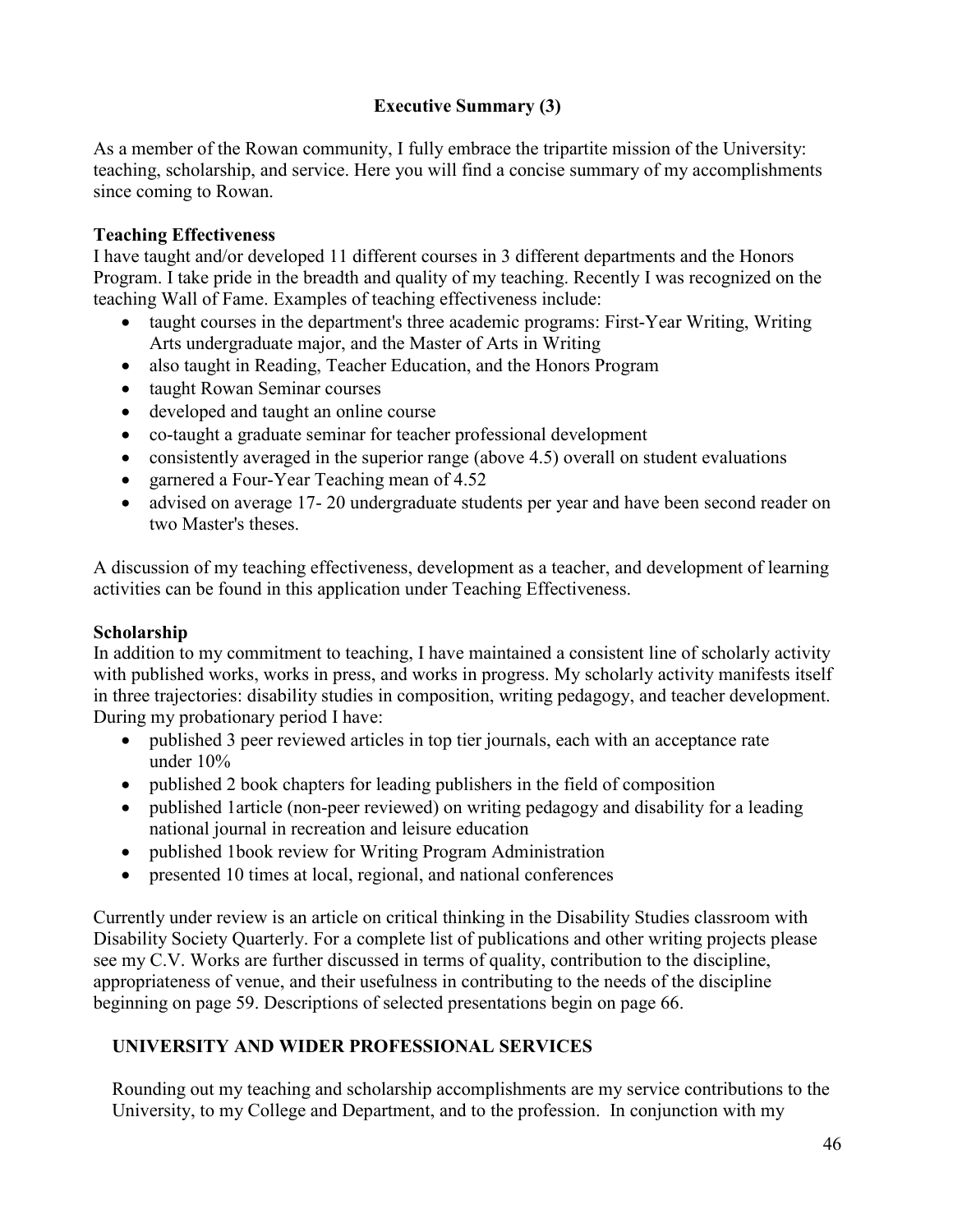teaching and scholarly activity, my service manifests itself in the same three trajectories: disability studies, writing pedagogy, and teacher development. My service includes:

- 8 University level committees
- received a letter of recognition from the Senate Curriculum Committee for reviewing an exceptional number of curriculum applications
- led the revision of new "Writing Intensive" guidelines for the University
- created, together with the Senate Student Relations Committee, a new University policy on student learning accommodation
- 3 College level and 13 Department Level committees.
- Including 4 College of Education Hiring Committees
- Work with K-12 teachers

For a complete listing of service activities please see my C.V. A complete discussion of my service trajectories and accomplishments begins on page 74.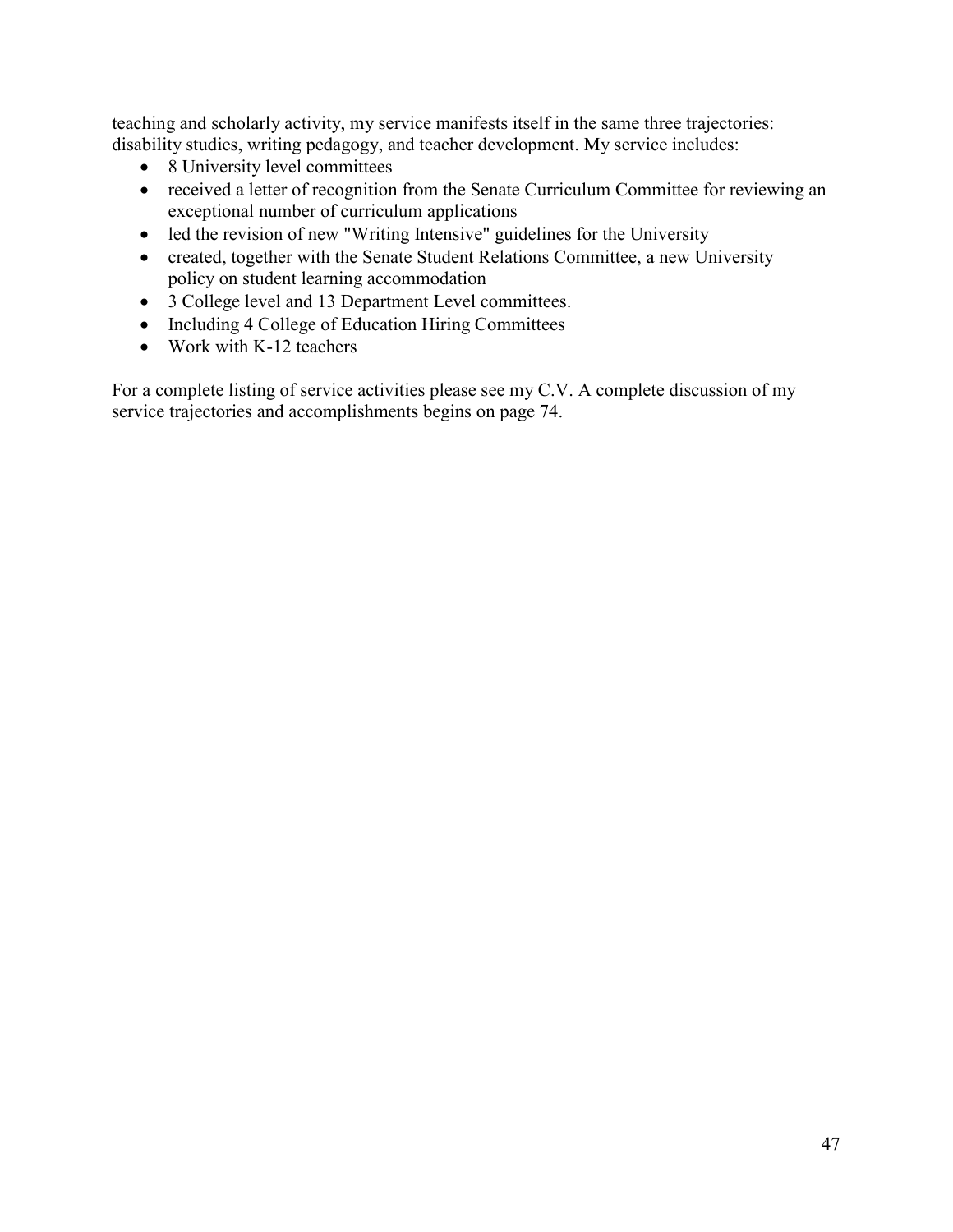# **APPENDIX D**

## **FORMS REQUIRED FOR ALL TENURE AND RECONTRACTING FILES**

<span id="page-47-0"></span>These forms are also found on the website, in fillable Word format.

- Form 1 Signature sheet for evaluative criteria (fully signed)
- Form 2 Courses Taught and Adjusted Workload
- Form 3 Department Recontracting Recommendation Form (fully signed)
- Form 4 College/School Recontracting Recommendation Form (fully signed)

One of the following as applicable:

- Form 5 Checklist for faculty and librarians
- Form 6 Checklist for lecturers (NTTF)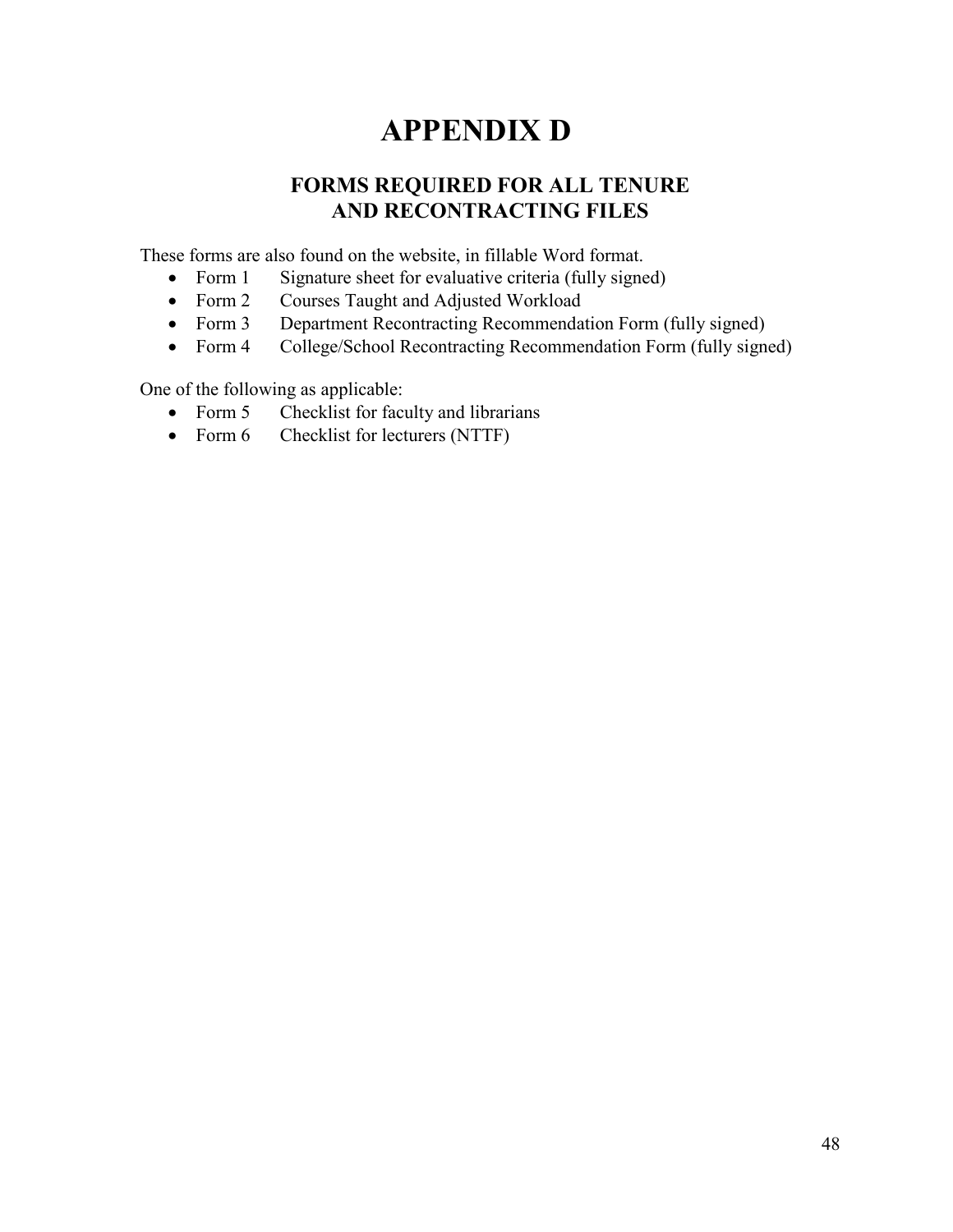#### **FORM 1**

#### <span id="page-48-0"></span>**SIGNATURE SHEET FOR EVALUATIVE CRITERIA APPROVED CRITERIA SHALL HAVE ALL REQUIRED SIGNATURES**

| Department Chair/Head: New York Chair/Head:                                                                                                                                                                                    |      |
|--------------------------------------------------------------------------------------------------------------------------------------------------------------------------------------------------------------------------------|------|
| Select one:                                                                                                                                                                                                                    |      |
| Evaluative criteria previously approved are applicable. Please specify academic year of approval.                                                                                                                              |      |
| Evaluative criteria have been modified. New criteria are attached with changes tracked in the document.<br>Signatures are required below for these new criteria.                                                               |      |
| Date Sent to Dean:                                                                                                                                                                                                             |      |
| Signature<br>Approved                                                                                                                                                                                                          | Date |
| Dean: Dean contract the contract of the contract of the contract of the contract of the contract of the contract of the contract of the contract of the contract of the contract of the contract of the contract of the contra |      |
| Provost/designee:                                                                                                                                                                                                              |      |

DIRECTIONS: This signature page must accompany the evaluative criteria throughout the entire approval process and serves as a record that all levels have contributed to the approval process. Changes and any new language added to existing and approved criteria documents must be clearly marked in the new criteria document using the Track Changes function. After all levels have approved the evaluative standards, the Provost or designee will send this cover page and the criteria to the Senate office for archiving.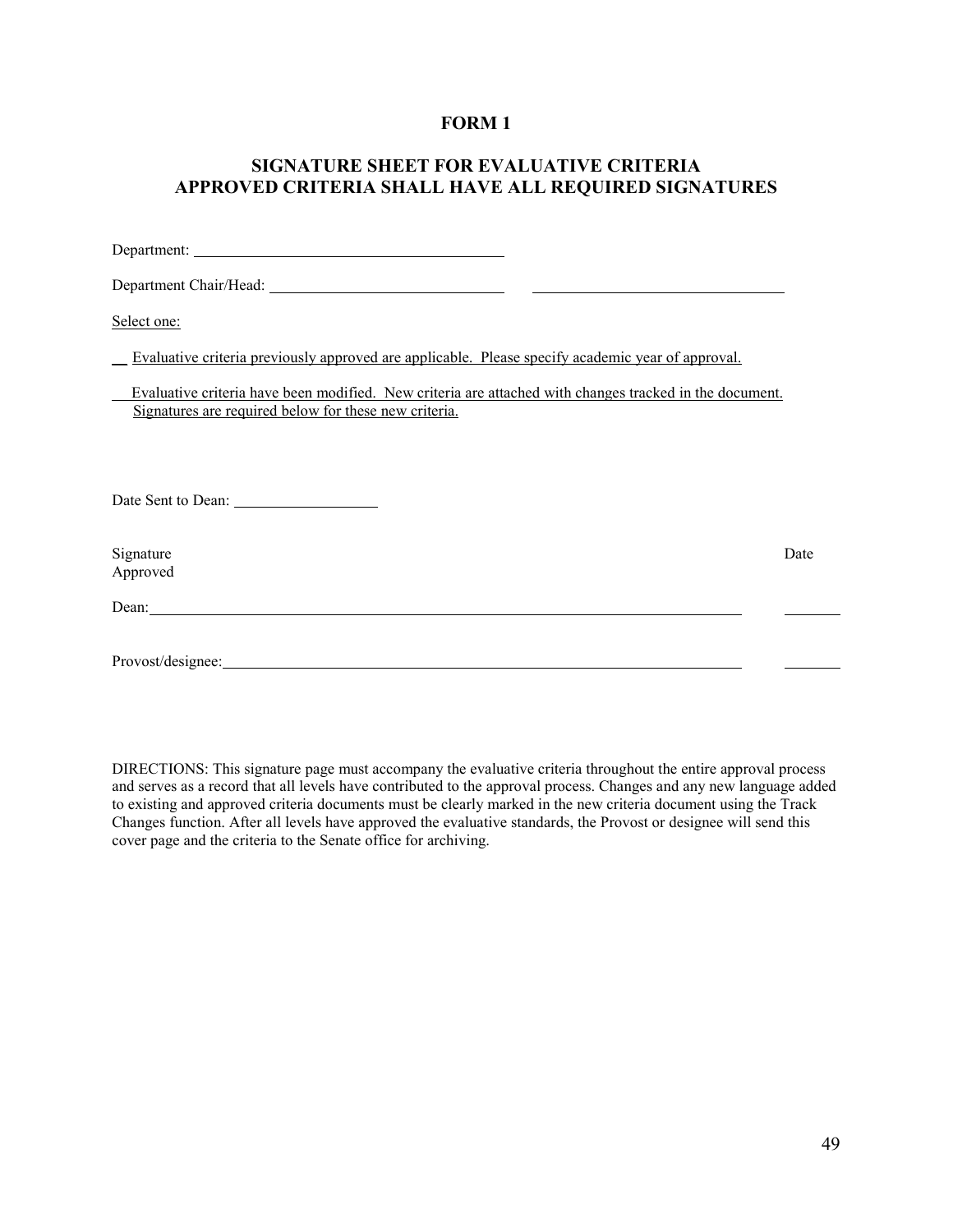### <span id="page-49-0"></span>**FORM 2: COURSES TAUGHT AND ADJUSTED WORKLOAD WORKSHEET**

**Please list the courses taught and other duties with assigned credit for each semester in the current review cycle only.** 

| <b>Course/Duty</b>                   | <b>Credits Assigned/</b> | Notes:                               |
|--------------------------------------|--------------------------|--------------------------------------|
|                                      | <b>Percent effort</b>    |                                      |
| PSY 10315 Physiological Psych        | 3                        | Included in file review              |
| <b>BIO 01445 Special Topics</b>      | В                        | <b>Included in file review</b>       |
| <b>PSY 10315 Physiological Psych</b> | 3                        | <b>Online- not included</b>          |
| <b>Research Adjusted Load</b>        | з                        | Project: Change in spatial memory in |
|                                      |                          | elderly birds                        |

**Semester: Fall 20XX (EXAMPLE: Please remove before submission)**

#### **Semester:**

| <b>Course/Duty</b> | <b>Credits Assigned/</b><br>Percent effort | Notes: |
|--------------------|--------------------------------------------|--------|
|                    |                                            |        |
|                    |                                            |        |
|                    |                                            |        |
|                    |                                            |        |

#### **Semester:**

| <b>Course/Duty</b> | <b>Credits Assigned/</b><br><b>Percent effort</b> | Notes: |
|--------------------|---------------------------------------------------|--------|
|                    |                                                   |        |
|                    |                                                   |        |
|                    |                                                   |        |
|                    |                                                   |        |

#### **Semester:**

| <b>Course/Duty</b> | <b>Credits Assigned/</b><br>Percent effort | Notes: |
|--------------------|--------------------------------------------|--------|
|                    |                                            |        |
|                    |                                            |        |
|                    |                                            |        |
|                    |                                            |        |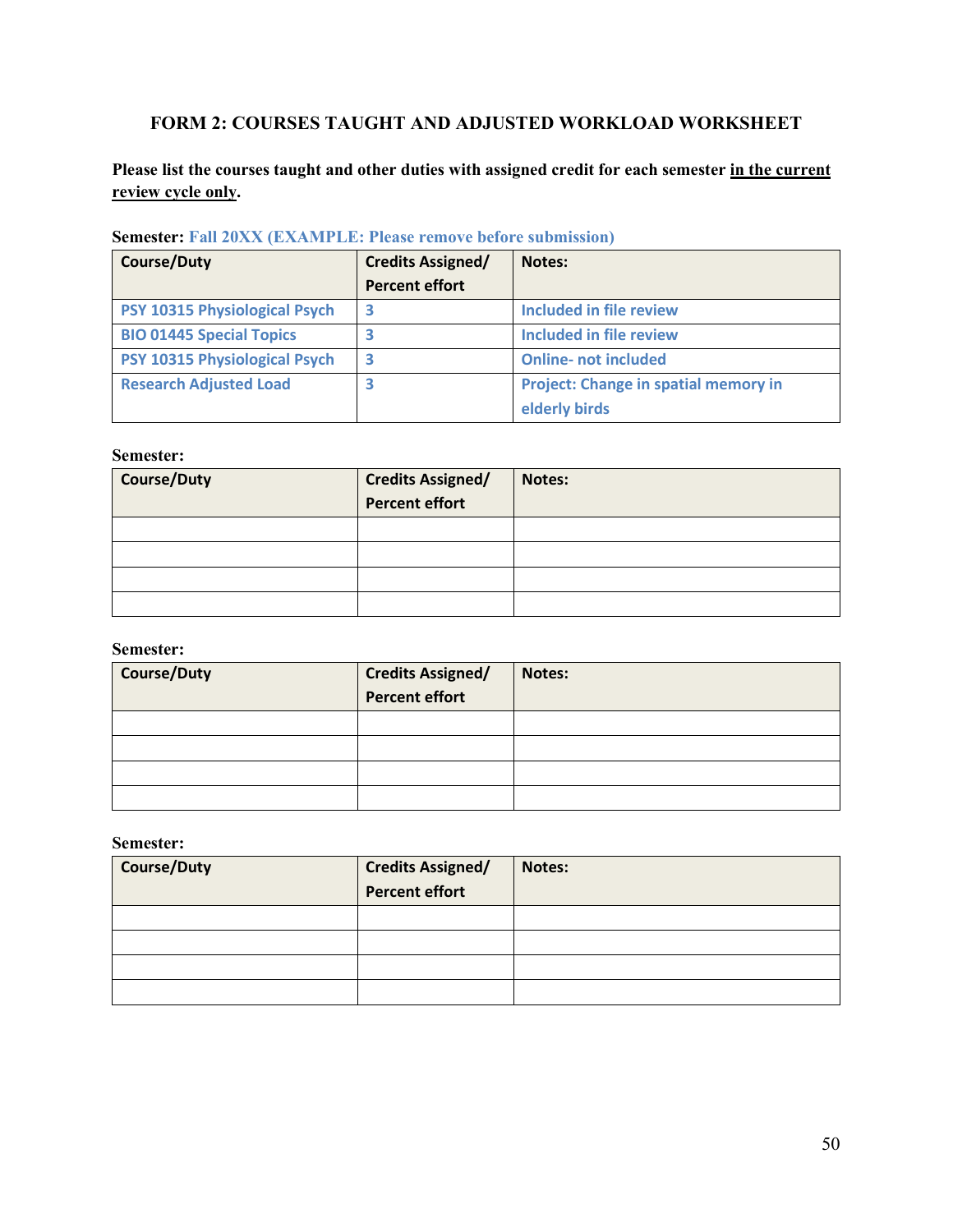#### **FORM 3 DEPARTMENT COMMITTEE RECOMMENDATION FORM**

<span id="page-50-0"></span>

| <b>COLLEGE/SCHOOL:</b>                                                                                                   | <u> 1989 - Johann Barn, mars ann an t-Amhain ann an t-Amhain an t-Amhain an t-Amhain an t-Amhain an t-Amhain an t-</u> |
|--------------------------------------------------------------------------------------------------------------------------|------------------------------------------------------------------------------------------------------------------------|
| DATE OF APPOINTMENT:                                                                                                     |                                                                                                                        |
|                                                                                                                          |                                                                                                                        |
| YEAR(S) APPLYING FOR (3, 4, 5, 6, 7/tenure):                                                                             |                                                                                                                        |
| <b>DEPT CHAIR/HEAD:</b>                                                                                                  |                                                                                                                        |
|                                                                                                                          |                                                                                                                        |
|                                                                                                                          |                                                                                                                        |
| <b>Numerical votes:</b>                                                                                                  | <b>Recontract:</b>                                                                                                     |
|                                                                                                                          | <b>Do Not Recontract:</b>                                                                                              |
|                                                                                                                          | Abstain:                                                                                                               |
|                                                                                                                          | Date:                                                                                                                  |
| 2A. Scholarly and Creative Activity, or<br><b>2B. Professional Development</b><br>3. Service to the University Community | 1. Teaching Effectiveness and/or Professional Performance<br>4. Service to the Wider and Professional Community        |
| <b>Committee Members:</b>                                                                                                |                                                                                                                        |
| Print or type                                                                                                            | Signature                                                                                                              |
|                                                                                                                          |                                                                                                                        |
|                                                                                                                          |                                                                                                                        |
|                                                                                                                          |                                                                                                                        |
| <b>Department Committee Chairperson:</b>                                                                                 |                                                                                                                        |
| Print or type                                                                                                            | Signature                                                                                                              |
|                                                                                                                          | Candidate's Response (if any): Attach with Committee Assessment                                                        |
| <b>Candidate's Signature:</b>                                                                                            | Date:                                                                                                                  |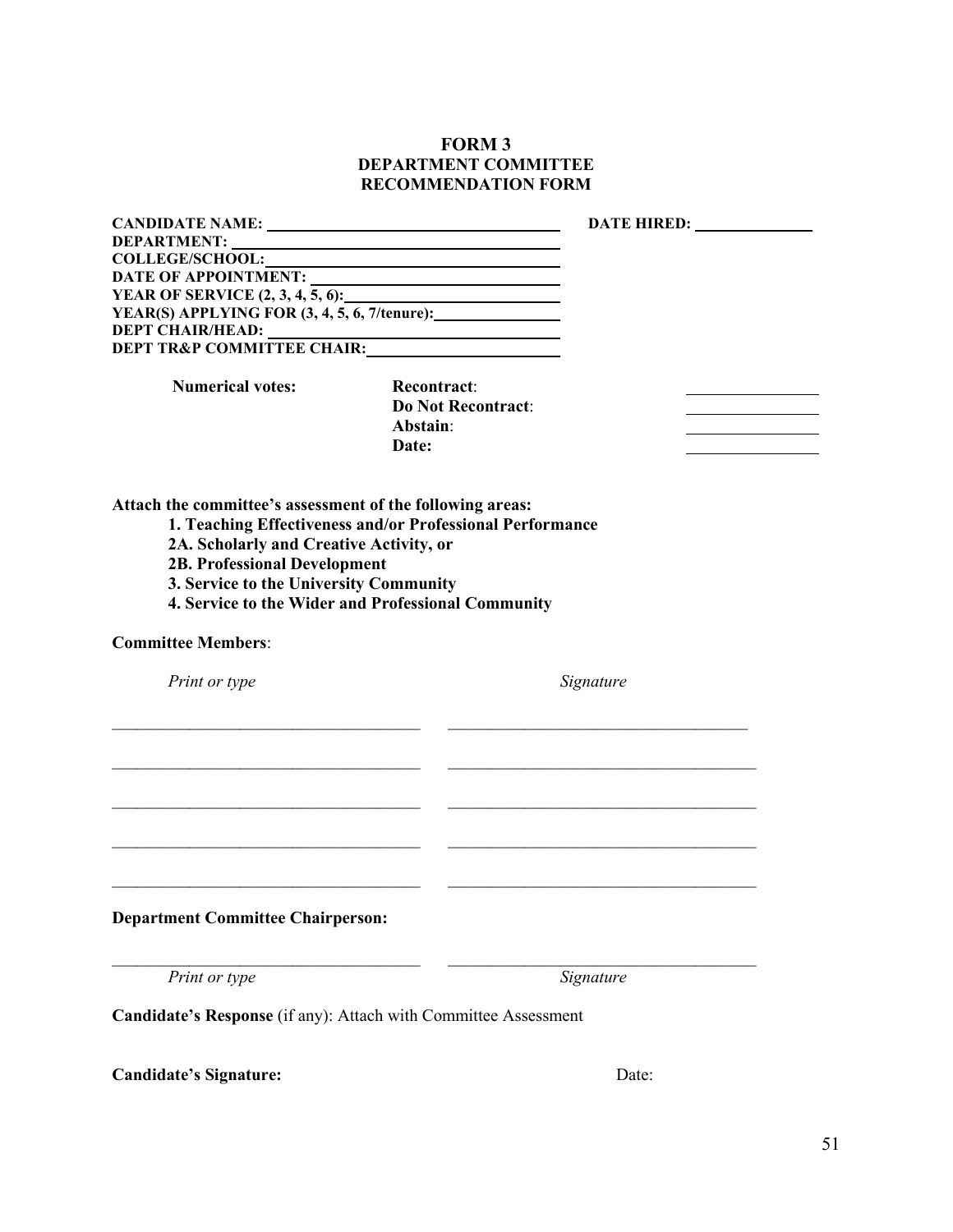#### **FORM 4 COLLEGE/SCHOOL COMMITTEE RECOMMENDATION FORM**

|                                                                                                                                                                                                                                                                                                          |                                                             | <b>DATE HIRED:</b> |  |  |  |
|----------------------------------------------------------------------------------------------------------------------------------------------------------------------------------------------------------------------------------------------------------------------------------------------------------|-------------------------------------------------------------|--------------------|--|--|--|
| DEPARTMENT:                                                                                                                                                                                                                                                                                              |                                                             |                    |  |  |  |
|                                                                                                                                                                                                                                                                                                          |                                                             |                    |  |  |  |
|                                                                                                                                                                                                                                                                                                          |                                                             |                    |  |  |  |
|                                                                                                                                                                                                                                                                                                          |                                                             |                    |  |  |  |
|                                                                                                                                                                                                                                                                                                          |                                                             |                    |  |  |  |
| <b>COLLEGE/SCHOOL CHAIR COMMITTEE CHAIR:</b>                                                                                                                                                                                                                                                             |                                                             |                    |  |  |  |
| <b>Numerical votes:</b>                                                                                                                                                                                                                                                                                  | <b>Recontract:</b><br><b>Do Not Recontract:</b><br>Abstain: |                    |  |  |  |
|                                                                                                                                                                                                                                                                                                          | Date:                                                       |                    |  |  |  |
| Attach the committee's assessment of the following areas:<br>1. Teaching Effectiveness and/or Professional Performance<br>2A. Scholarly and Creative Activity, or<br><b>2B. Professional Development</b><br>3. Service to the University Community<br>4. Service to the Wider and Professional Community |                                                             |                    |  |  |  |
| <b>Committee Members:</b>                                                                                                                                                                                                                                                                                |                                                             |                    |  |  |  |
| Print or type                                                                                                                                                                                                                                                                                            |                                                             | Signature          |  |  |  |
|                                                                                                                                                                                                                                                                                                          |                                                             |                    |  |  |  |
|                                                                                                                                                                                                                                                                                                          |                                                             |                    |  |  |  |
|                                                                                                                                                                                                                                                                                                          |                                                             |                    |  |  |  |
|                                                                                                                                                                                                                                                                                                          |                                                             |                    |  |  |  |
| <b>College/School Committee Chairperson:</b>                                                                                                                                                                                                                                                             |                                                             |                    |  |  |  |
| Print or type                                                                                                                                                                                                                                                                                            |                                                             | Signature          |  |  |  |
| Candidate's Response (if any): Attach with Committee Assessment                                                                                                                                                                                                                                          |                                                             |                    |  |  |  |
| <b>Candidate's Signature:</b>                                                                                                                                                                                                                                                                            |                                                             | Date:              |  |  |  |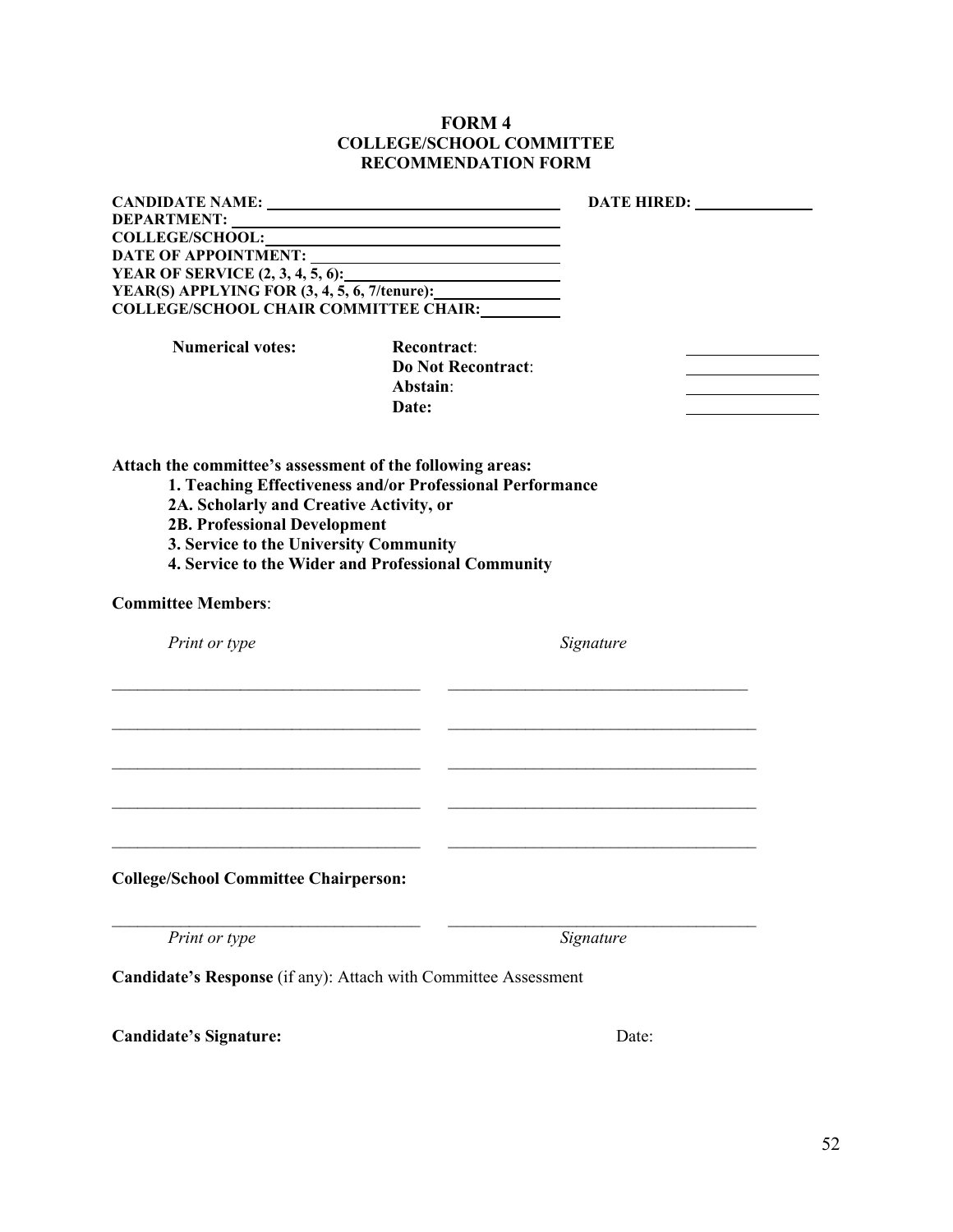#### **FORM 5: CHECKLIST FOR ALL TT FACULTY / LIBRARIANS**

<span id="page-52-0"></span>

| <b>CANDIDATE NAME:</b>                                                               | <b>DATE HIRED:</b> |
|--------------------------------------------------------------------------------------|--------------------|
| DEPARTMENT:                                                                          |                    |
| <b>COLLEGE/SCHOOL:</b><br><u> 1989 - Johann Barn, amerikansk politiker (d. 1989)</u> |                    |
| <b>DATE OF APPOINTMENT:</b>                                                          |                    |
| <b>YEAR OF SERVICE (2, 3, 4, 5, 6):</b> THE METER OF SERVICE (2, 3, 4, 5, 6):        |                    |
| YEAR(S) APPLYING FOR $(3, 4, 5, 6, 7/t$ enure):                                      |                    |
| <b>DEPT CHAIR/HEAD:</b>                                                              |                    |
| DEPT TR&P COMMITTEE CHAIR:                                                           |                    |

FACULTY / LIBRARIANS appointed after December 31 of the current academic year shall be reviewed the following year as a first-year candidate. The Department Tenure, Recontracting, and Promotion Committee Chairperson should review the file to ensure that all sections of the file are included and initial the appropriate sections below. Please number the pages of the recontracting file and collate in the order listed and include the corresponding starting page number where indicated.

|                   |     |                                                                                                                                                                                                                                                                                                                                            | Dept. TR&P Chair |
|-------------------|-----|--------------------------------------------------------------------------------------------------------------------------------------------------------------------------------------------------------------------------------------------------------------------------------------------------------------------------------------------|------------------|
| <b>Start Page</b> | #   | <b>CHECKLIST ITEM</b>                                                                                                                                                                                                                                                                                                                      | <b>Initials</b>  |
| i.                | 1.  | Checklist (this page, Form 4)                                                                                                                                                                                                                                                                                                              |                  |
| <b>ii</b>         | 2.  | Table of contents                                                                                                                                                                                                                                                                                                                          |                  |
| $\mathbf{1}$      | 3.  | Curriculum vitae                                                                                                                                                                                                                                                                                                                           |                  |
|                   | 4.  | <b>Executive Summary Not to exceed 4 pages</b>                                                                                                                                                                                                                                                                                             |                  |
|                   | 5.  | Courses Taught and Adjusted Load (current review cycle; Form 2)                                                                                                                                                                                                                                                                            |                  |
|                   | 6.  | Teaching/Professional Performance: Not to exceed 7 pages<br>Self-assessment<br>Candidate's summaries of the student evaluations (current cycle)<br>$\bullet$<br>Candidate's responses to the student evaluations (current cycle)<br>۰<br>Candidate's responses to peer evaluations (current cycle)<br>Plans for future growth<br>$\bullet$ |                  |
|                   | 7.  | Scholarly/Creative Activity or Professional Development Not to exceed 7 pages<br>Self-assessment<br>Plans for future growth<br>$\bullet$                                                                                                                                                                                                   |                  |
|                   | 8.  | For candidates applying for tenure:<br>External review letter (See Appendix E)<br>Candidate response: Not to exceed 2 pages                                                                                                                                                                                                                |                  |
|                   | 9.  | Service to the University Community Not to exceed 2 pages<br>Self-assessment<br>Plans for future growth                                                                                                                                                                                                                                    |                  |
|                   | 10. | Service to the Wider and Professional Community Not to exceed 2 pages<br>Self-assessment<br>Plans for future growth                                                                                                                                                                                                                        |                  |
|                   | 11. | Department Committee evaluation, numerical vote, and minority report (if<br>applicable). (Form 3)<br><b>ENSURE THAT ALL SIGNATURES ARE PRESENT.</b>                                                                                                                                                                                        |                  |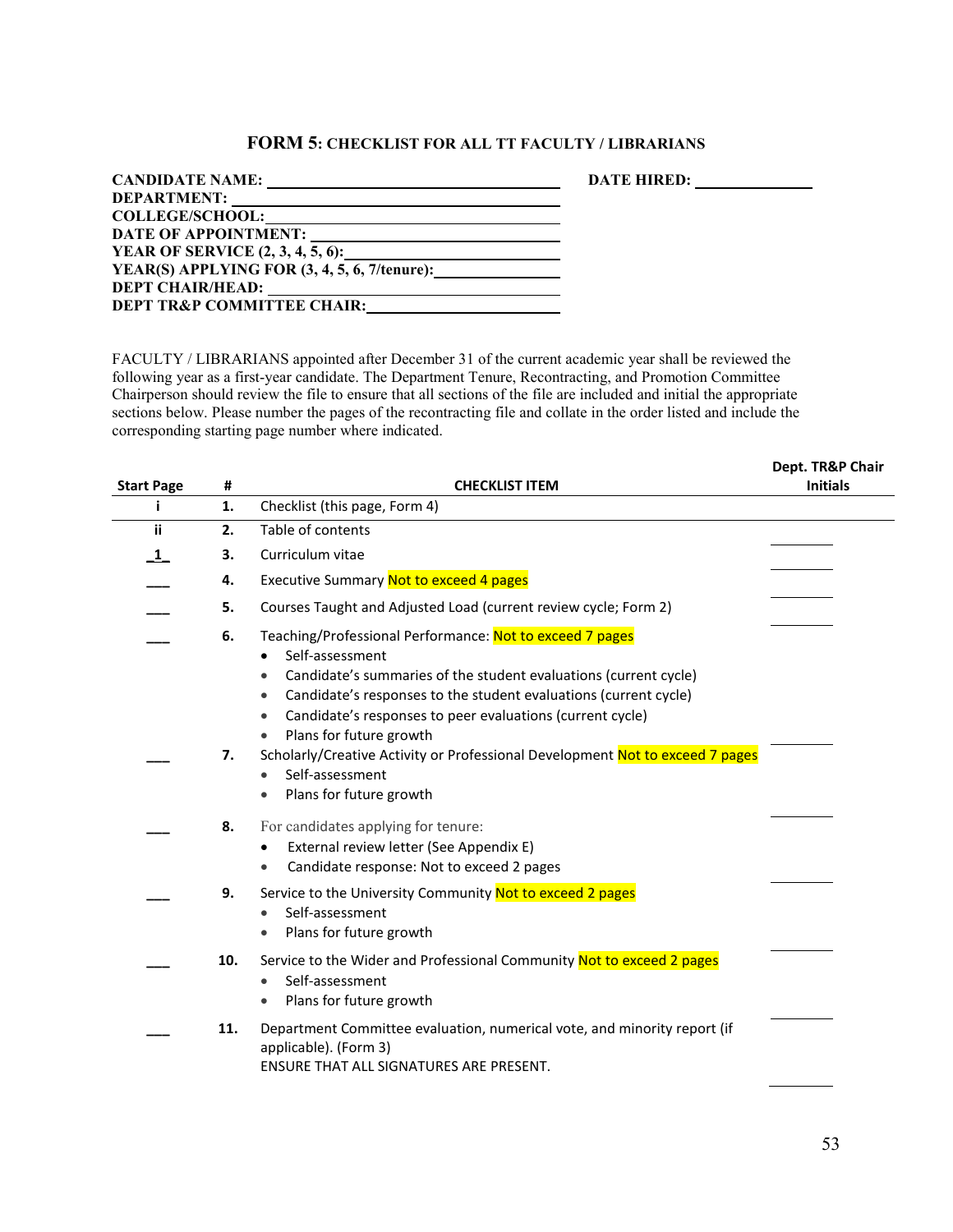- **\_\_\_ 12.** Previous evaluations (as applicable)
	- Review for 2<sup>nd</sup>-year contract (Department, Dean)
	- Review for 3<sup>rd</sup> & 4<sup>th</sup>-year contracts (Department, College, Dean, Senate (if applicable), Provost (if applicable)
	- Review for 5<sup>th</sup> & 6<sup>th</sup>-year contracts (Department, College, Dean, Senate (if applicable), Provost (if applicable))
- **\_S-1\_ 13.** Supplemental File (separate document)
	- Table of contents
	- Job Description (from initial job posting)
	- Approved Department Tenure & Recontracting Criteria
	- Student evaluations raw data (current and prior cycles)
	- Peer evaluations (current and prior cycles)
	- Other supplementary materials (only as needed, not to exceed 10 pages)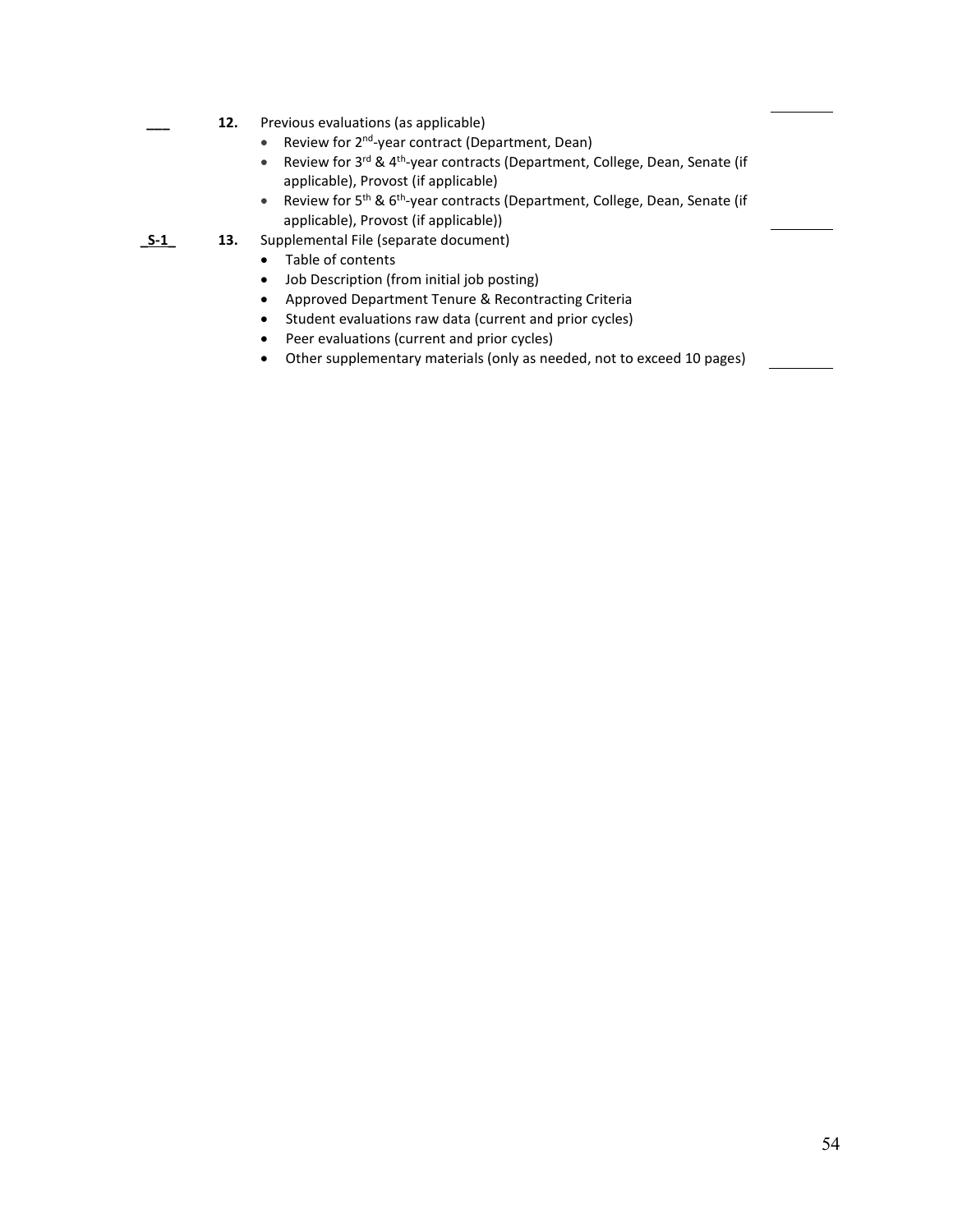#### **FORM 6: CHECKLIST FOR LECTURERS**

<span id="page-54-0"></span>

| <b>CANDIDATE NAME:</b>                                                                                                                                                                                                        | <b>DATE HIRED:</b> |
|-------------------------------------------------------------------------------------------------------------------------------------------------------------------------------------------------------------------------------|--------------------|
| <b>DEPARTMENT:</b>                                                                                                                                                                                                            |                    |
| <b>COLLEGE/SCHOOL:</b><br><u> 1980 - Jan Stein, amerikansk politiker (d. 1980)</u>                                                                                                                                            |                    |
|                                                                                                                                                                                                                               |                    |
| YEAR OF SERVICE (e.g., 2nd, $3rd$ , etc.):                                                                                                                                                                                    |                    |
| YEAR(S) APPLYING FOR: University of the Second Second Second Second Second Second Second Second Second Second Second Second Second Second Second Second Second Second Second Second Second Second Second Second Second Second |                    |
| <b>DEPT CHAIR/HEAD:</b>                                                                                                                                                                                                       |                    |
| <b>DEPT TR&amp;P COMMITTEE CHAIR:</b>                                                                                                                                                                                         |                    |

Lecturers appointed after December 31 of the current academic year shall be reviewed the following year as a first-year candidate. The Departmental Lecturer Recontracting Chairperson's initials must appear on blank lines under "Initials." Please number the pages of the recontracting file and collate in the order listed and include the corresponding starting page number where indicated.

| <b>Start Page</b> | #   | <b>CHECKLIST ITEM</b>                                                                                                                                                                                                                                                                                                                                                                                                | Dept. TR&P Chair<br><b>Initials</b> |
|-------------------|-----|----------------------------------------------------------------------------------------------------------------------------------------------------------------------------------------------------------------------------------------------------------------------------------------------------------------------------------------------------------------------------------------------------------------------|-------------------------------------|
| j.                | 1.  | Checklist (this page, Form 5)                                                                                                                                                                                                                                                                                                                                                                                        |                                     |
| ii.               | 2.  | Table of contents                                                                                                                                                                                                                                                                                                                                                                                                    |                                     |
| $\mathbf{1}$      | 3.  | Curriculum vitae                                                                                                                                                                                                                                                                                                                                                                                                     |                                     |
|                   | 4.  | Executive Summary Not to exceed 4 pages                                                                                                                                                                                                                                                                                                                                                                              |                                     |
|                   | 5.  | Courses Taught and Adjusted Load (current review cycle; Form 2)                                                                                                                                                                                                                                                                                                                                                      |                                     |
|                   | 6.  | Teaching/Professional Performance: Not to exceed 7 pages<br>Self-assessment<br>$\bullet$<br>Candidate's summaries of the student evaluations (current cycle)<br>$\bullet$<br>Candidate's responses to the student evaluations (current cycle)<br>$\bullet$<br>Candidate's responses to peer evaluations (current cycle)<br>$\bullet$<br>Plans for future growth<br>$\bullet$                                         |                                     |
|                   | 7.  | Professional Development Not to exceed 7 pages<br>Self-assessment<br>$\bullet$<br>Plans for future growth<br>$\bullet$                                                                                                                                                                                                                                                                                               |                                     |
|                   | 8.  | Service to the University Community Not to exceed 2 pages<br>Self-assessment<br>$\bullet$<br>Plans for future growth<br>$\bullet$                                                                                                                                                                                                                                                                                    |                                     |
|                   | 9.  | Service to the Wider and Professional Community Not to exceed 2 pages<br>Self-assessment<br>$\bullet$<br>Plans for future growth                                                                                                                                                                                                                                                                                     |                                     |
|                   | 10. | Department Committee evaluation, numerical vote, and minority report (if<br>applicable). (Form 3)<br>ENSURE THAT ALL SIGNATURES ARE PRESENT.                                                                                                                                                                                                                                                                         |                                     |
|                   | 11. | Previous evaluations (as applicable)<br>Include reviews from Department and Dean                                                                                                                                                                                                                                                                                                                                     |                                     |
|                   | 12. | Supplemental File (separate document)<br>Table of contents<br>$\bullet$<br>Job Description (from initial job posting)<br>$\bullet$<br>Approved Department Tenure & Recontracting Criteria<br>$\bullet$<br>Student evaluations raw data (current and prior cycles)<br>$\bullet$<br>Peer evaluations (current and prior cycles)<br>Other supplementary materials (only as needed, not to exceed 10 pages)<br>$\bullet$ |                                     |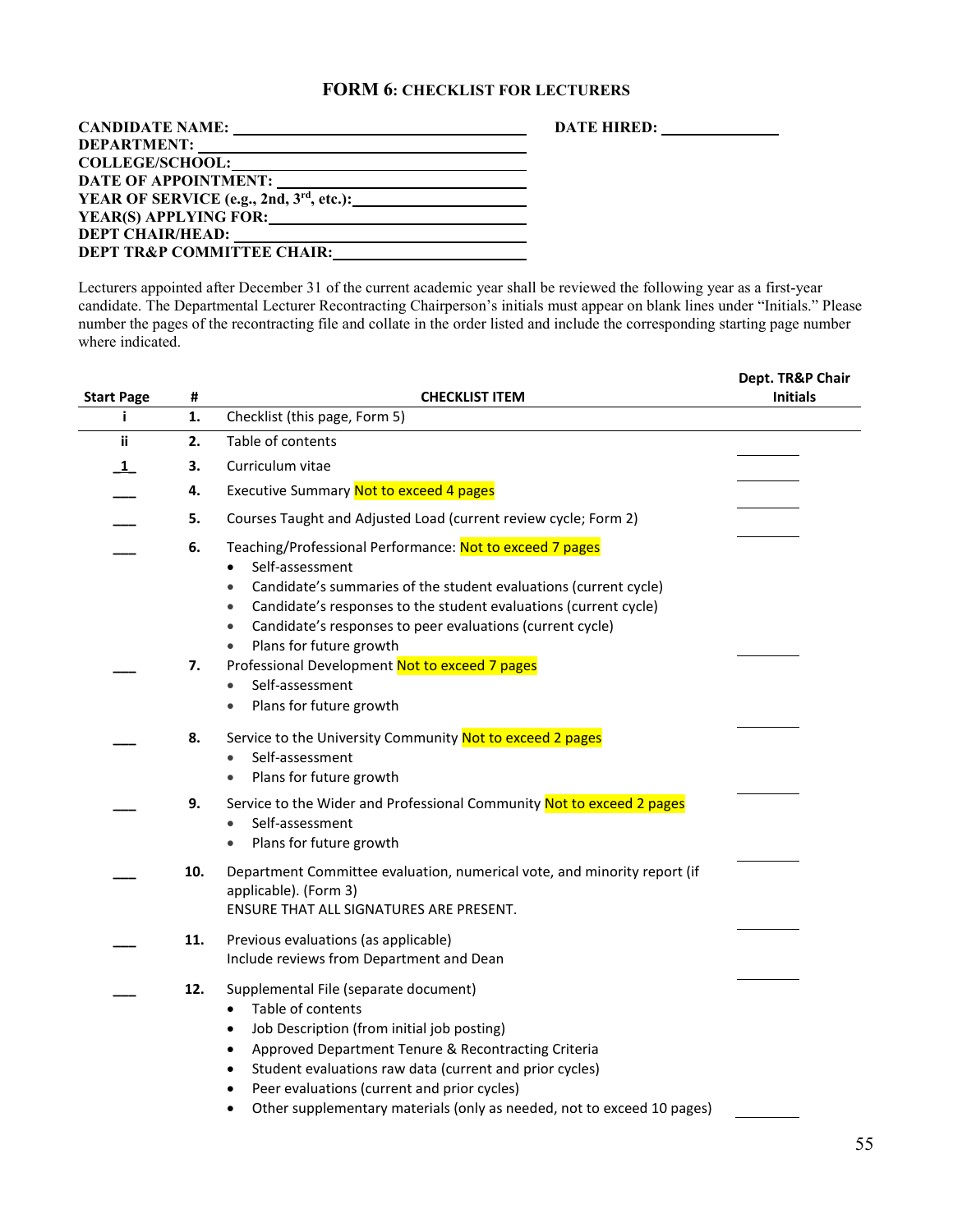## **APPENDIX E**

## **External Reviewer Information**

<span id="page-55-0"></span>When Chairs of the Department Tenure, Recontracting, and Promotion Committee are vetting the list of at least three potential external reviewers for consideration and selection by the Dean, they should verify to the best of their abilities that each candidate is free of the conflicts of interest as outlined below. If the Dean rejects an individual from the pool of potential external reviewers, the Dean should provide the rationale for rejection to the Department TR&P Committee Chair and the candidate should provide an alternative name.

If substantial accomplishments are earned following transmittal of the materials to the reviewer, the candidate may revise the materials and send them to the Department TR&P Committee Chair for review and transmittal to the reviewer if the Chair agrees to do so.

Department TR&P Committee Chairs are responsible for acquiring CVs for all potential reviewers. Reviewers should have faculty rank that is at least at the level being sought by the candidate. Full professor ranks are preferred. External reviewer letter(s) are sent to the Department TR&P Committee Chair who will distribute them to the TR&P Committee and to the candidate for inclusion in the file. Candidates may respond to anything contained within the letter(s). This can include comments about accomplishments that were not present in the file sent to the reviewer, but that were earned before the due date of the entire file.

#### Sample email to potential reviewer:

Dear Dr. XXX,

I hope this letter finds you well. I am writing to ask if you would be willing and able to serve as an external reviewer for Professor XXX's application for (receipt of Tenure/Promotion to Associate Professor/Full Professor) in the Department of XXX at Rowan University. Given your substantial expertise in the candidate's field, we would greatly value your candid evaluation. Please note that the review would not be confidential.

I'm attaching Dr. XXX's CV to help you determine whether you can write this evaluation. If you accept, I will forward you additional materials (i.e., summary of scholarly and/or creative activity, representative publications/creative materials, any supporting documentation) and the University/Departmental guidelines for promotion/tenure no later than XXX. Please let me know either way as soon as possible, but by XXX at the latest. The (promotion/tenure) committee would ask that we receive your summary/recommendation letter no later than XXX.

Finally, if you are willing and able to complete the evaluation. I would ask you to review the attached document and confirm that you do not have any conflicts of interest to report.

Please do not hesitate to reach out with questions. I know that these letters are a substantial time commitment, and I appreciate your consideration of our request. Thank you in advance.